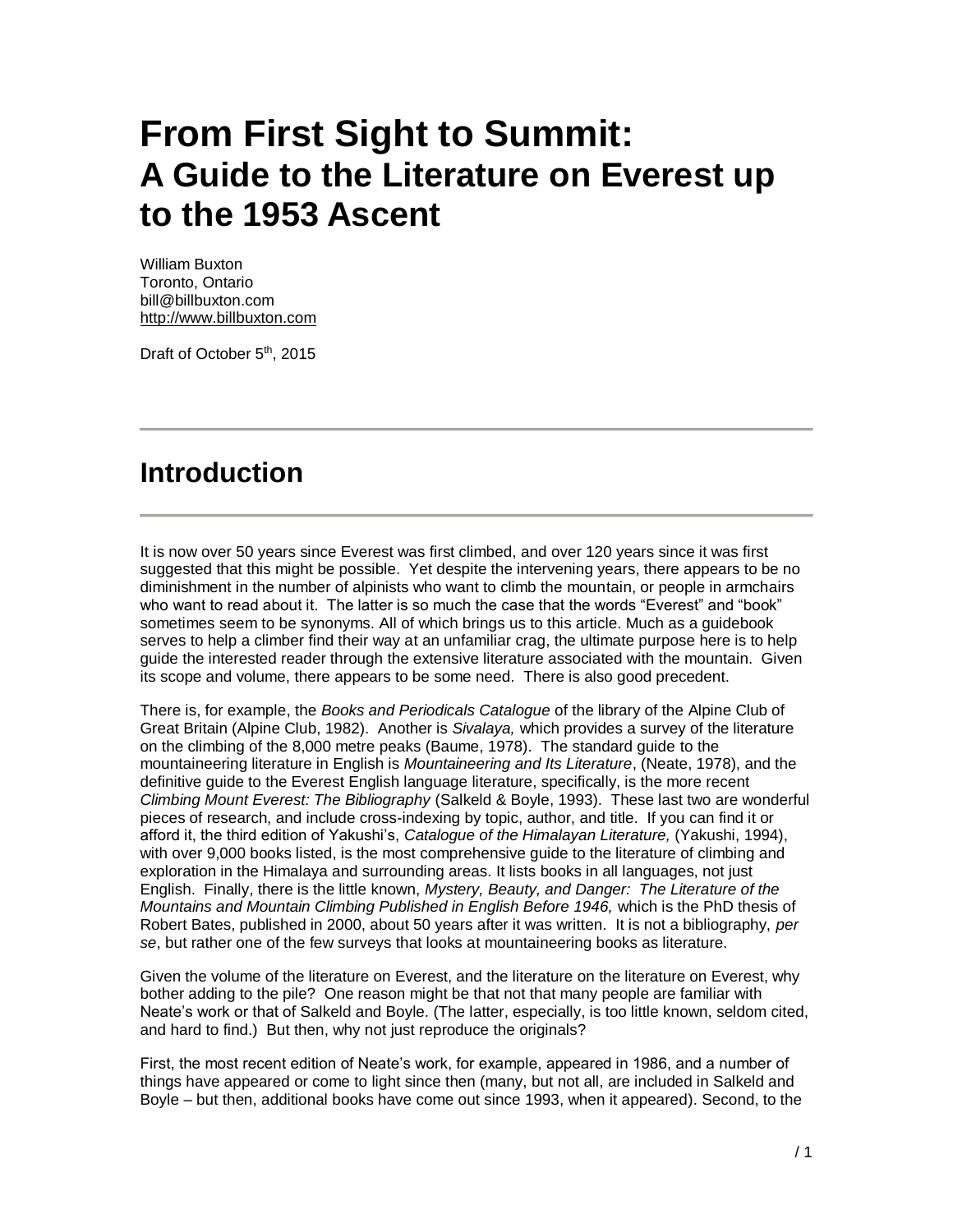extent that they exist, the book annotations by Neate, and Salkeld and Boyle, are sparse. Third, there is little in the way of bridging prose that ties the literature together, or which serves as a quide for the reader.

In short, I am trying to provide a guide, as well as a list. Most of the entries in the bibliography that follows have annotations, which are often rather subjective, but hopefully of value or interest. In addition, I have created an updated table of the literature, loosely following the format introduced by Neate. Last, but not least, I have added some narrative which I hope will serve as a useful introduction to the literature. Throughout, the period covered is from the beginning, up to the time that Everest was first summited.

Before proceeding, one caveat: I am neither an historian nor a librarian. Rather, I am an enthusiastic reader of the literature. This work is a reflection of this enthusiasm, and the book collection that has resulted from it. I state this not by way of excusing any mistakes or omissions (I am a scientist and take research seriously). It is just an explanation that hopefully sets what follows in context. Furthermore, I have concentrated on books written by those directly involved, as opposed to histories written by others, either at the time or more recently. With a few exceptions, I deal only with the English language literature. As well, I have focused mainly on books, not periodicals.

## **Paving the Way**

The European exploration of the Everest region is largely rooted in map making. From many perspectives, there can be no empire without maps, and Britain at the time that Everest was first "discovered" was certainly an empire. Mapping India was no small feat. Keep in mind that from the southern tip of India to the Himalaya is about the same distance as from the southern tip of Florida to Hudson's Bay. The mapping of India, especially with the precision at which it was done, counts as one of the great achievements of the era. It is an accomplishment which is described in a number of books, including *Mapping an Empire - The Geographical Construction of British India, 1765-1843,* (Edney, 1990), *The Forbidden Frontiers: The Survey of India From 1765 To 1949*, (Styles, 1970), and the briefer, more approachable *The Great Arc: The Dramatic Tale of How India was Mapped and Everest was Named*, (Keay, 2000).

But then, Britain was not the only empire in the region. To the north, there was China. As Michael Ward's wonderful recent book points out, Everest was marked on maps by (Jesuit trained) Chinese cartographers as early as 1708 and 1718 (Ward, 2003)!

The Chinese cartographers, however, were not climbers. Not so the British. They did much of the early climbing in the region. However, the British cartographers didn't think of themselves so much as mountaineers. They were simply (?) men doing a job. But the latter 1800's did see a number of, mainly British, people in the Himalaya for the ostensibly sole purpose of climbing (ostensibly, since many were British officers on leave, and this is generally interpreted as meaning that they were also doing intelligence work). Some of the early pioneers included W.W. Graham, (Graham, 1885, 1887), W.M. Conway (Conway, 1894), Charles Bruce (Bruce, 1934), and Tom Longstaff (Longstaff, 1950).

As early as 1885, Clinton Dent, the then president of the Alpine Club of Great Britain, wrote that he believed that Everest could be climbed (Dent, 1885). This was an opinion echoed in 1906 and 1908 by Longstaff (Longstaff, 1934). In early 1893, during a mission to bestow British recognition to the new Mehtar of Chitral, the first proposal to explore Everest was probably made. Bruce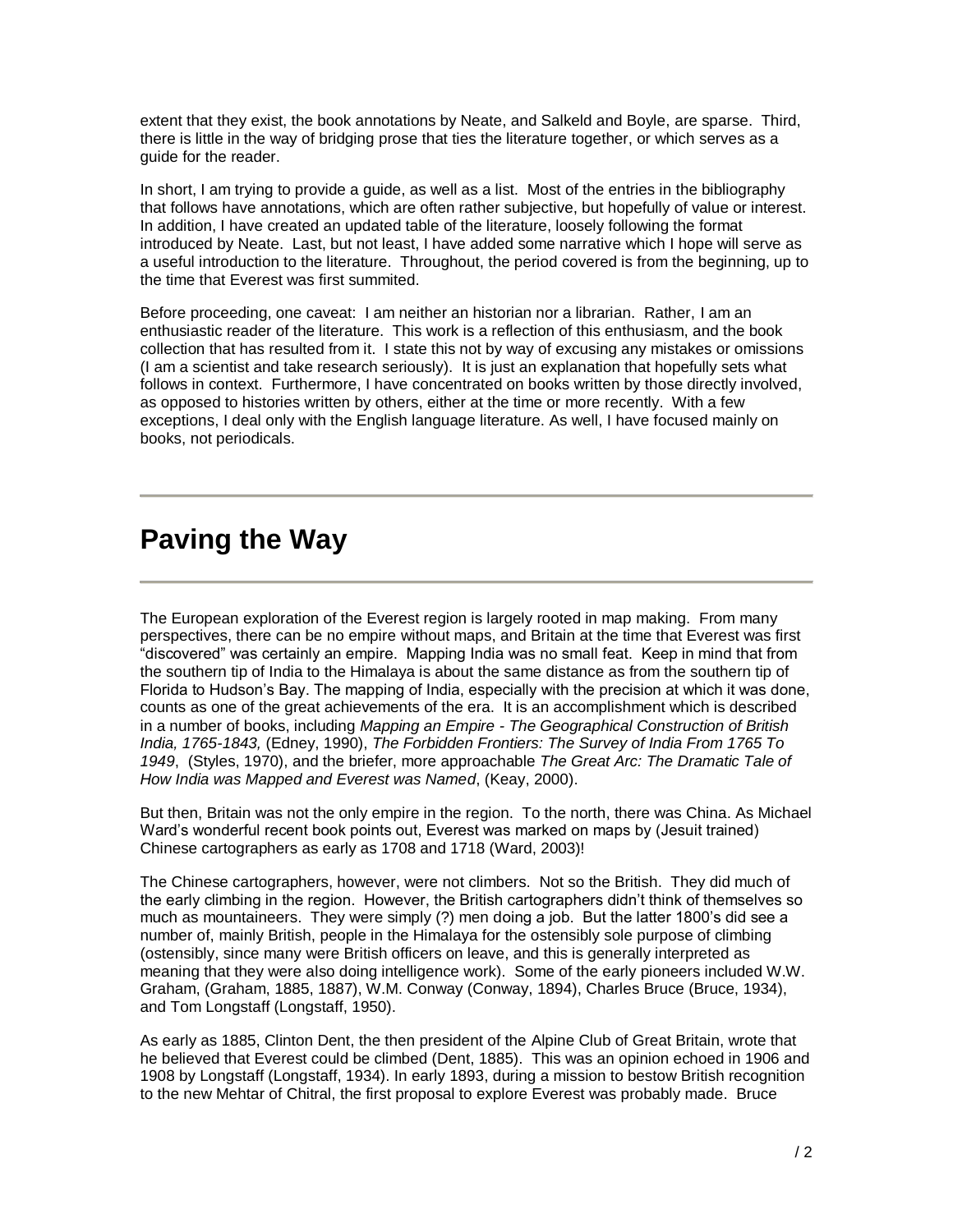(1934) claims that Younghusband made it to him, and Younghusband (1926) claims that the idea came from Bruce. (One detail of interest is the route proposed by Younghusband: from the west, via Yarkland, rather than the route eventually used, from the east.) The first hint of a followthrough came in 1904, when as part of the Younghusband mission to Tibet in 1904-5, Captain C. G. Rawling, was dispatched to map parts of Tibet, including territory as close as 60 miles from the north side of the mountain (Rawling, 1905).

While Viceroy of India, (1899-1905), Curzon attempted to initiate a joint expedition by the Alpine Club and the Royal Geographical Society to the mountain, through Nepal; however, he was not able to get approval to enter Nepal (Younghusband, 1936). In 1907, to celebrate the  $50<sup>th</sup>$ anniversary of the Alpine Club, there was another attempt to organize a reconnaissance expedition, this time through Tibet, with Bruce, Mumm and Longstaff (Longstaff 1934, 1950); however, again permission to enter the country was denied – this time by the British government which was afraid of upsetting ongoing negotiations with Russia. In 1909, Bruce and Longstaff planned to reconnoiter the mountain from Nepal, but permission was retracted (Longstaff, 1934).

To this point, most of the discussion had been more about exploring the mountain, and making a reconnaissance, rather than climbing it. But the article, *A Consideration of the Possibility of Ascending the Loftier Himalaya*, by the climber and physician, Dr. A.M. Kellas (1916), was one of the key catalysts that started shifting mountaineers' thinking about the big peaks. However, the initiative for the Alpine Club and Royal Geographical Society to form the Mount Everest Committee, and launch the first expedition, grew out of the discussion (Freshfield, *et al*., 1919), following a talk to the Alpine Club in 1919 by J.B.L. Noel (Noel, 1919, 1927; Younghusband, 1926, 1936).

Finally, it is interesting to note that the naming of "Peak XV" (previously "Peak b" and then "Peak h") was controversial, right from the start. The practice of the Survey of India was to use the local name for peaks whenever one existed. The controversy with Everest was whether there was such a local name. If one did exist, the British name "Everest" would be disqualified. The flavour of this debate is captured in a series of three articles in the *Proceedings of the Royal*  Geographical Society and Monthly Record of Geography (Walker, 1886a; Freshfield, 1886; Walker, 1886b). Walker, the past Surveryor General of India, argued the case for "Everest", while Freshfield, the Secretary of the Royal Geographical Society, argued that there were local names, suggesting that one of "Gaurisankar" or "Devadhunga" would prove more legitimate. It is interesting that in his classic, *Climbing on the Himalaya and Other Mountain Ranges*, Collie (1902) still referred to the mountain as Devadhunga, but gave the alternative names of *Gaurisanka* and *Everest* in an appendix, and *Jomo-kang-kar* as the Tibetan name, in a footnote.

What is curious in all of this is how the native name most commonly heard today, "Chomolungma," was not part of the debate, depite having been used in Tibet since 800, and appearing (as "Jumu Langma") in a survey made between 1711-18 (Ward, 2003). And the debate continues still, with the more recent introduction of yet another name by the Nepalese government, "Sargamatha." And the name Gaurisankar? It turns out that it was the right name; but for a different mountain.

See Unsworth, (2000), Appendix 3,and Ward, (2003) for more information on the naming of the Everest.)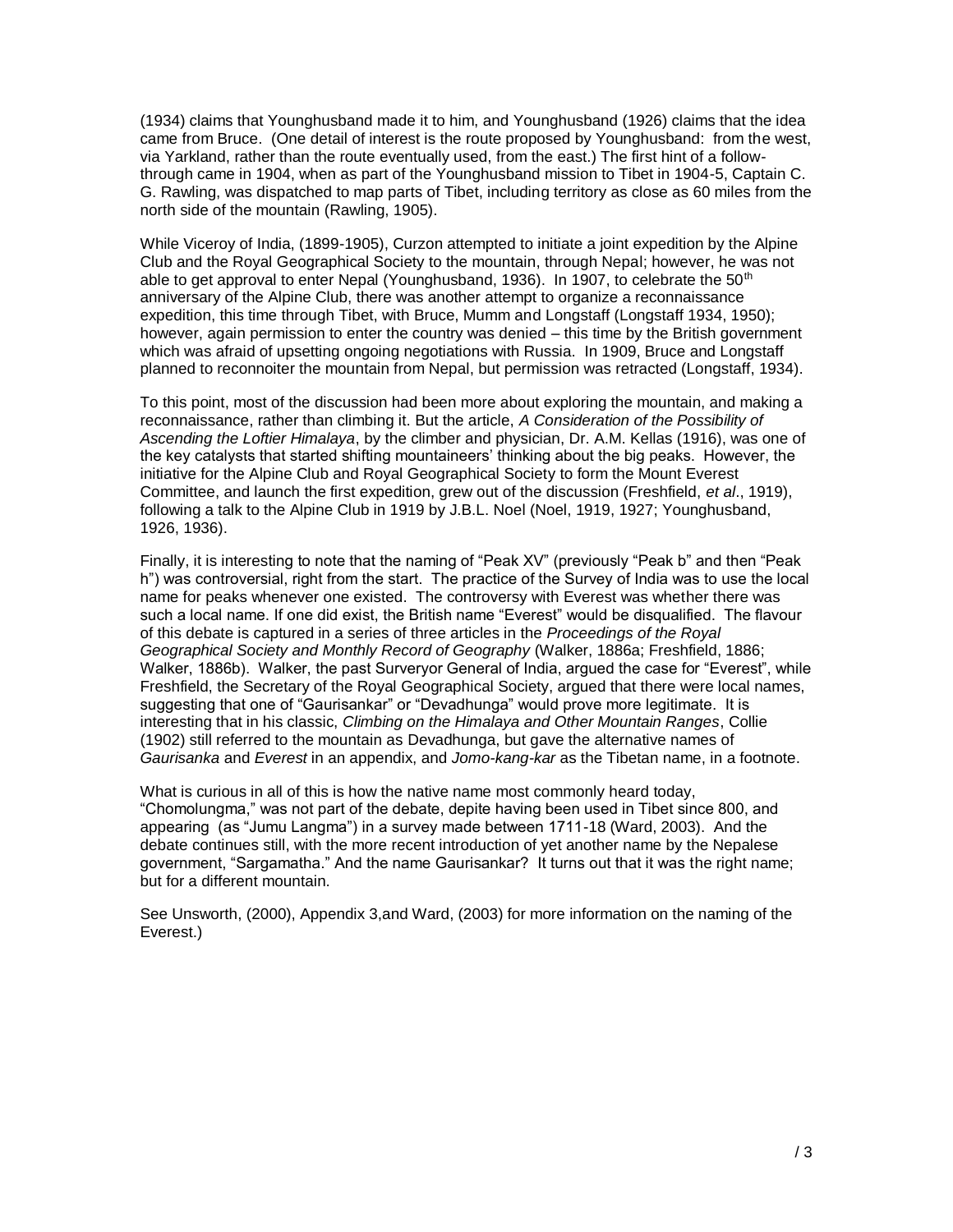#### **The Overview**

Before diving into the details of something, I generally want an overview to provide some context. In this regard, the student of Everest is well served. The "Official History" (Band, 2003) notwithstanding, the "Bible" of Everest is unquestionably *Everest - The Mountaineering History*  (Unsworth, 2000). This is a monumental piece of well-documented research that is now in its third edition. What is most refreshing is how well it reads. This is a book that flows from cover to cover. I only wish that the authors of my history books in school had the same combination of passion, command of material, and fluency with written language.

Another excellent history of Everest can be found in, *Everest: The Best Writing and Pictures from Seventy Years of Human Endeavour,* a collection of photographs, maps, and first person accounts edited by Gillman (1993). This is a wonderful book covering the history of the mountain from its first "discovery" by Europeans up to the time of writing, 1992. If one wanted an overview of the mountain, and was going to buy only two books, I suspect that Unsworth and Gillman might be the best choices. They complement each other beautifully. If you can do without the photos, and are on a budget, then I would also strongly recommend the anthology of first person accounts edited by Lewis (2003). It is perhaps the best collection that I have seen.

I would also strongly recommend including Ward's (2003), *Everest: A Thousand Years of Exploration. A Record of Mountaineering, Geographical Exploration*, in the collection. Besides providing an extremely well researched summary, with detailed references, of all of the expeditions up to 1953, this book is the best reference that I have seen in two areas: the history of the evolution of the science of high altitude medicine, and the history of the mapping of the Everest region. It is an essential book for anyone interested in the region.

For an introduction to the geology and geomorphology of the Everest massif, see Hagen *et al.* (1963) or a shorter summary, Kielkowski (1993/2000).

For a brief discussion of what the members of these expeditions wore on the mountain, see Parsons & Rose (2003 & 2006).

For a good summary of the first three British expeditions to the mountain, see *The Epic of Everest,* (Younghusband, 1926). It is a contemporary description of the expeditions of 1921, 1922 and 1924, and can be easily found since it has recently been reissued in paperback. The full text and photographs are also available on the Internet (see the book citation in the references). This book is as interesting for its style as for its content. The language is old fashioned, but Younghusband's perspective on the use of oxygen and "fair means" is modern, even by today's standards. Reading this early account brings one far closer to understanding the frame of mind and attitude of the protagonists than is obtained by reading about the events in more recent second-hand accounts, such as Unsworth's, (which is not a slight on Unsworth's writing or research).

In 1936 Younghusband wrote another book, *Everest: The Challenge*, (Younghusband, 1936). (The second edition summarized the Everest expeditions up to 1936.) It also presented his views on high altitude mountaineering and the Himalaya. It makes for interesting reading to see what changed and didn't change in his views between these two volumes.

For two other books that synthesize the early climbs, see *The Story of Everest 1921-1952*, (Murray, 1953) and Shipton's, *Men Against Everest* (Shipton, 1955), which was originally published in the UK as *The True Book About Everest*.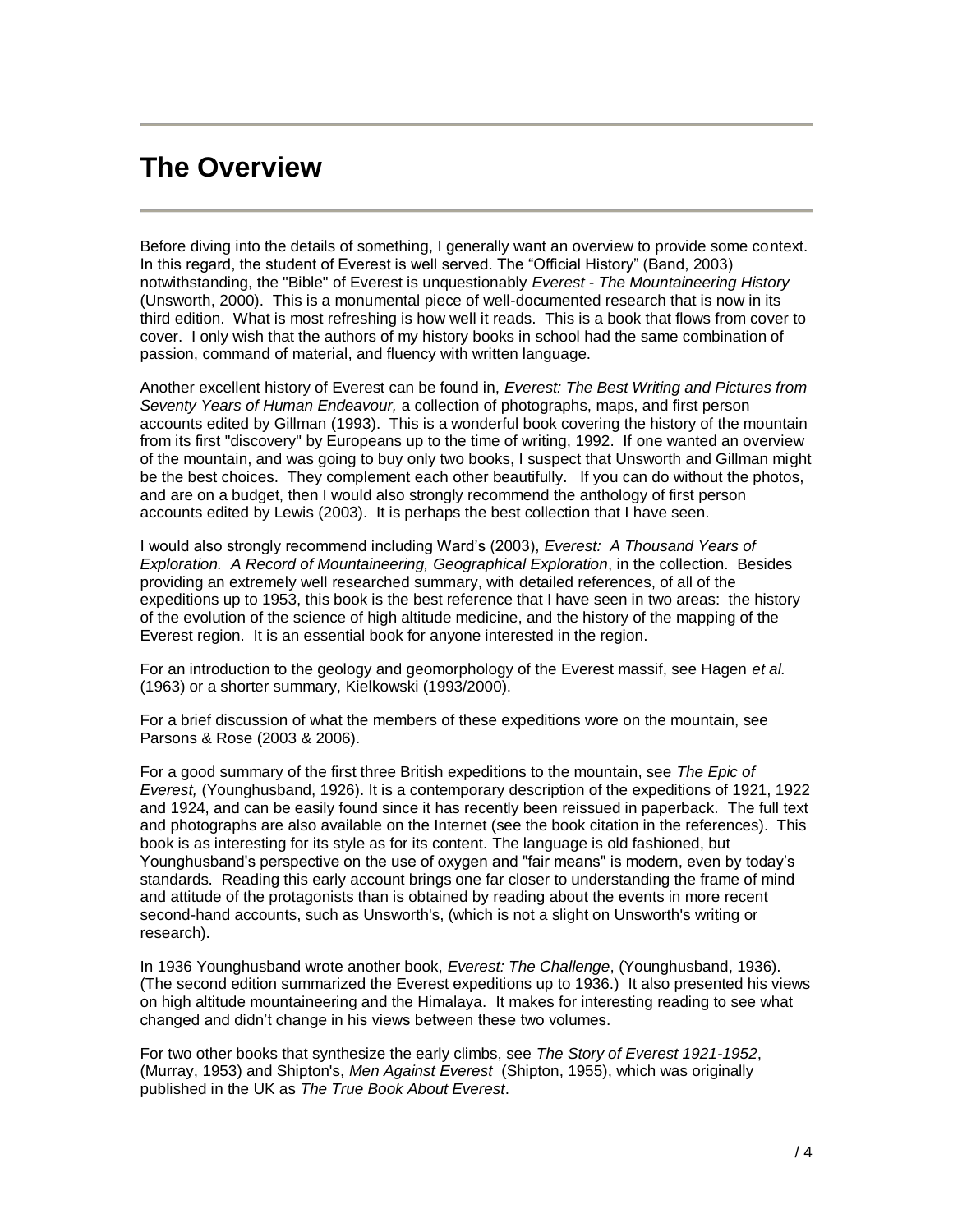Finally, what I said earlier about empires holds equally true for reading about mountains: one needs a map. Here the reader is well served. As I have already stated, the best overview of the mapping of the Everest region is found in Ward (2003). Hagen *et al* (1963) includes a large format, detailed map, introduced by an entire chapter by Schneider. A more recent and accurate large format map was included with the November 1988 issue of *National Geographic*  (Washburn, 1988). To celebrate the 50<sup>th</sup> anniversary of the 1<sup>st</sup> ascent, *National Geographic* put out a special edition in May 2003. More than the articles or photographs, the issue is of particular interest due to the large format map and aerial photograph of the south side of Everest that it included. What is of even more value is that this map and a number of photos are available online. This includes an interactive 3D relief map of the Mountain and surrounding region, and a 360 degree interactive panorama view from the summit (National Geographic, 2003). Finally, for detailed route maps and descriptions, see Kielkowski (1993/2000). This is essentially a climbing guide for the Everest massif, comparable to what you use at your local crag.

#### **The North Side**

The primary sources for the Everest expeditions are the official accounts. Concerning the prewar expeditions to the north side of the mountain, there are *Mount Everest: The Reconnaissance, 1921,* (Howard-Bury, 1922), *The Assault on Mount Everest, 1922,* (Bruce, 1923), *The Fight for Everest: 1924*, (Norton, 1925), *Everest 1933,* (Ruttledge, 1934), *Everest: The Unfinished Adventure* (Ruttledge, 1937), which is the account of the 1936 expedition, and *Mount Everest 1938,* (Tilman, 1948), an account of the last pre-war expedition, and the last in this series to the North side.

(There is one strange footnote regarding members of the 1921 expedition. Given the fate of both Morshead and Wollaston, it seems that that the primary cause of death due to unnatural causes was murder, not mountaineering.)

The account of the 1935 reconnaissance expedition led by Shipton did not appear in book form, except almost as an aside in Ruttledge's *Everest: The Unfinished Adventure.* However, Shipton did publish an account of the expedition in the *Himalayan Journal*, "The Mount Everest Reconnaissance, 1935", (Shipton, 1936) and an excerpt of his report is included in a compilation of Shipton's works (Shipton, 1985).

The 1938 expedition led by Tilman is especially interesting in how its relatively "light weight" approach broke tradition with all of the previous ones. It cost about 1/4 of any of the previous attempts. While the weather dictated that no serious assault on the summit could be made, this expedition paved the way for the even smaller expeditions that Tilman and Shipton were famous for, and led to the alpine-type approaches more common today. Again, this was essentially an expedition that did not use supplemental oxygen.

In addition to the official records, there are also first person accounts from members of these expeditions. For example, *The Making of a Mountaineer*, (Finch, 1924), and *This is my Voyage* (Longstaff, 1950) each include chapters that document the author's participation in the 1922 expedition.

One favorite of mine is Smythe's account of the 4th British expedition in 1933, *Camp Six,* (Smythe, 1937). This is an exceptionally descriptive account of both the walk in through Tibet and the climb itself. As with the earlier British expeditions, the 1933 effort got tantalizingly close. Three climbers in two assaults (Wyn Harris and Wagner in the first, and Smythe in the second)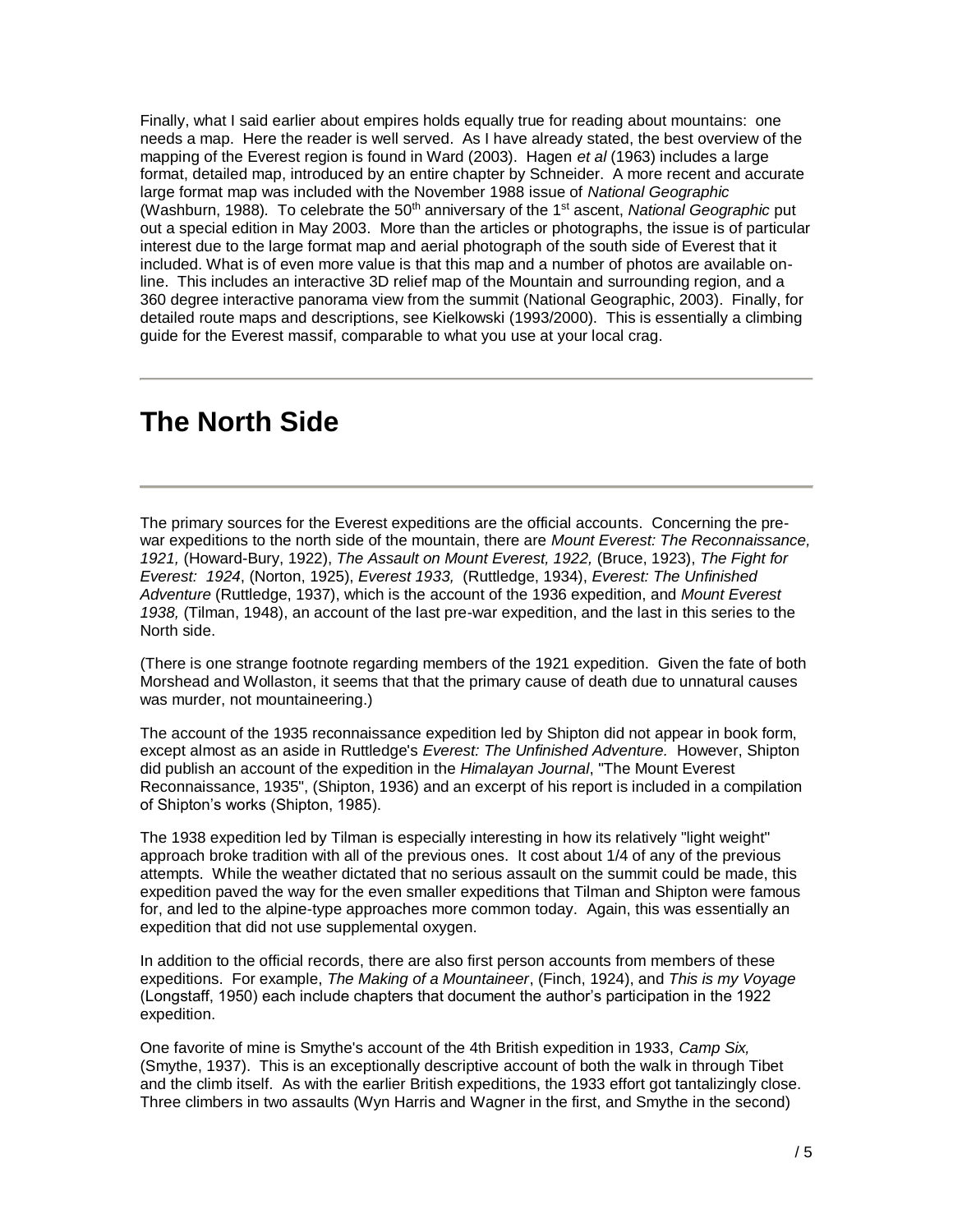matched or exceeded Norton's 1924 high point of 8,600 metres. Furthermore, they did so without supplemental oxygen, and despite being plagued by bad weather. Yet another account of this 1933 expedition can be found in Shipton's early autobiography, *Upon that Mountain,* (Shipton, 1943), which also covers his experience with the expeditions of 1935, '36 and '38.

The participants of the early Everest expeditions were largely remarkable in and of themselves, and as reflections of their time. Many of their biographies and autobiographies make fascinating reading, quite apart from those aspects that deal directly with Everest. In addition to those mentioned above, see in particular Bruce (1934), Boustead (1971), Greene (1974), and Morris (1960). See also Somervell (1936), Morshead (1982), Wollaston (1933) and the recent biography of Bently Beetham (Lowes, 2014).

In addition to the officially sanctioned expeditions, there were also two extraordinary covert attempts on the mountain. The first was by an Englishman, Maurice Wilson, who believed that his faith in God, and his diet, would see him to the summit (despite his complete lack of mountaineering experience). His expected success would provide the world an example of the power of faith. While one cannot help but admire his spirit and determination, his judgment was lacking, and the result was that he died in his attempt. An account of his story, based largely on his extensive diaries, can be found in *I'll Climb Mount Everest Alone.* (Roberts, 1957), and the more recent biography by Hanson (2008).

Another illicit "solo" expedition from the north occurred in 1947, and was made by the eccentric Canadian Earl Denman, in the company of Tenzing Norgay, no less. Denman was not crazy, just overly ambitious. Unlike Wilson, he figured this out in time to get out alive and write about the experience in, *Alone to Everest*, (Denman, 1954).

The third illicit "solo" attempt was made in 1951 by the Danish adventurer, Klavs Becker-Larsen, accompanied by two Sherpa, Aïla and Adjiba. Both were Everest veterans, each having been on the 1936 expedition, and Adjiba was on the 1933 expedition as well. While lack of experience coupled with rock-fall prevented Becker-Larson getting far in his attempt to reach the North Col, it is significant that in getting to the North Side from Nepal, he appears to be the first European to have crossed into Tibet via the Nangpa La – having first failed trying to cross via the Lho La. (Becker-Larsen, 1991).

With the end of World War II, partially due to the political situation with the PRC asserting control over Tibet, and the knock-on effects in India and Nepal, the action moved to the south side of the mountain - from Tibet to Nepal. Well, with one exception.

Skipping ahead in our chronology, rumours and fairly detailed reports have appeared alleging that in November/December 1952 Russia jumped into the game. As the story goes, they were trying to beat the British to the summit. Their attempt was from the north, and followed the traditional British route. An assault party of six, led by Pavel Datschnolian, established a high camp at 8,200 metres. They radioed that they expected to make the summit in the next two days, but were never heard from again, and no trace of them was found in subsequent searches. Speculation is that they were swept away by an avalanche.

Given that this was during the era of Stalin, if the reports are true, then it is understandable that this failure was kept as secret as a success would have been trumpeted. On the other hand, Gippenreiter (1994) states that despite a concerted effort, he was unable to find any record or report in the official records or from the Russian climbing community that such an attempt occurred. Unsworth (2000) makes the point that if it did, it would have had to pass through Chinese-controlled Tibet. Since Sino-Chinese relationships have not always been the best since then, if it did take place, it is strange that the Chinese did not "make hay" out of the Russian failure. The occurrence of this expedition is highly suspect.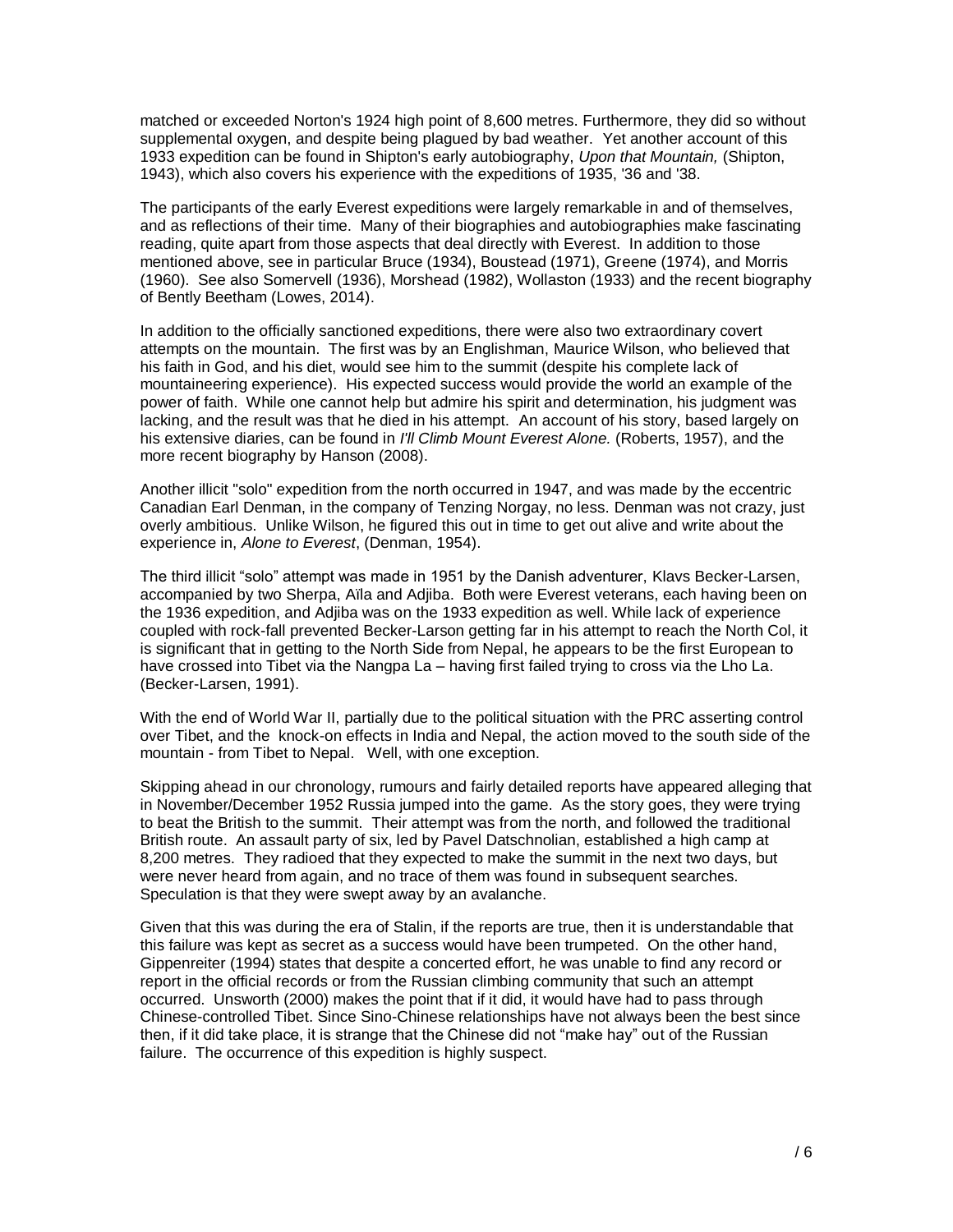#### **From the South**

Tilman and Houston made a brief preliminary expedition to the Everest region in Nepal in 1950, which is one of the expeditions described in *Nepal Himalaya*, (Tilman, 1952). Tilman and Houston spent only one day in the immediate area around Everest. The main result of their visit was the shared conclusion that a route from the south side would not "go." Nevertheless, largely based on an analysis of maps and aerial photographs by Michael Ward (see below), an expedition was sent to do a detailed reconnaissance of the south side the mountain. This is described in *The Mount Everest Reconnaissance Expedition, 1951,* by the expedition's leader, Shipton (1952). It is also discussed by Hillary (who was part of the team) in both, *High Adventure* (Hillary, 1955) and *View from the Summit*, (Hillary, 1999). The main breakthrough of the expedition was that they made it through the Khumbu Ice Fall to the Western Cwm. In the process, they established that Ward was right and that Tilman and Houston were wrong. The mountain would "go" from the south side*.*

Then it was the turn of the Swiss. This was the first time that an official expedition had been mounted to Everest by anyone but the British, who thought of the mountain as "theirs." The Swiss made two attempts from the south in 1952, both of which are covered in *Forerunners to Everest,* (Dittert, Chevalley & Lambert, 1954), as well as captured photographically in, *Everest: The Swiss Expeditions in Photographs,* (Swiss Foundation for Alpine Research, 1954). Tenzing Norgay, along with the Swiss climber Lambert, came very close to reaching the summit. Tenzing's account of the expedition can be found in his first autobiography, *Tiger of the Snow.* (Norgay & Ullman, 1955). Two other books on the Swiss expeditions are, a collection of essays, *The Mountain World: Everest 1952*, (Kurz, 1953) and a beautiful book of photos and essays, *Everest 1952*, (Roch, 1952).

The British, watched these expeditions with great anxiety. With the hope that the Swiss would not succeed, they made plans for an attempt in 1953. In order to be better prepared for this attempt, while the Swiss were active on Everest, the British (under Shipton) set out on a training expedition to Cho Oyo. This is described in *High Adventure*, (Hillary, 1955)

While they came very close, the Swiss expeditions did fail, so the British had their chance in 1953 – a chance that they were well aware was likely to be their last. This expedition was led by Hunt, whose official account in, *The Ascent of Everest*, is dry, but nevertheless compelling (Hunt, 1954a).

Hunt's book includes a chapter written by Hillary describing the final summit bid with Tenzing. It is *extremely* interesting to compare Hillary's account with his more recent one in *View from the Summit*, (Hillary, 1999). The latter describes things in a far more subjective and candid manner. Tenzing's account of the climb is covered in his first autobiography, *Tiger of the Snow*, (Norgay & Ullman, 1955). One of the classic books on this expedition, and one of my favorites overall, is *South Col*, (Noyce, 1954). In my opinion, this is one of the best "climber's eye view" in the literature. Another book worth reading is *Coronation Everest* (Morris, 1958). Morris was the correspondent for *The Times* assigned to the expedition. Rather than a description of the climb, it more a portrait of Nepal and the Sherpa people in the early 50's. It is a portrait of rare sensitivity, especially for the time. It is a small book, but wonderful to read. While the *Times* had an exclusive on the story, that didn't stop their competitor, *The Daily Mail*, from dispatching a correspondent to Everest. The story of the interloper, Ralph Izzard, (who was no mountaineer) is told in his, *An Innocent on Everest*, (Izzard, 1954). This expedition makes it clear that sponsorship and competition for publicity is not something invented in 1996.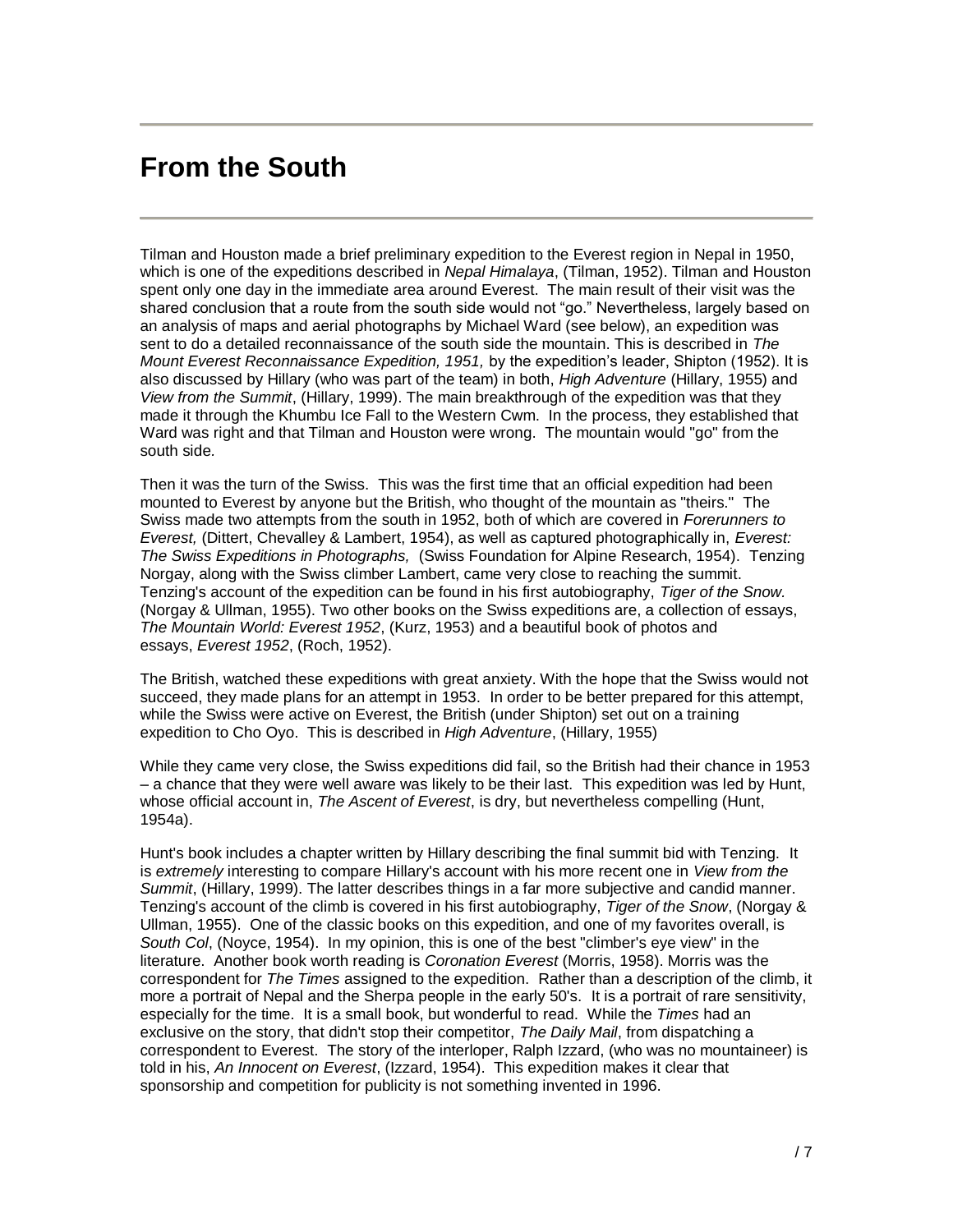For collections of photographs of the 1953 expedition, see *The Picture of Everest,* (Gregory, 1954), *Alfred Gregory's Everest*, (Gregory, 1993) and *Our Everest Adventure*, (Hunt, 1954b). I also think that Charles Evans' sketchbook, *Eye on Everest,* (Evans, 1955) is well worth seeking out for its humour, as well as its sketches and cartoons. Other books relating to this climb are referenced in the table below. One thing worth noting, however, is that the feature-length documentary, *The Conquest of Everest,* (Stobart, 1953), is available as well as the written account of its creator, *Adventurer's Eye,* (Stobart, 1958a,b).

Another source of interest is *Eric Shipton - Everest and Beyond*, (Steele, 1998). This is a biography of Shipton, which gives a good second hand account of the expeditions immediately leading up to 1953, and the controversy surrounding Hunt's appointment as leader over Shipton. This is a topic, which is avoided in virtually all other books on the expedition, other than Shipton's (1969), *That Untravelled World.* It was a matter of extreme tension and unpleasantness. I assume others didn't discuss it because they did not want to take away from the "glory" of the ascent.

Finally, for conspiracy theorists, there is *Everest: Is it Conquered?*, by S.M.Goswami (1954). The author argues that the mountain was not climbed, and that the whole thing was staged in order to remove some of the shame of having to leave India, and to boost British prestige at the time of the coronation of Queen Elizabeth II. The arguments are as flawed as they are passionate. But lost amongst all of his rants there is one good point that should be heeded by those who claim to have "conquered" Everest (in the USA, for example, the title of Hunt's book was, *The Conquest of Everest*):

*There has been no conquest of Mt. Everest … "Conquest" means subjugation and rule. Mt. Everest yet challenges man*

## **From The Air**

Just fifteen years after the first flight by the Wright brothers, Dr. Kellas presented a paper to the Royal Geographical Society speculating on the possibility, and suggesting the potential value of, an aerial reconnaissance in the Himalaya (Kellas, 1918). From the discussion that followed emerged one of my all time favourite wrong predictions. It came from Admiral Mark Kerr, who was Deputy-chief of the British Air Staff:

*…I fear that exploration by aeroplane will not be carried out in the next hundred years.*  (Kerr *et al*, 1918, p. 383),

One can only speculate what Admiral Kerr would have thought of Neil Armstrong, who made it to the moon in half that time!

Back in the Himalaya, it took just another fifteen years for Kellas' vision to be realized, with the first flight over Everest in 1933. There are five accounts relating to this: *First over Everest,* (Fellowes, et*. al*, 1933), *Last Strongholds* (Etherton, 1934), *The Pilots' Book of Everest*, (Clydesdale & McIntyre, 1936), *All Over the World* (Etherton, 1946), and the more recent, *Roof of the World: Man's First Flight over Everest* (Douglas-Hamilton, 1983). This was a logistical and engineering *tour de force*, and resulted in the first aerial photographs of the mountain and its surroundings, which are reproduced in the books.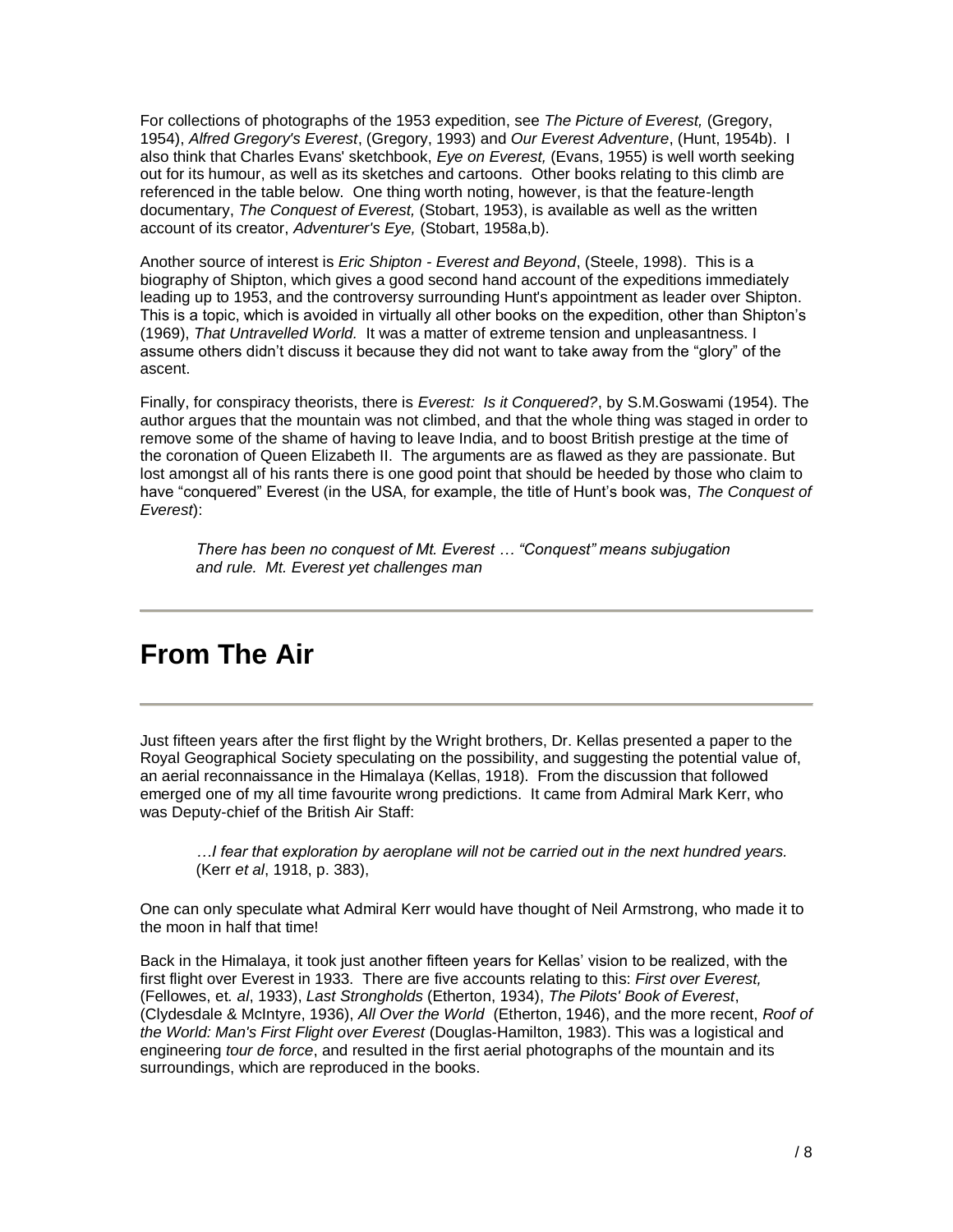Another interesting early flight was that of Robert Scott. In his book, *God Is My Co-Pilot,* (Scott, 1943), he describes how he flew a P-43A in 1942, along the Brahmaputra River, into Tibet, over Lhasa (which he photographed in colour), on to Kangchenjunga, which he circled, then over Makalu and Everest. Also active were RAF pilots. They made secret flights made over the mountain in 1945 (Andrews, 1947) and 1947 (Neame, 1955). Both resulted in aerial photographs that were sent to the Royal Geographical Society (Ward, 2003).

Unsworth (2000) reports that, in contrast to the enthusiasm for an aerial reconnaissance expressed by Kellas (1918) and Noel (1919), the Everest Committee was very much against the 1933 flights. The impression conveyed is that they felt that the mountain was "theirs" and that anyone else poaching on their territory was to be stopped. However, this is somewhat difficult to reconcile with the use that A.R. Hinks made of the resulting photographs. Hinks was then the Secretary of the Royal Geographical Society, and dominated the Everest Committee. Yet, with H.F. Milne, the chief draughtsman of the RGS, Hinks made use of the 1933 photographs and by 1945 had completed the first detailed map of the region. This showed both the north and south sides of the mountain, thereby realizing the vision expressed 17 years earlier by Kellas. Despite its significance, however, the map remained generally unknown until rediscovered by Michael Ward. In early 1951, Ward used information from the map, as well as photographs from the 1933, 1945 and 1947 flights, to make a convincing argument to the Joint Himalayan Committee that there was a feasible route from the south (Ward, 2003; Ward & Clark, 1992). This was an argument that was necessary to make in order to counter the negative report from Tilman and Houston (Tilman, 1952) mentioned earlier. And, it was by the new route proposed by Ward that the mountain was first climbed.

## **The Exception: Tenzing**

The reality is that the history of Everest, as we know it, is the history as seen by mainly upper and middle class white men, mostly British. The Sherpa, who were a key part of every expedition, clearly have another history. For the most part, however, this is a history that is unavailable to us, since none of the Sherpa involved were literate. There are only three books that exist, to my knowledge, that were "written" by Sherpa of that era. Each was dictated to a "Sahib" who transcribed it. One is the very hard to find autobiography of Ang Tharkay, which has only appeared in French, *Mémoires d'un Sherpa,* (Tharkay, 1954). The others are the two autobiographies by Tenzing. The first is *Tiger of the Snow,*(Norgay & Ullman 1955)*.* The second is *After Everest* (Norgay & Barnes, 1977)*.*

Because the Sherpa were such an important part of the history, and yet their voice so infrequently heard, I think it important for anyone seriously interested in the history of Everest to do their best to seek out their story. Take the 1953 British expedition, for example. To read any of the numerous accounts by the European protagonists, you would come to the conclusion that relations with the Sherpa were good, and that their respect of the Sherpa was so high that they let one be part of the summit team.

But reading Tenzing's version, a different picture emerges. Yes, Tenzing was treated as a member of the climbing team. But he was an exception. In Katmandu the Sherpa were essentially stabled in a garage without a toilet, which resulted in a mini revolt – and they had not even left the city yet.

Likewise, from today's perspective, we get the impression that Hillary and Tenzing were close friends. Not at all. Theirs was a pragmatic relationship, not at all like the relationship that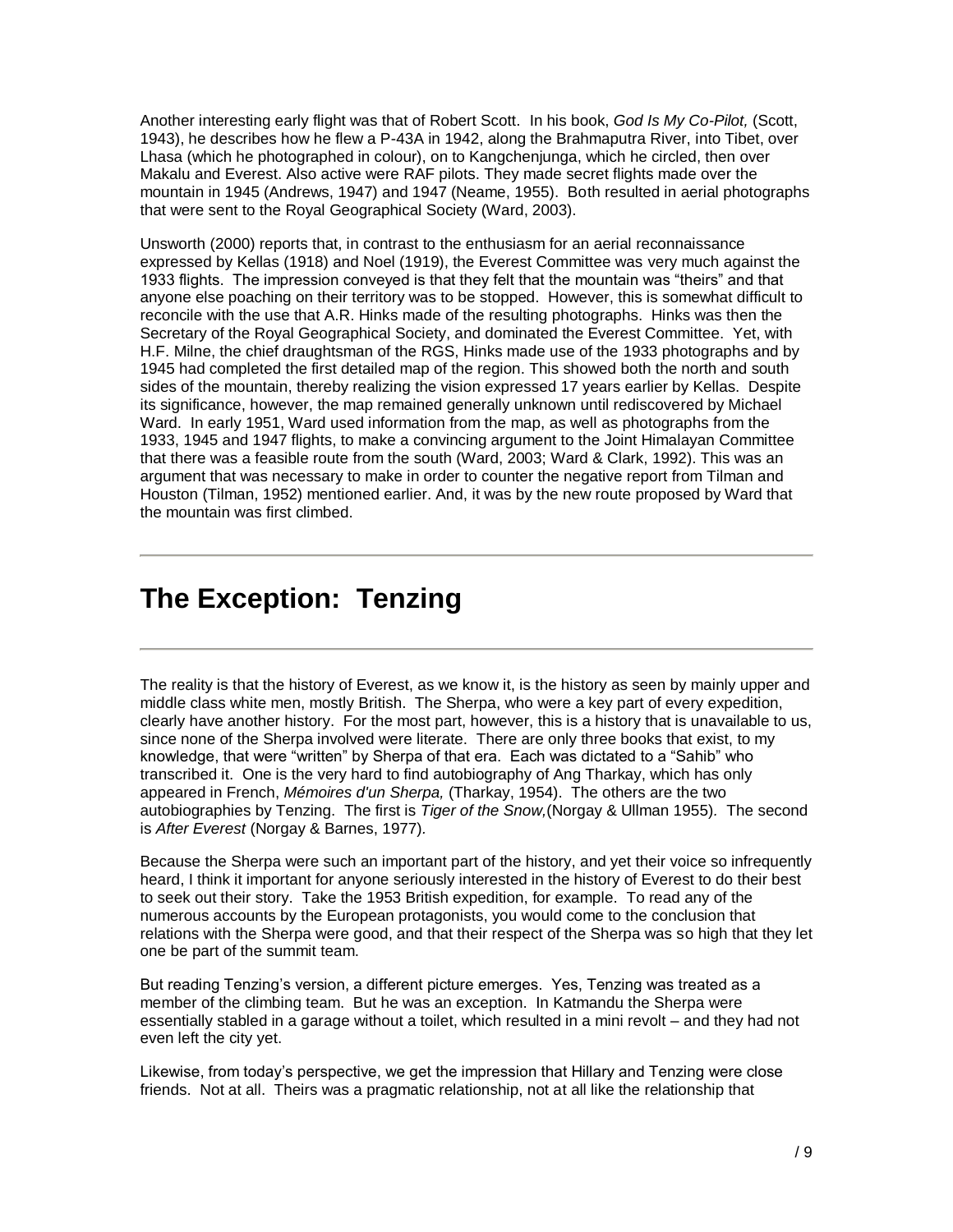Tenzing had with either the Canadian Denman or Swiss Lambert. It was only in later years that the personal relationship between Hillary and Tenzing developed.

Tenzing was a remarkable, but complex man. Hence, he is worth reading, and reading about. For those who want to dig deeper, there is an abundance of material beyond that already cited, including, *Tenzing of Everest,* (Malartic, 1954), *Tenzing*: *Hero of Everest,* (Douglas, 2003), *Touching My Father's Soul*, (Norgay & Coburn, 2001), and *Tenzing Norgay and the Sherpas of Everest,* (Tenzing, 2001). Of these, the book by Douglas is the best researched and most informative. The book by Malartic is probably the worst.

In addition to the above, I also think that *Tigers of the Snow* (Neale, 2002) and *Life and Death on Mt. Everest: Sherpas and Himalayan Mountaineering*. (Ortner, 1999) are both worth reading by anyone interested in getting more perspective on the Sherpa, their relationship with foreign climbers, and its impact.

## **The Unavoidable: Mallory & Irvine**

In the lore of Everest, one of the most recurring themes is the question of Mallory and Irvine. Mallory has prompted no less than nine biographies (Pye, 1927; Styles, 1967; Robertson, 1969; Hozel & Salkeld, 1986; Green, 1990; Gillman & Gillman, 2000; Salkeld, 2000; Green, 2005; Ward, 2011). There is one Irvine biography, (Summers, 2000), his diary (Carr, 1979), as well some biographical coverage in Hozel and Salkeld, (1986).

The finding of Mallory's body in 1999 sparked an interest in the two that may well have exceeded that which occurred when they first disappeared (which was considerable). One of the inevitable consequences was another spate of books. The 1999 expedition that went out in search of Mallory is the topic of three books: *Ghosts of Everest - The Search for Mallory and Irvine*, (Hemmleb, Johnson & Simonson, 1999), *Lost on Everest: The Search for Mallory and Irvine*, (Firstbrook, 1999), and *The Lost Explorer: Finding Mallory on Mount Everest*, (Anker & Roberts, 1999). How this expedition justifies three books, I have no idea. How so much could be written with such superficial research and questioning of the ethical issues is even a bigger mystery.

Since this expedition took place in 1999, it could be considered as falling outside of the selfimposed scope of this article. On the other hand, through its objectives, the expedition does have a link to the earlier history. This is one reason that I am spending some time on it. The other reason has to do with how this expedition relates to the previous literature. These accounts aspire to be as much detective books, as they are books on climbing. As we shall see, this aspiration is somewhat diminished due to the authors shallow research.

One of the key pieces of the puzzle that helped guide the search for Mallory and Irvine was Irvine's ice axe. Wyn Harris had found this during the 1933 expedition, near the ridge just below the First Step. Its discovery was described in Ruttledge's official account, in Greene (1974), as well as in Smythe's, *Camp Six*. Significantly, Smythe's book includes an appendix specifically on the discovery of this axe, and what he believed it signified with respect to the fate of Mallory and Irvine. As confirmed by the discoveries of the 1999 expedition, Smythe's deductions were prescient: Mallory's body was found where he had predicted in this appendix. That Mallory died of exposure after a fall is now clear. What caused the fall and how Irvine died, are both still unknown, and are almost certainly unanswerable questions (at least, without finding the body of Irvine). If one adheres to Smythe's analysis (an analysis which we have just seen was supported by the find in 1999), then it is virtually certain that Mallory and Irvine did not get to the summit,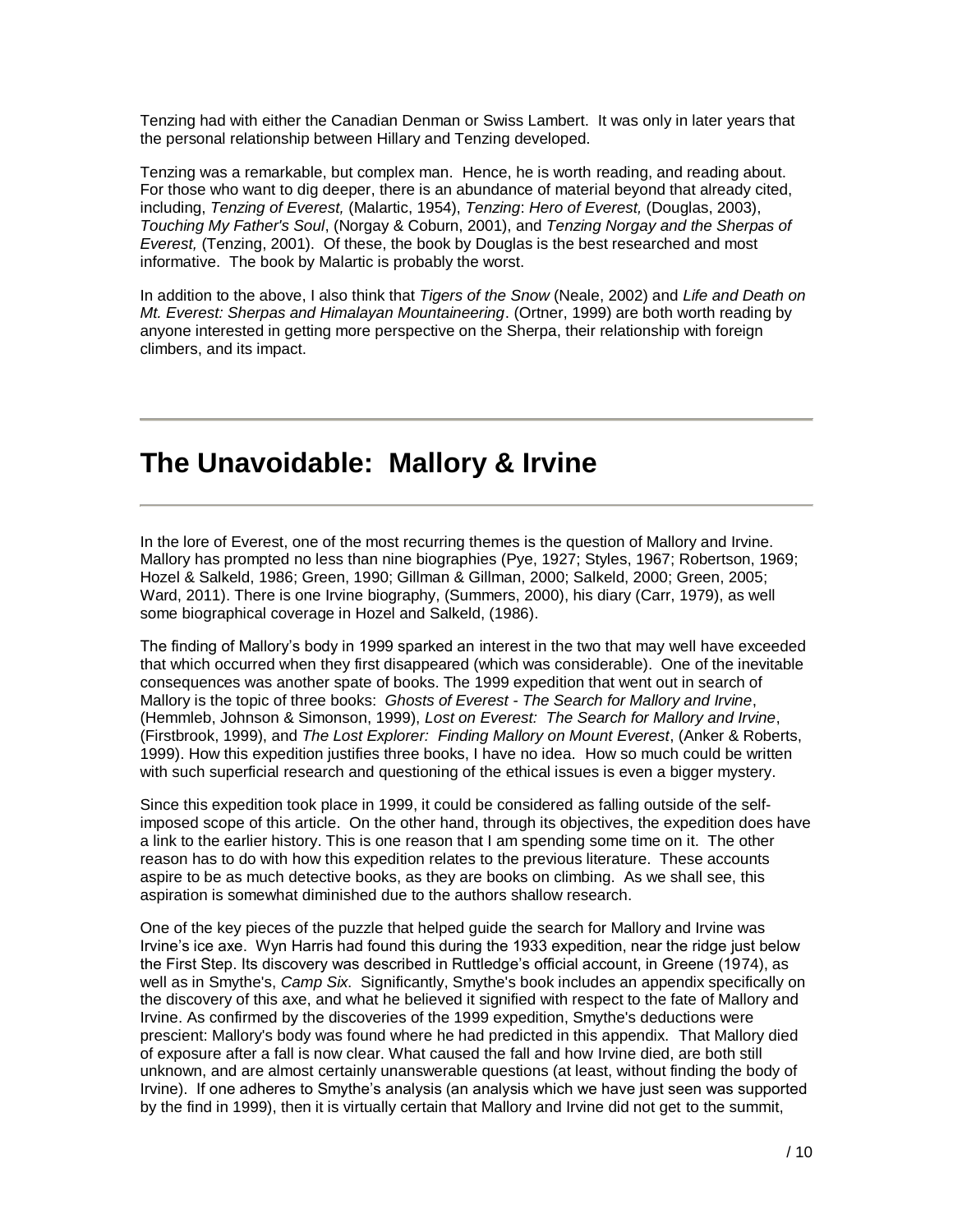and fell below the First Step. Nevertheless, and ethical issues aside, the discovery of Mallory is rather amazing, and just underlines Smythe's judgment and understanding of mountaineering.

This brings us back to *Ghosts of Everest*, *The Lost Explorer*, and *Lost on Everest*. In these books, much is made of the intense research that the expedition undertook to figure out where to look. This was the "great detective" part of the caper. But what about their research? Anyone trying to uncover the "mysteries" of the Mallory and Irvine should reasonably be expected to read everything available from the 1933 expedition, such as Shipton's, *Upon that Mountain*, and especially the appendix in Smythe's, *Camp Six*. After all, these were the first climbers on the ridge since the disappearance of Mallory and Irvine. They were climbers familiar with both Mallory and his approach to climbing, and they were the only people alive at the time that had first-hand knowledge of the location and context. This was also the expedition that found the ice axe.

From the perspective of history and scholarship, my view is that the specific issues (analyses, conjectures, theories, etc.) made in the 1933 expedition report, and especially Smythe's appendix must be directly addressed. Yet the only account that I found which cites, much less discusses, Smythe's appendix is Breashears and Salkeld's *Last Climb* (1999). This failing even extends to the most recent biography of Mallory (Green, 2005), which has Smythe's book neither in the bibliography, nor Smythe in the index.

My sense is that any serious analysis needs to reflect a balanced analysis of the various interpretations or possibilities that might be drawn from the data. Sadly, enthusiasm trumps analysis in books such as *Ghosts of Everest* and *Detectives on Everest* (Hemmleb & Simonson, 2002)*.* This is too bad. As I said earlier, some of the findings in these expeditions are interesting. However, in my opinion, they deserve a more serious and less breathless analysis and presentation.

This general failure of most books on the disappearance of Mallory and Irvine suggests that their efforts are often more of a treasure hunt than scholarship or serious history. Hence, I have little interest in the large and growing volume of books speculating on, and romanticizing, Mallory and Irvine. "Romantic musings," rather than "research," is generally the most appropriate description for them, and there is too much worthy literature to read to spend so much time on this topic, as trendy as it may be.

But if you do want to read about Mallory and Irvine, consider going back to original sources. Besides Smythe, the little known, *The Irvine Diaries: Andrew Irvine and the enigma of Everest 1924*, (Carr, 1979), is one option. If you want a more recent overview, then I would recommend *Last Climb*, (Breashears & Salkeld, 1999). It is well written, researched, and beautifully produced. And, despite the shortcoming mentioned above, *The Wildest Dream,* (Gilman & Gilman, 2000) is a balanced and otherwise well researched and written biography of Mallory. If you are only going to read one book, I would recommend Hozel & Salkeld's, *First on Everest: The Mystery of Mallory & Irvine* (1986).

## **The Table**

The following table covers the literature on Everest from the period leading up to the first British expedition in 1921, to the first ascent in 1953. It is based on that found in *Mountaineering and it's Literature*, (Neate, 1978) and Salkeld and Boyle (1993). I have added some additional references. With a few exceptions, I have included books only, and books mainly by those directly involved in the expeditions, and mainly only those in English. Hence, I have largely excluded articles in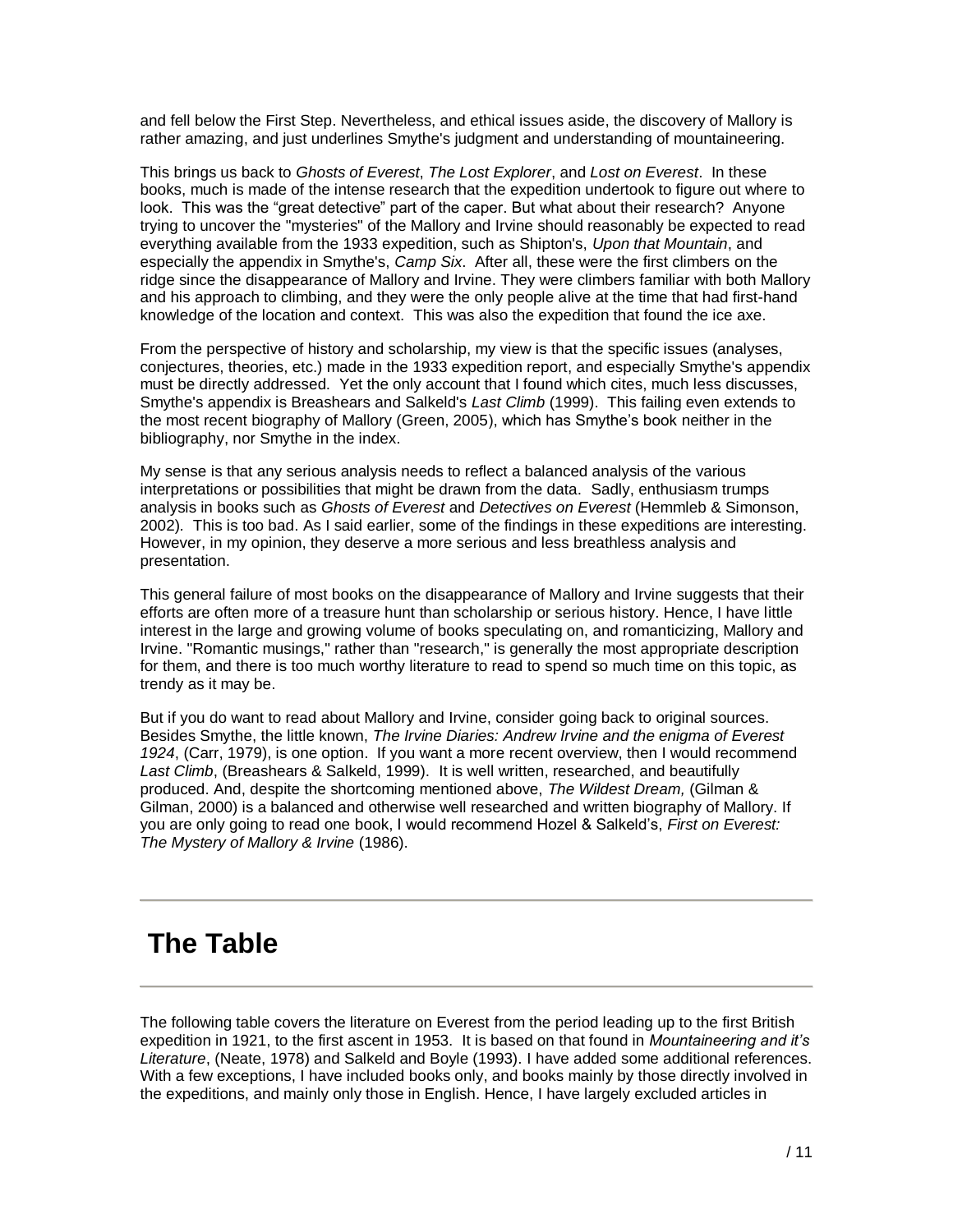periodicals, and accounts by third parties. Note, however, that the bulk of the early Everest journal articles were published in the *Journal* and the *Proceedings of the Royal Geographical Society* of London*,* of which the full text of every issue since inception in 1879 is on-line (JSTOR,  $1879+$ ).

Entries have the name of the author, followed by the date of publication. Those associated with more than a single expedition are indicated by the entry in the "Year" column showing a range (e.g., "1921-36").

A version of this table exists on the web in which clicking on table entries links you to the associated reference in the on-line bibliography. This can be found at:

<http://www.billbuxton.com/climbing.html#everest>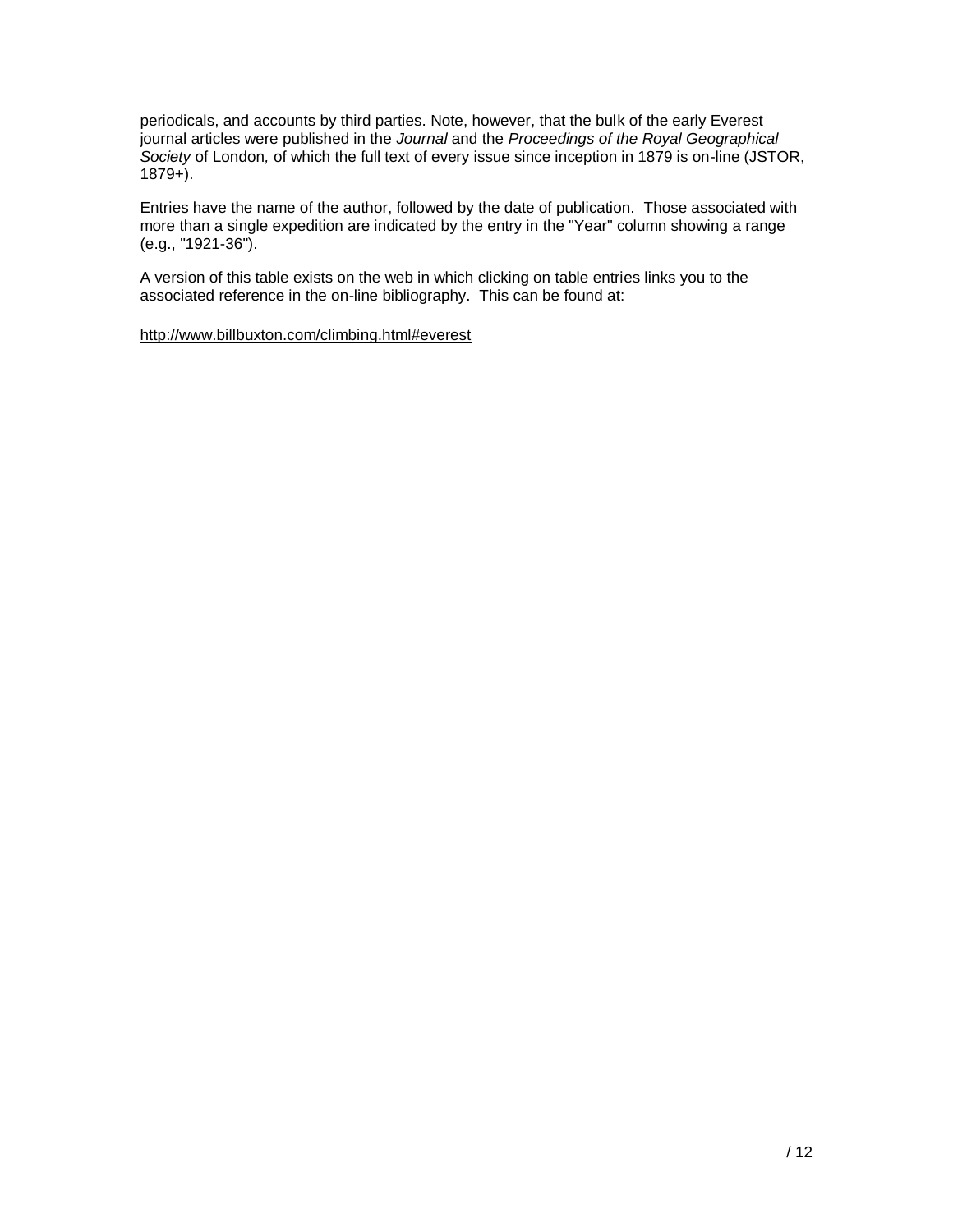| Year | <b>Summary</b>                                                                                  | <b>Chief account</b>                                           | <b>Other Accounts</b>                                                                                                                                                                                                                                                                                                                                                 |
|------|-------------------------------------------------------------------------------------------------|----------------------------------------------------------------|-----------------------------------------------------------------------------------------------------------------------------------------------------------------------------------------------------------------------------------------------------------------------------------------------------------------------------------------------------------------------|
| 1885 | Dent suggests that<br>man could climb<br>Everest                                                | Dent (1885)                                                    |                                                                                                                                                                                                                                                                                                                                                                       |
| 1886 | Debate over name<br>"Everest"                                                                   | Walker (1886a),<br>Freshfield (1886),<br><b>Walker (1886b)</b> |                                                                                                                                                                                                                                                                                                                                                                       |
| 1893 | <b>Bruce and</b><br>Younghusband first<br>suggest mounting<br>expedition to explore<br>Everest. | Bruce (1934),<br>Younghusband<br>(1926).                       |                                                                                                                                                                                                                                                                                                                                                                       |
| 1895 | Collie visits Himalaya<br>and refers to Everest<br>as referring to it as<br>Devadhunga          | Collie (1902)                                                  |                                                                                                                                                                                                                                                                                                                                                                       |
| 1904 | Rawling leads survey<br>of region north of<br>Everest.                                          | Rawling (1905)                                                 |                                                                                                                                                                                                                                                                                                                                                                       |
| 1913 | Noel's exploration of<br>the Tibetan<br>Approaches                                              | Noel (1919,<br>1927)                                           | Freshfield et al. (1919)                                                                                                                                                                                                                                                                                                                                              |
| 1916 | Dr. A.M. Kellas<br>publishes study on<br>feasibility of climbing<br>higher Himalayan<br>peaks.  | Kellas (1916)                                                  |                                                                                                                                                                                                                                                                                                                                                                       |
| 1921 | British<br>Reconnaissance<br>Expedition                                                         | Howard-Bury<br>(1922); Howard-<br>Bury & Mallory<br>(1991)     | Davis (2011), Gillman & Gillman (2000),<br>Green (1990), Green (2005), Hozel & Salkeld<br>(1986), Mallory (2010), Morshead (1982),<br>Noel (1927), Pye (1927), Robertson (1969),<br>Salkeld (2000), Styles (1967), Wollaston<br>(1933), Wollaston (2003).                                                                                                             |
| 1922 | <b>British Climbing</b><br>Expedition                                                           | Bruce (1923).                                                  | Bruce (1934), Davis (2011). Finch (1922;<br>1924; 1925; 1930), Gillman & Gillman (2000),<br>Green (1990), Green (2005), Hozel & Salkeld<br>(1986), Longstaff (1950), Mallory (2010),<br>Morris (1960), Morshead (1982), Noel (1927),<br>Noel (2003), Norton (2014), Pye (1927),<br>Robertson (1969), Rodway (2008), Salkeld<br>(2000), Somervell (1936; 1948), Styles |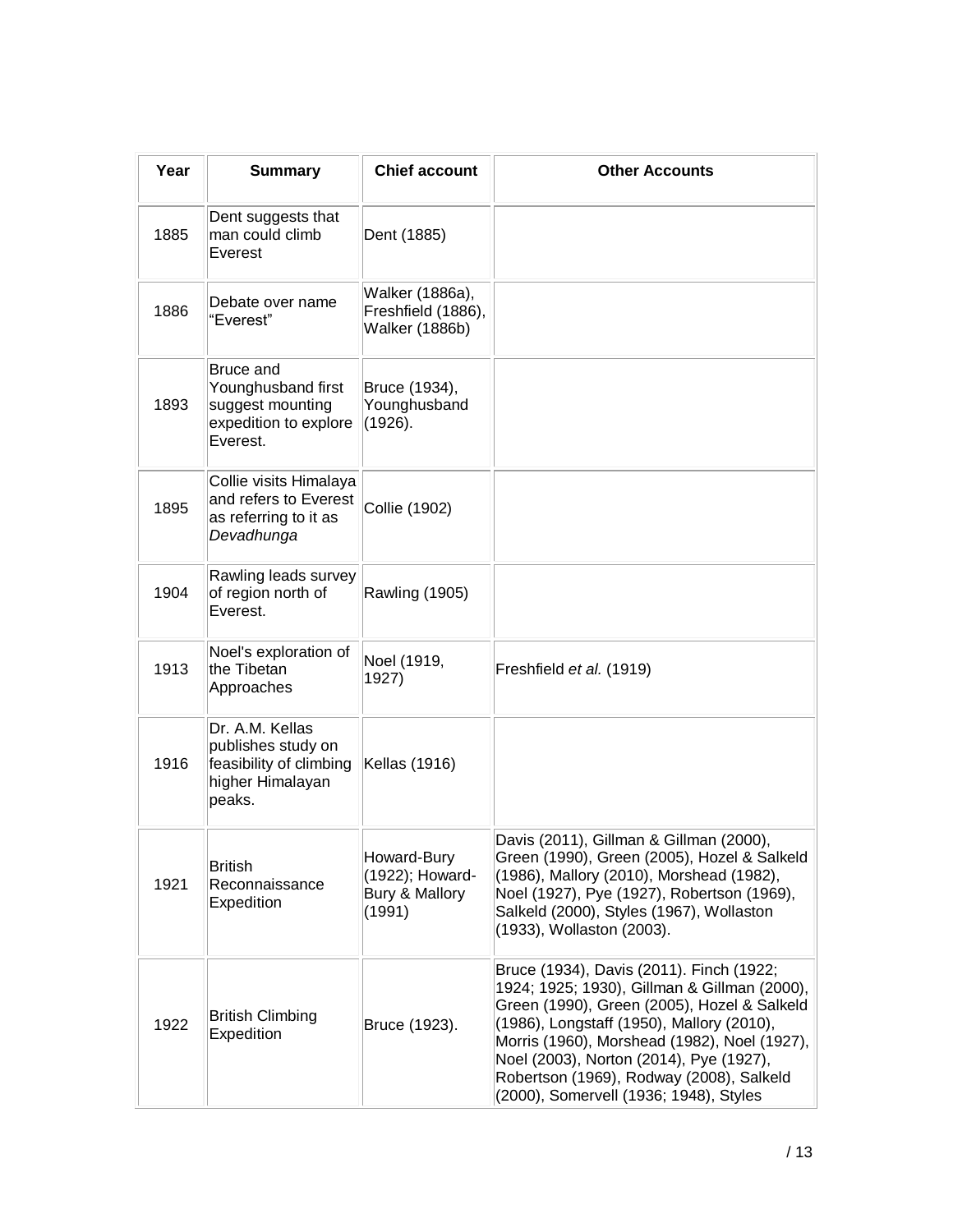|         |                                                                                     |                                   | (1967).                                                                                                                                                                                                                                                                                                                                     |
|---------|-------------------------------------------------------------------------------------|-----------------------------------|---------------------------------------------------------------------------------------------------------------------------------------------------------------------------------------------------------------------------------------------------------------------------------------------------------------------------------------------|
| 1924    | <b>British Climbing</b><br>Expedition. Mallory & Norton (1925).<br>Irvine disappear |                                   | Carr (1979), Davis (2011), Gillman & Gillman<br>(2000), Green (1990), Green (2005), Hozel &<br>Salkeld (1986), Lowes (2014), Mallory (2010),<br>Nicholson (1975), Noel (1927), Noel (2003),<br>Norton (2014), Pye (1927), Robertson (1969),<br>Salkeld (2000), Somervell (1936; 1948),<br>Styles (1967), Summers (2000), Swinson<br>(1971). |
| 1921-24 | Summary of first<br>three expeditions                                               | Younghusband<br>(1926).           |                                                                                                                                                                                                                                                                                                                                             |
| 1933    | <b>British Climbing</b><br>Expedition                                               | Ruttledge<br>(1934).              | Boustead (1971), Greene (1974), Longland<br>(1940), Shipton (1943; 1969; 1985), Smythe<br>(1937; 1941; 1949), Tharkay (1954).                                                                                                                                                                                                               |
| 1933    | First Flight Over<br>Summit                                                         | Fellowes, et. al<br>(1933).       | Clydesdale & McIntyre(1936), Douglas-<br>Hamilton (1983), Etherton (1934; 1946).                                                                                                                                                                                                                                                            |
| 1934    | Solo Attempt by<br>Englishman Maurice<br>Wilson                                     | Roberts (1957).                   | Hanson (2008), Russell (n.d.), Salkeld (1993),<br>Shipton (1943)                                                                                                                                                                                                                                                                            |
| 1935    | British<br>Reconnaissance<br>Expedition                                             | Shipton (1936) /<br>Astill (2005) | Bryant (1953), Norgay & Ullman (1955),<br>Ruttledge (1937), Shipton (1943; 1969 1985),<br>Temple (1969), Tharkey (1954).                                                                                                                                                                                                                    |
| 1936    | <b>British Climbing</b><br>Expedition.                                              | Ruttledge (1937)                  | Morris (1960), Norgay & Ullman<br>(1955), Shipton (1943; 1969; 1985), Tharkay<br>(1954).                                                                                                                                                                                                                                                    |
| 1921-36 | Analysis of British<br>Expeditions to date                                          | Younghusband<br>(1936).           |                                                                                                                                                                                                                                                                                                                                             |
| 1938    | <b>British Light Climbing</b><br>Expedition                                         | Tilman (1948).                    | Norgay & Ullman (1955), Shipton (1943;<br>1969; 1985), Tharkay (1954).                                                                                                                                                                                                                                                                      |
| 1921-38 | Summary of British<br>Expeditions                                                   |                                   | Snaith (1938), Ullman (1947)                                                                                                                                                                                                                                                                                                                |
| 1942    | Unauthorized US<br>Flight over Everest.                                             | Scott (1943).                     | Hagen et al. (1963), Kurz (1959)                                                                                                                                                                                                                                                                                                            |
| 1945    | Secret flights over<br>mountain by New<br>Zealanders in RAF<br>photoreconnaissance  | Andrews (1947)                    | Hagen et al. (1963), Kurz (1959), Ward<br>(2003), Ward & Clark (1992), Hall (2004)                                                                                                                                                                                                                                                          |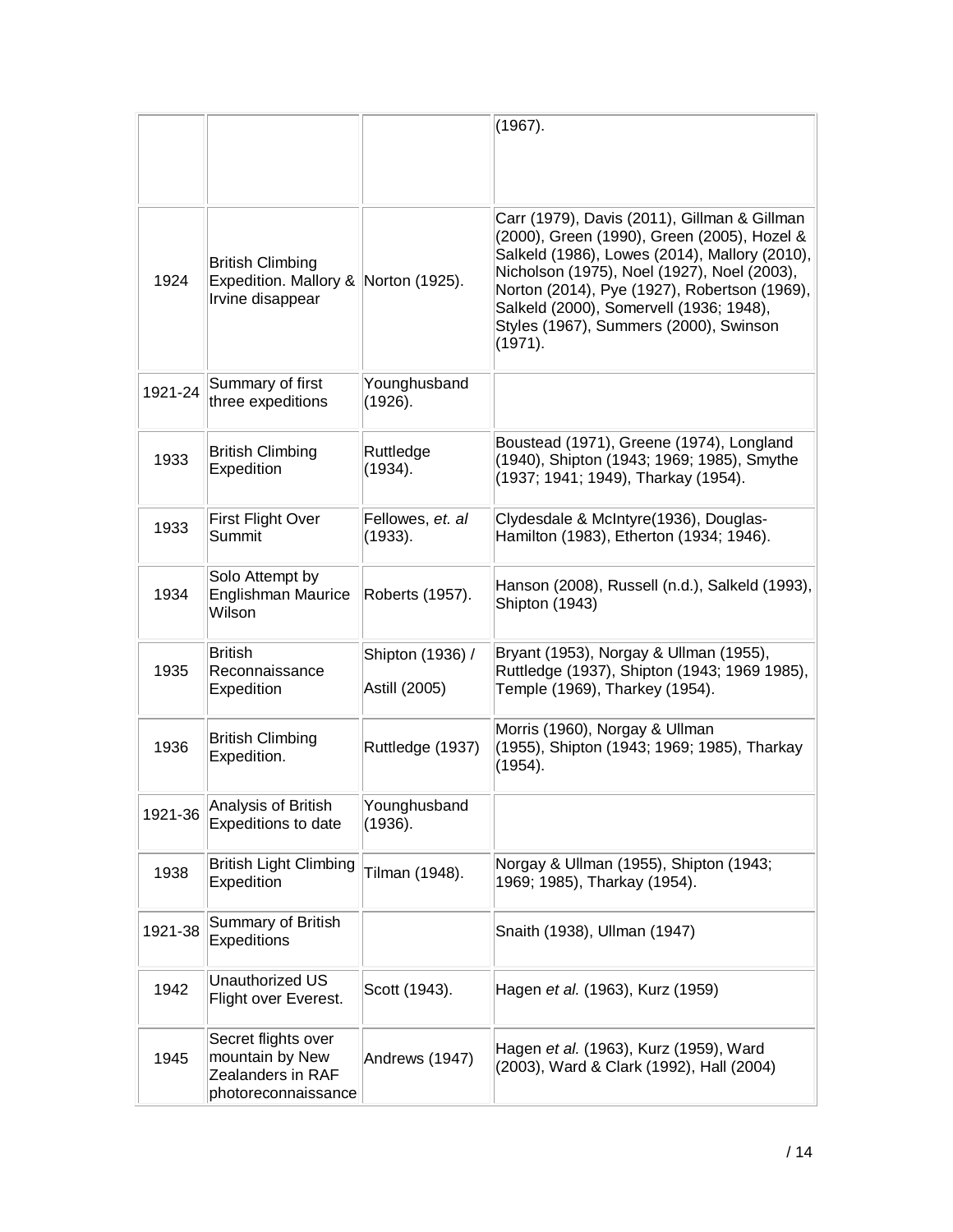|      | squadron based in<br>Alipore, India.                                                                                        |                           |                                                                                                                                                                                                                                                                                                                                                                                                                                    |
|------|-----------------------------------------------------------------------------------------------------------------------------|---------------------------|------------------------------------------------------------------------------------------------------------------------------------------------------------------------------------------------------------------------------------------------------------------------------------------------------------------------------------------------------------------------------------------------------------------------------------|
| 1947 | Secret flight over<br>mountain by K.D<br>Neame, RAF                                                                         | Neame (1955)              | Hagen et al. (1963), Kurz (1959), Ward<br>(2003)                                                                                                                                                                                                                                                                                                                                                                                   |
| 1947 | Solo Attempt by<br>Canadian Earl<br>Denman                                                                                  | Denman (1954)             | Kurz (1959), Norgay & Ullman (1955)                                                                                                                                                                                                                                                                                                                                                                                                |
| 1950 | Anglo-American<br>expedition, led by<br><b>Oscar Houston. First</b><br>approach from Nepal<br>by C Houston &<br>Tilman.     | Tilman (1952)             | <b>Cowles (1953)</b>                                                                                                                                                                                                                                                                                                                                                                                                               |
| 1951 | Solo Attempt by<br>Dane, Klavs Becker-<br>Larsen                                                                            | Becker-Larsen<br>(1991)   | Hagen et al. (1963), Kurz (1959), Kurz<br>(1953a), Unsworth (2000)                                                                                                                                                                                                                                                                                                                                                                 |
| 1951 | British<br>Reconnaissance of<br>Western Cwm                                                                                 | Shipton (1952).           | Bryant (1953), Hillary (1955; 1975; 1999),<br>Murray (1953; 2002), Shipton (1955; 1966;<br>1969; 1985), Temple (1969), Ward (1972;<br>2003), Tharkay (1954).                                                                                                                                                                                                                                                                       |
| 1952 | <b>Spring Swiss</b><br>Expedition, led by E.<br>Wyss-Dunant and<br><b>Fall Swiss</b><br>Expedition, led by G.<br>Chevalley. | Dittert, et. al<br>(1954) | Kurz (1953b), Norgay & Ullman (1955), Roch<br>(1952), Swiss Foundation for Alpine<br>Research (1954)                                                                                                                                                                                                                                                                                                                               |
| 1952 | Unsubstantiated, and<br>suspect Russian<br>attempt from the<br>north in fall.                                               |                           | Gippenreiter (1994), Kurz (1959)                                                                                                                                                                                                                                                                                                                                                                                                   |
|      | Summary of<br>1921-52 Attempts from 1921-<br>52                                                                             |                           | Murray (1953)                                                                                                                                                                                                                                                                                                                                                                                                                      |
| 1953 | <b>British First Ascent</b>                                                                                                 | Hunt (1953)               | Band (2003), Bryant (1953), Evans<br>(1955), Goswami (1954), Gregory (1954;<br>1993, 2007), Hawkins (2014), Hillary (1955;<br>1975; 1999), Hunt (1954, 1978a; 1978b),<br>Izzard (1954), Lowe (1959, 2013), Lowe &<br>Lewis-Jones (2013), Malartic (1954), Morris<br>(1958; 1974), Norgay & Ullman (1955),<br>Norgay & Barnes (1977), Noyce<br>(1954), Noyce & Taylor (1954), Stobart,<br>(1953, 1958a, 1958b), Temple (1969), Ward |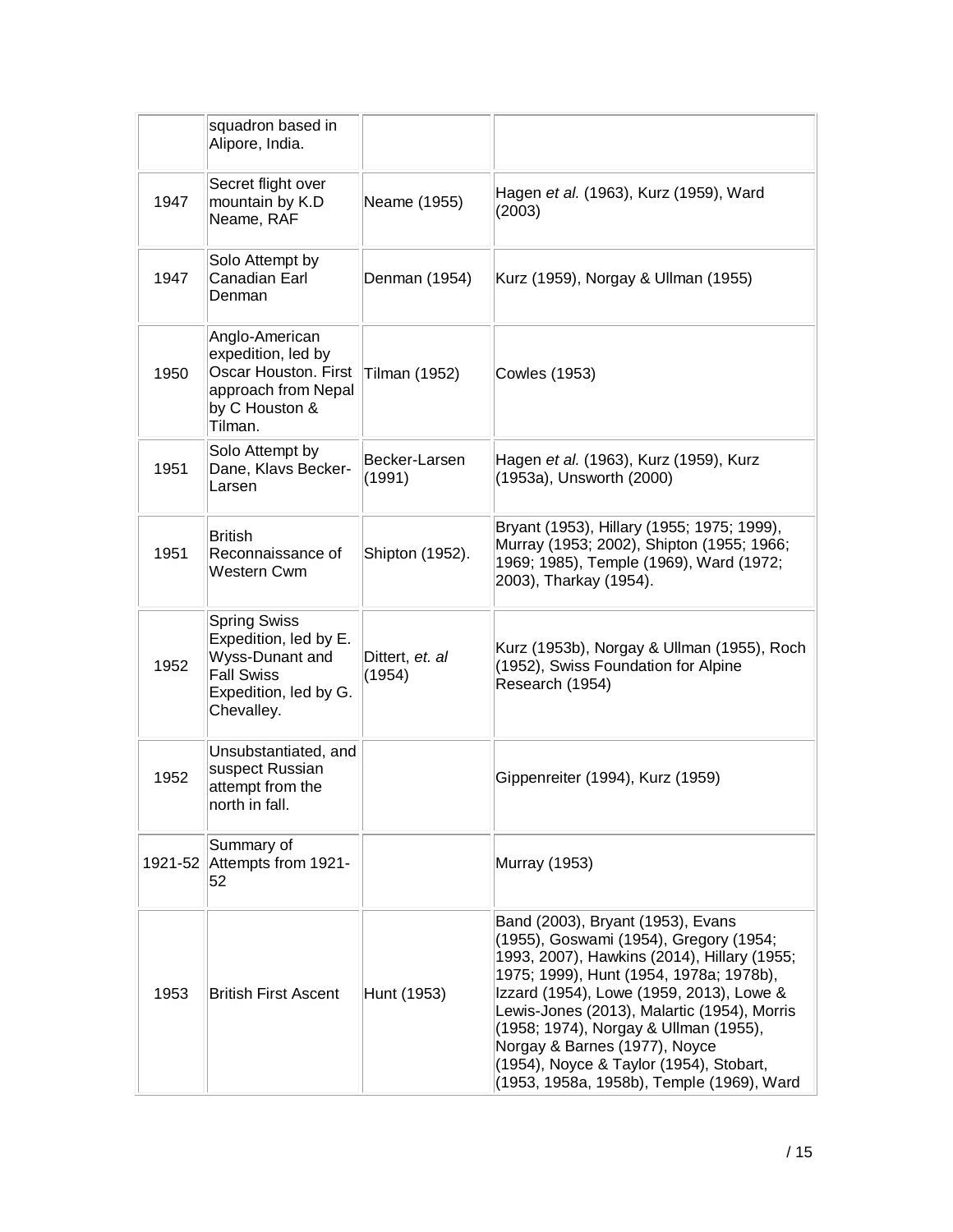|                                                | (1972; 2003).                                                |
|------------------------------------------------|--------------------------------------------------------------|
| $\vert$ 1921-53 Summary of                     | Band (2003), Shipton (1955); Venables<br>(2003), Ward (2003) |
| 1921-99 The Definitive History Unsworth (2000) |                                                              |

## **Conclusion**

Reading is a bit like climbing. It has its ups, downs, dead-ends and pitfalls. Yet, with good luck, effort, and determination, there are gems to discover. If the above has provided useful beta to finding some of them, then it has served its purpose. Great climbing. Great reading.

## **Annotated Bibliography**

*Note*: Entries followed by a "\*" are not in my collection.

Alpine Club (1982). *Alpine Club Library Catalogue 1982, Vol. 1: Books and Periodicals*. London: Heinemann.

A significant bibliographic resource on the mountaineering literature.

Andrews, C.G. (1947). Flight Over Everest, *TARARUA - Annual Magazine of the Tararua Tramping Club.* Vol. 1, 6-10.

This is a brief article describing an unsanctioned flight over Everest. It was made by New Zealand pilots serving in an RAF photoreconnaissance squadron (No. 682) stationed in Alipore India. (The official flight plan was filed as, "a high altitude fuel consumption test on a course from Calcutta to Darjeeling and return.) In contrast to the 1933 flights (Fellowes, [et. al, 1933;](file:///D:/Buxton/My%20Documents/My%20Web%20Sites/Bill%20Web%20Site/climbing.html%23fellowesAir) Clydesdale & [McIntyre, 1936;](file:///D:/Buxton/My%20Documents/My%20Web%20Sites/Bill%20Web%20Site/climbing.html%23clydesdale) [Douglas-Hamilton, 1983;](file:///D:/Buxton/My%20Documents/My%20Web%20Sites/Bill%20Web%20Site/climbing.html%23douglasHamilton) Etherton, [1934;](file:///D:/Buxton/My%20Documents/My%20Web%20Sites/Bill%20Web%20Site/climbing.html%23ethertonStrongholds) [1946\)](file:///D:/Buxton/My%20Documents/My%20Web%20Sites/Bill%20Web%20Site/climbing.html%23etherton), these ones were more or less spur of the moment, which - among other things - reflects the change in aeronautic technology in the intervening years. In this case, special versions of the de Havilland Mosquito XIX were used, which were equipped with still and movie cameras designed for aerial photography. As they had clear weather, the flights resulted in a rich set of imagery. As described in Ward  $\&$ [Clark, 1992](file:///D:/Buxton/My%20Documents/My%20Web%20Sites/Bill%20Web%20Site/climbing.html%23wardClark) (reprinted in [Ward, 2003\)](file:///D:/Buxton/My%20Documents/My%20Web%20Sites/Bill%20Web%20Site/climbing.html%23ward2003), photographs from these flights were used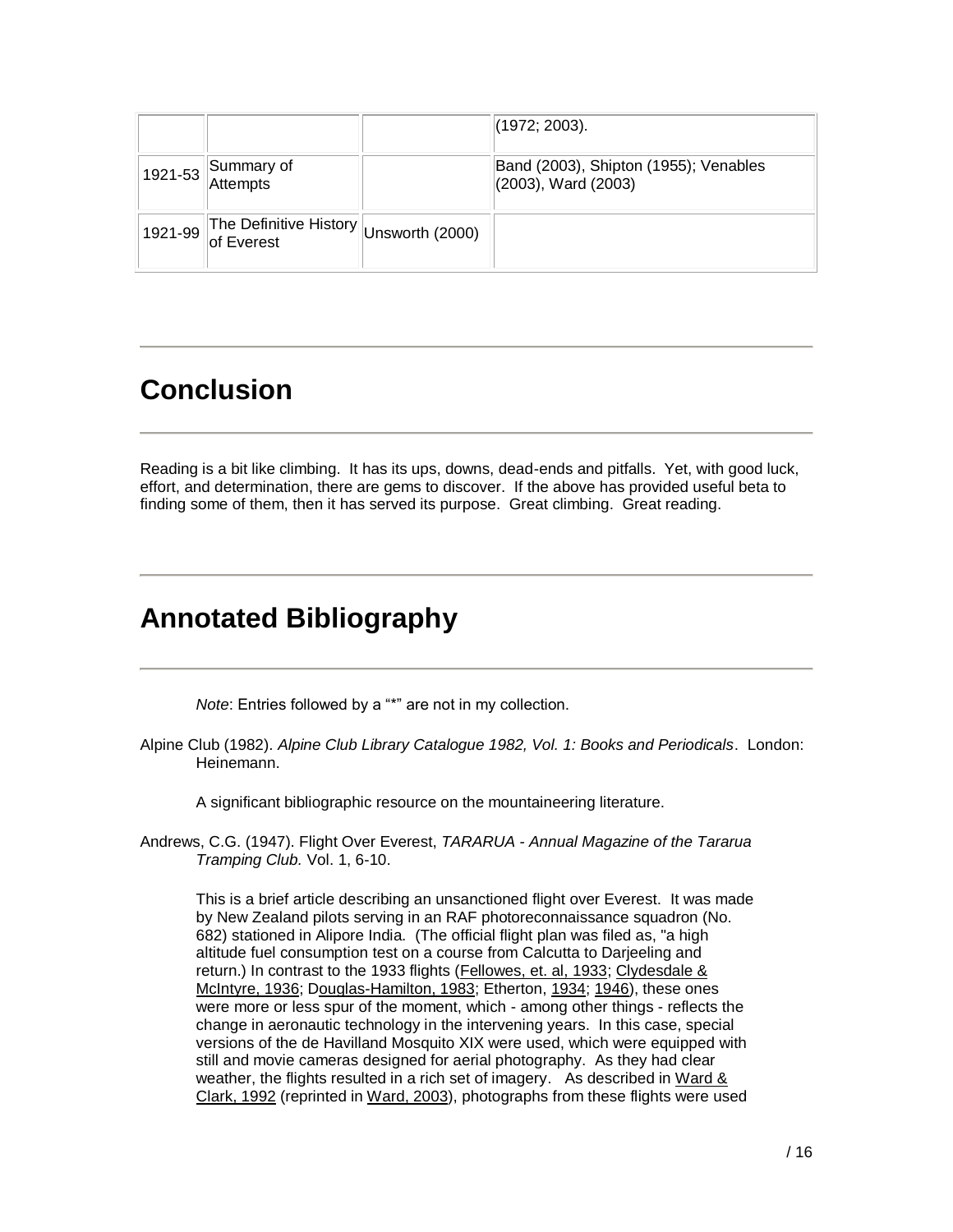by Ward in early 1951 in planning the route from the south side that was used by the successful 1953 expedition (of which Ward was a team member). This brief article mentions two flights that were taken by the author on different days, but only discusses his flight on the first. He does, however, mention an interesting tie-in between these flights and those of 1933: the ground coordinator of the 1933 Houston Expedition, Wing Commander T.D. Connochie, accompanied him on the second day's flight. There is some confusion, however, as to how many planes were on each day's flights, and who was on them. This stems largely from discrpencies between Andrews' article and the 2004 interview with another member of the team, Jack Irvine [\(Hall, 2004\)](file:///D:/Buxton/My%20Documents/My%20Web%20Sites/Bill%20Web%20Site/climbing.html%23hall). Given that Irvine was approaching 86 years old when the interview took place, and he was describing events that took place 64 years previously, it is understandable if some of the details are a bit muddled. Despite that, the interview is well worth reading.Anker, C. & Roberts, D.(1999). *The Lost Explorer: Finding Mallory on Mount Everest.* NY: Simon & Schuster.

This is one of the three accounts (along with *Lost on Everest: The Search for Mallory and Irvine*, by Firstbrook, and *Ghosts of Everest - The Search for Mallory and Irvine,* by Hemmleb, Johnson and Simonson), of the 1999 expedition, which found the body of Mallory on Everest. See the notes on the book by Hemmleb, *et al*. for more details on the expedition. Band G. (2003). *Everest: 50 Years on Top of the World***.** London: HarperCollins.

Astill, Tony (2005). *Mount Everest: The Reconnaissance 1935: The Forgotten Adventure*.

Unlike all the others, the Mount Everest Reconnaissance Expedition of 1935 did not result in an expedition book; rather, the official account by Shipton appeared as an article in the *Himalayan Journal* in 1936. This recent volume by Astill is, therefore, the first book devoted to the expedition.

Band G. (2003). Everest: 50 Yea2rs on Top of the World. London: HarperCollins.

This is a new book that was published in association with the Royal Geographic Society, Alpine Club and the Everest Foundation. It claims to be "the official publication celebrating the 50th anniversary of the first ascent of Everest." This is an interesting notion. It carries with it a bit too much of the imperialist flavour of the Everest Committee of old, who tended to regard the mountain as "theirs" . Regardless, Band was the youngest member of the 1953 British team, and this book is both a summary of the mountain's history, and an account of the 1953 climb within this historical context. It has a good selection of photographs, but the maps are rather disappointing for a publication associated with the Royal Geographical Society. Ward (2003) is much better in this regard.

Bates, Robert (2000). *Mystery, Beauty, and Danger: The Literature of the Mountains and Mountain Climbing Published in English Before 1946*. Portsmouth, NH: Peter E. Randall Publisher.

This is the 1946 PhD thesis of Bob Bates, who was a member of the dramatic 1953 US expedition to K2. It is a discussion of the literature on mountains in English up to the time of writing. Unlike Neate's, *Mountaineering and Its Literature*, the *Alpine Club Library Catalogue*, or *Climbing Mount Everest: The Bibliography*, by Salkeld and Boyle, this is not an annotated bibliography. Rather, it is a discussion of how writers wrote about mountains, and how attitudes changed in the literature, over the years. It includes a section on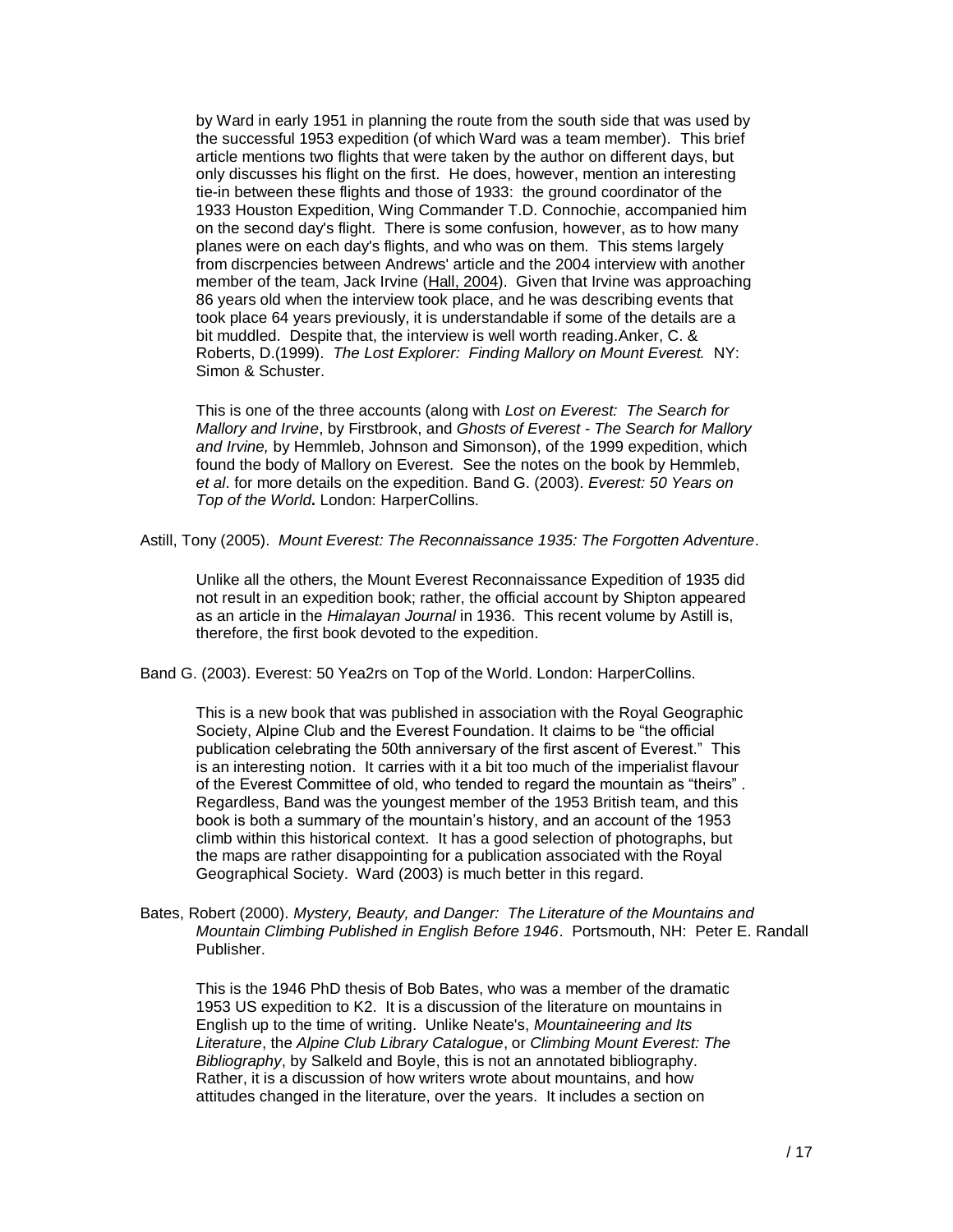Everest. This is not a well-known book, but is well worth searching out by anyone interested in the literature.

Baume, Louis. (1978). *Sivalaya - the 8000-Metre Peaks of the Himalaya.* Goring, England: Gastons-West Col.

This is a chronicle of the history of the exploration of the 14 8,000 metre peaks in the Himalaya up to 1977, including early reconnaissance, attempts and first ascents. It also includes a comprehensive bibliography.

Becker-Larsen, Klavs (1991). *Everest Udfordringen.* Denmark: Forlaget Amanda.

In English, the title can be translated as, *Everest Challenge: The Diary of a Clandestine Journey*. It is an account (in Danish) of Becker-Larsen's unsanctioned 1951 trip to Everest, based on his diaries. He travelled with a number of Sherpa, including Ajeeba and Ang Daway, the first two engaged, as well as Ang Temba, Mingma, Ang Temba 2, Ang Tsering and Jigma Tshering. Starting in Darjeeling, they crossed over to Namche Bazar. Having headed towards the south side of Everest, he turned back to Namche, and from there went to the Nangpa La, and crossed via it into Tibet (the first European to do so). Inexperience and rock-fall prevented him getting far on his attempt to reach the North Col, and he soon retired from the mountain.

Boustead, Sir Hugh (1971). *Wind of Morning.* London: Chatto & Windus.

This is the autobiography of Col. Sir Hugh Boustead, who was a member of the 1933 Everest expedition. The interesting aspect of this book is in what it tells us about the type of man who participated in these expeditions, rather than their climbing, *per se*. This is also true of the book by Greene (1974), who was also part of the team in 1933. There is so little about climbing in Boustead's book, for example, that that it is hard to figure out when and where he developed the technique that enabled him to traverse the Zemu Gap on the north-east shoulder of Kangchenjung in 1926, which paved the way for his participation in the Everest expedition. Here is a man who competed in the Olympics in the modern pentathlon, was a competitive boxer, as a soldier served on the western front in WW I, then in Russia and Sudan, and spent the bulk of his post military career far from the mountains in North Africa and South Yemen as an administrator. Boustead is the epitome of the accomplished gentleman amateur of the golden age of British climbing.

Breashears, David & Salkeld, Audrey. (1999). *Last Climb - the Legendary Everest Expeditions of George Mallory.* Washington: National Geographic Society.

An extremely beautifully produced book with some outstanding photographs, some in 3-page panoramas. It also is the only book that I have found on Mallory and Irvine that takes into account Smythe's appendix on the topic in *Camp Six.*

Bruce, Charles Granville. (1923). *The Assault on Mount Everest, 1922.* London: Longmans, Green & Co.

This is the official account of the second expedition to Everest, and the first real assault. It has some wonderful photographs. Given how little experience there was at the time, one of the most interesting parts of the book is the chapter by Somervell on acclimatization and climbing at altitude without oxygen.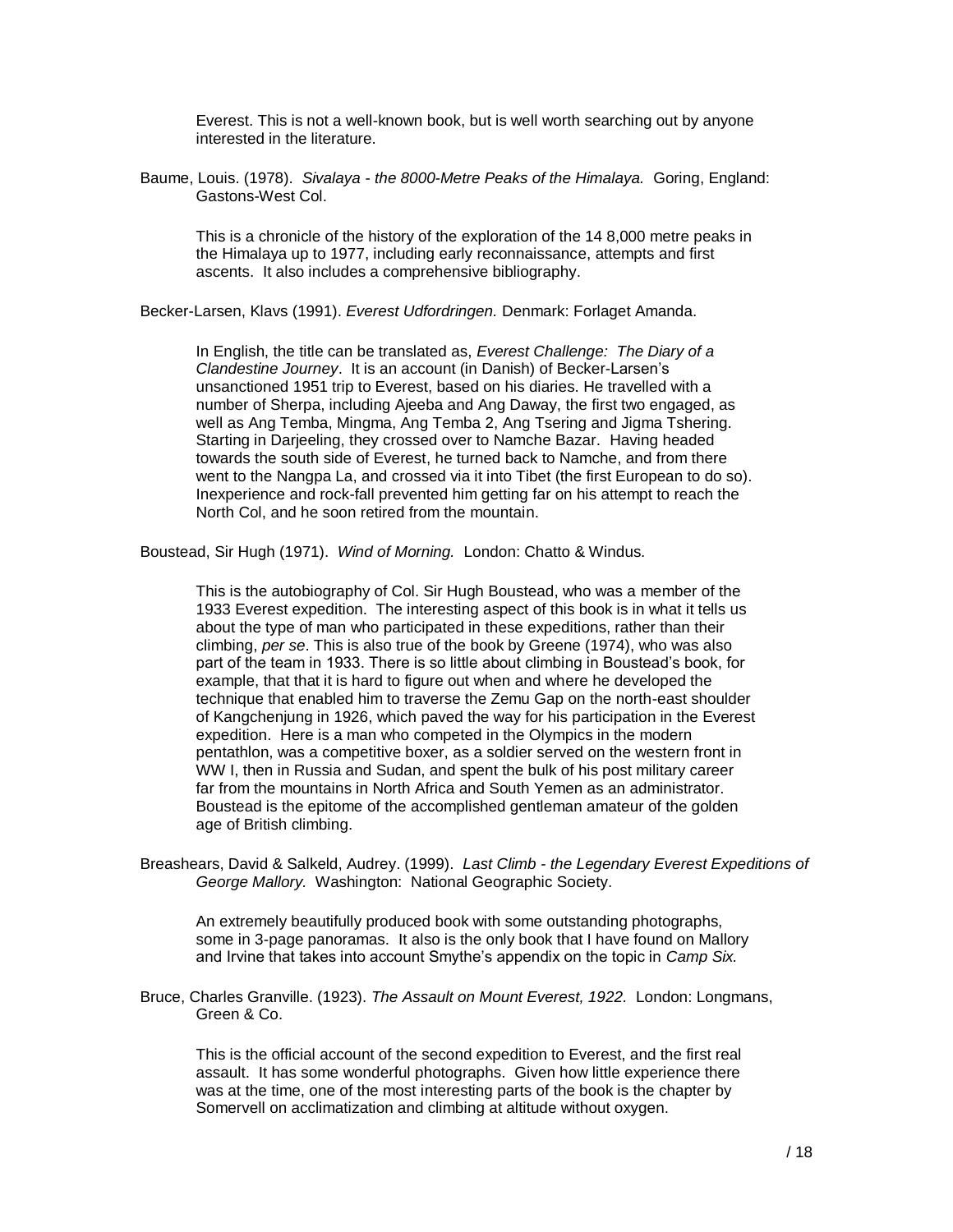Bruce, Charles Granville. (1934). *Himalayan Wanderer*. London: Alexander Maclehose & Co.

This is an autobiography of Brig. Gen. Charles Bruce, who was one of the early pioneers of climbing in the Himalaya and Karakoram. It includes accounts of his expedition with Conway to the Karakoram, to Nanga Parbat with Mummery, and Everest in 1922 (on which expedition he was leader). It also covers a range of other travels and experiences. Bruce was larger than life, in many ways.

Bryant, Leslie Vickery (1953). *New Zealanders and Everest.* Wellington: A.H. & A.W. Reed.

This is a brief (48 page) booklet giving the history of New Zealand's involvement with Everest, up to 1953. It was written by a member of Shipton's 1935 reconnaissance expedition (Shipton, 1936).

Carr, Herbert (1979). *The Irvine Diaries: Andrew Irvine and the enigma of Everest 1924.* Reading: Gastons-West Col Publications.

This is a small book, which is mainly made up Irvine's diaries of his 1923 expedition to Spitzbergen (only 7 pages) and Everest in 1924. There are also exerts from some of Irvine's letters from this period. The final entry is June 5th. (O'Dell last saw Mallory and Irvine on June 8th.). The book also includes other material, including a brief biography of Irvine (written by his brother), a fairly superficial chapter by Frank Solari on the oxygen equipment used in 1922 and 1924, and a chapter on the "Irvine Travel Trust" at Oxford. While the diary entries are interesting, those interested in Irvine are generally far better directed to Summers' biography, *Fearless on Everest*, published in 2000. Carr does make one point of particular interest in this volume. He emphasizes that – despite the prevailing tendency to do so, it is incorrect and unfair to assume that if Mallory and Irvine died of a fall, that it was the less experience Irvine who fell, pulling Mallory to his death. This is germane, given the state in which Mallory's body was found.

Clydesdale, Lord Douglas & McIntyre, D.F. (1936). *The Pilots' Book of Everest*. Edinburgh: Wm. Hodge & Co.

This is an account of the 1933 flights over Everest by the British. See also Douglas-Hamilton (1983), Etherton (1946) and Fellowes, *et. al* (1933).

Collie, J. Norman (1902). *Climbing on the Himalaya and Other Mountain Ranges.* Edinburgh: David Douglas.

This is an account of Collie's climbing in Britain, the Alps, Canada, and primarily, in the Himalaya, where in 1895, he, Mummery and Hastings made first attempt on Nanga Parbat. The book is about the Himalaya rather than Everest, but is included here as an example of how, even in 1902, the name "Everest" was not particularily well established – Collie referring to it as *Devadhunga* in his text, while giving the alternative names of *Gaurisanka* and *Everest* in an appendix.

This book was re-issued in 2003 under the title, *From the Himalaya to Skye*, by Ripping Yarns.com, of Findon, Aberdeenshire, in the UK.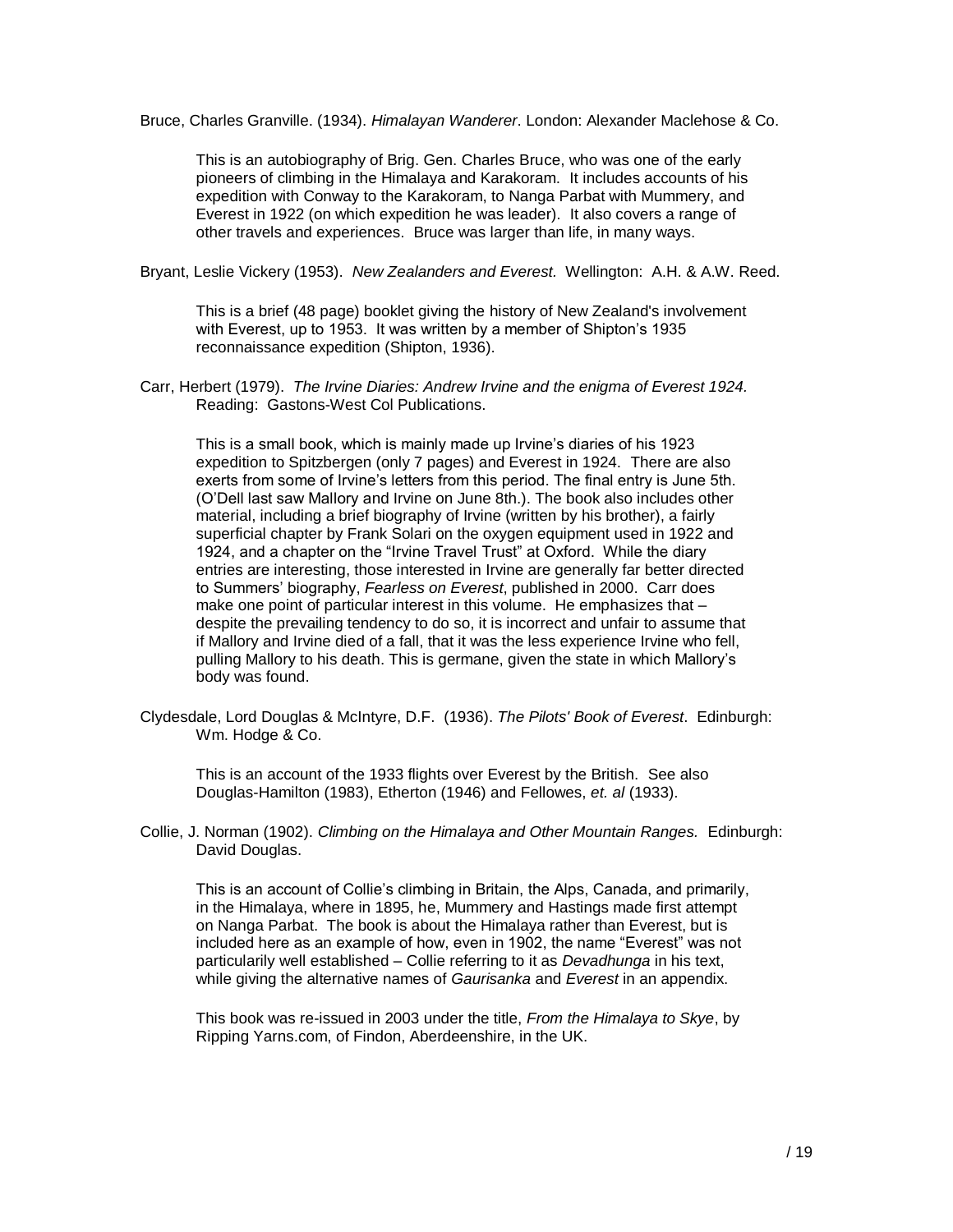Conway, W.M. (1894). *Climbing and Exploration in the Karakoram-Himalayas*. London: T. Fisher Unwin.

This is an account of Conway's pioneering exploration of the Karakoram region in 1894. Their travels took them to the Hispar Pass, along the Biafo and Baltero Glaciers, K2, Skardo, etc., climbing a number of peaks along the route. Other than Godwin-Austen (1860-61) and Younghusband (1887), this region was essentially unexplored by Europeans.

Cowles, Elizabeth S. (1953). North to Everest. In Marcel Kurz (Ed.). *The Mountain World 1953: Everest 1952*. NY. Harper & Bros., 35-38.

This is an account of the 1950 Anglo-American expedition, led by Oscar Houston, into Nepal. The party included Charles Houston, William Tilman, Anderson Bakewell, as well as Cowles. Tilman and C. Houston spent a day reconnoitering the south side of Everest. This was the first time that Europeans had approached this close from the south. See also Timan (1952).

Davis, Wade (2011). Into the Silence: The Great War, Mallory and the Conquest of Everest. London: The Bodley Head / New York: Alfred Knopf.

The most recent of a string of Mallory biographies. Annotation to come. See also, in chronological order, the biographies by Pye (1927), Styles (1967), Robertson (1969), Holzel & Salkeld (1986), Green (1990), Gillman & Gillman (2000) , Salkeld (2000), and Green (2005).

Denman, Earl. (1954). *Alone to Everest*. NY: Coward-McCann.

Earl Denman was a Canadian who immigrated to Africa. He was somewhat of an eccentric loner, who took a fancy to climbing mountains barefoot, with a minimum of fuss and company (largely due to his equally minimal means). He did some minor climbs in Africa, and then decided that he should climb Everest. In order to prepare, he set himself the goal of climbing the eight main peaks in the Virunga Mountains, on the border of the Congo and Uganda. This he did, against fairly strong odds, and from this success, he gained the confidence to follow through on his plans for Everest.

With minimum equipment, much of which he had made himself, hardly any funds, and no permit to enter Tibet, in 1947 he made his way to Darjeeling. There he was able to recruit Tenzing and another Sherpa, Ang Dawa, to make an illicit trip through Tibet to Everest. Again, despite serious odds, they not only made it to Rongbuk, but also nearly onto the North Col. There the reality of their situation, their equipment and the weather, became clear, and they withdrew. Such is the story recounted in this volume.

I have to admit that I approached this book not wanting to like it. After all, how could anyone climbing with Tenzing think of themselves as going "Alone to Everest." Were it not for Tenzing and Ang Dawa, for example, he would never have gotten near the mountain, much less into Tibet. However, my prejudices were disarmed almost as soon as I began reading. It took him all of the first sentence to address the title of the book. And as I read on, I found a man who was extremely interesting and intelligent. Denman was a man of conviction, determination, and extremely strong character. And, compared to almost anyone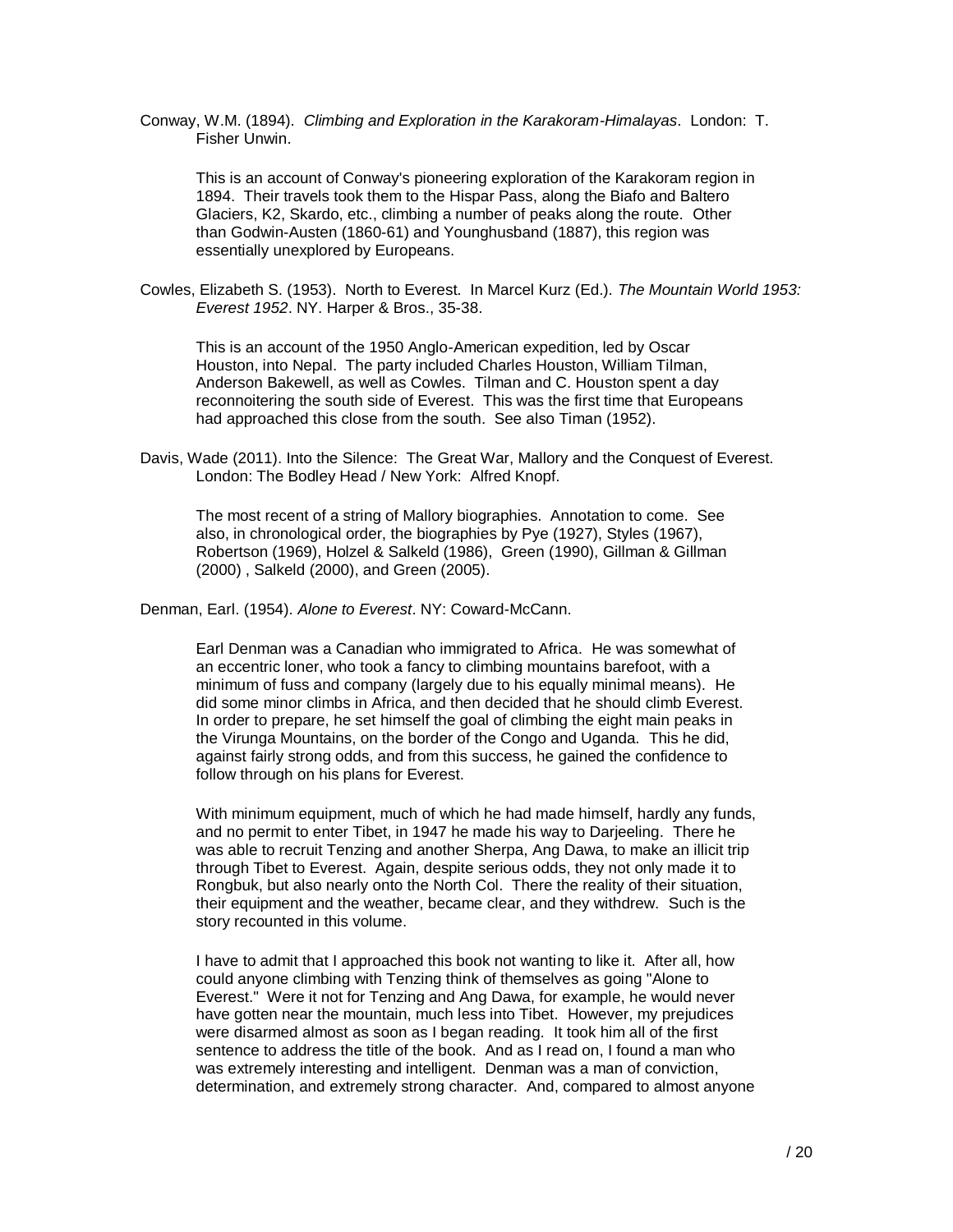that I have read, he treated his companions (natives in Africa, and Sherpa in Tibet) as peers, and with huge respect and sensitivity.

Denman was not a fanatic, like Maurice Wilson. While perhaps equally obsessive, he knew when to turn around. And in this book I found someone that I ended up respecting greatly, and would like to have known. And I am not alone, in that Tenzing clearly felt the same way. Despite believing the expedition hopeless, he wrote warmly about it in his autobiography, *Tiger of the Snow.*

Denman's writing is engaging and periodically wise. Perhaps this says more about me than him, but the following examples struck me as worth noting:

> *It is not men who go to high mountains who seek escape, but the people who never remove themselves from a crowded and noisy atmosphere of work and play.*

*...failure, though painful, is better than frustrated longing.* 

*We cannot die without fear: either we must fear to die or we must be afraid of living.*

This book is certainly worth reading for anyone who is interested in the future and spirit of mountaineering and exploration. I will end this review in the most suitable way that I can, with Denman's own ending to his book, which is as timely now as when it was written. From my bias, it should be required reading by anyone who thinks about "conquering" mountains:

*There has been a shattering of idealism, but from the broken remnants some good may yet be resurrected. When the warriors have finished reshaping the boundaries of our world, then there will be freedom to come and go as we wish: when the perverters have finished with sex, and have left us with its sweetness, then there will be love: when the conquerors have come down from the mountains, then we shall be able to go to them again, simply and quietly.*

Dent, Clinton. (1885). *Above the Snow Line. Mountaineering Sketches Between 1870 and 1880*. Longmans, Green. London.

Dent was the President of the Alpine Club in 1887. At the end of this book, he became what may be the first person to discuss the feasibility of actually ascending to the summit of Everest. He believed that it could be done.

Dittert, R., Chevalley, G. & Lambert, R. (1954). *Forerunners to Everest.* London: George Allen and Unwin.

This is an account of the two Swiss attempts on Everest from the south side in 1952. For another account of these expeditions, see also Tenzing's first autobiography, *Tiger of the Snow.* Also, see the companion volume, *Everest: The Swiss Expeditions in Photographs,* compiled by Swiss Foundation for Alpine Research, the volume of photographs by Roch, and the volume of essays edited by Kurz.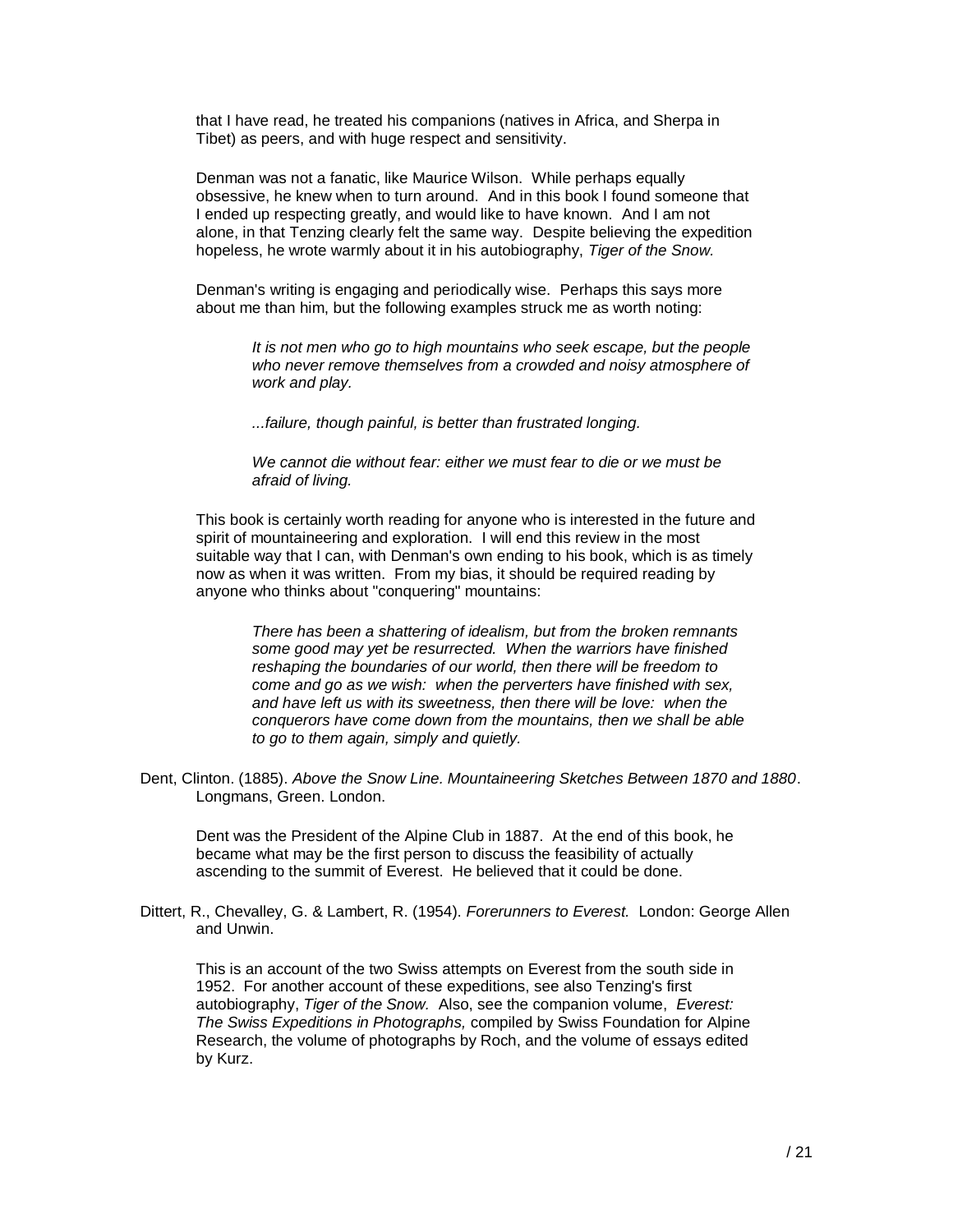Douglas, Ed. (2003). *Tenzing*: *Hero of Everest. A Biography of Tenzing Norgay.* Washington D.C.: National Geographic.

This is a new biography of Tenzing. See also Tenzing's autobiographies with Ullman, *Tiger of the Snow,* and with Barnes, *After Everest*. See also the earlier biography by Malartic, *Tenzing of Everest,* his son Jamling's book, *Touching My Father's Soul*, and Tashi Tenzing's *Tenzing Norgay and the Sherpas of Everest.*

Douglas-Hamilton, James (1983). *Roof of the World: Man's First Flight over Everest*. Edinburgh: Mainstream Publishing.

This is an account of the 1933 first flight over Everest, written by the son of one of the pilots, Clydesdale (Clydesdale & McIntyre, 1936). It includes previously unpublished photographs and takes advantage of new material. For aerial photos of Everest from this expedition, however, my view is that the book by Clydesdale & McIntyre is the better. See also Etherton (1946) and Fellowes, *et. al* (1933).

Edney, Matthew H. (1990). *Mapping an Empire - The Geographical Construction of British India, 1765-1843.* Chicago: University of Chicago Press

This is a recent academic study of the mapping of British India. Complementary to the shorter, more popularized history in Keay's, *The Great Arc*.

Etherton, Percy Thomas (1934). *The Last Strongholds.* London: Jarrolds.

This book was published shortly after the 1933 flight over Everest that Etherton was instrumental in organizing. I talks a bit about the flight, but its main focus is to give a portrait of the geography, people and culture of the Himalaya.

Etherton, Percy Thomas (1946). All Over the World *(50 Years of Travel).* London: John Long Limited.

A travel autobiography of Col. Etherton who was one of the organizers of the first flight over Everest in 1933. Includes accounts of his travels in North America, China, Japan, and India, among others. Chapter 14 is about his experiences around the Everest flight, although it says nothing about the flight itself, but rather events on the periphery. What is most interesting, although having nothing to do with Everest, is the previous chapter that discusses his personal relationship with Hitler. See also Clydesdale & McIntyre (1936), Douglas-Hamilton (1983) and Fellowes, *et. al* (1933).

Evans, R.C. (1955). *Eye on Everest. A Sketch Book From the Great Everest Expedition*. London: Dobson.

A short book with a set of sketches, annotated cartoons really, done by Evans during the 1953 Everest expedition. Delightful, and worth seeking out.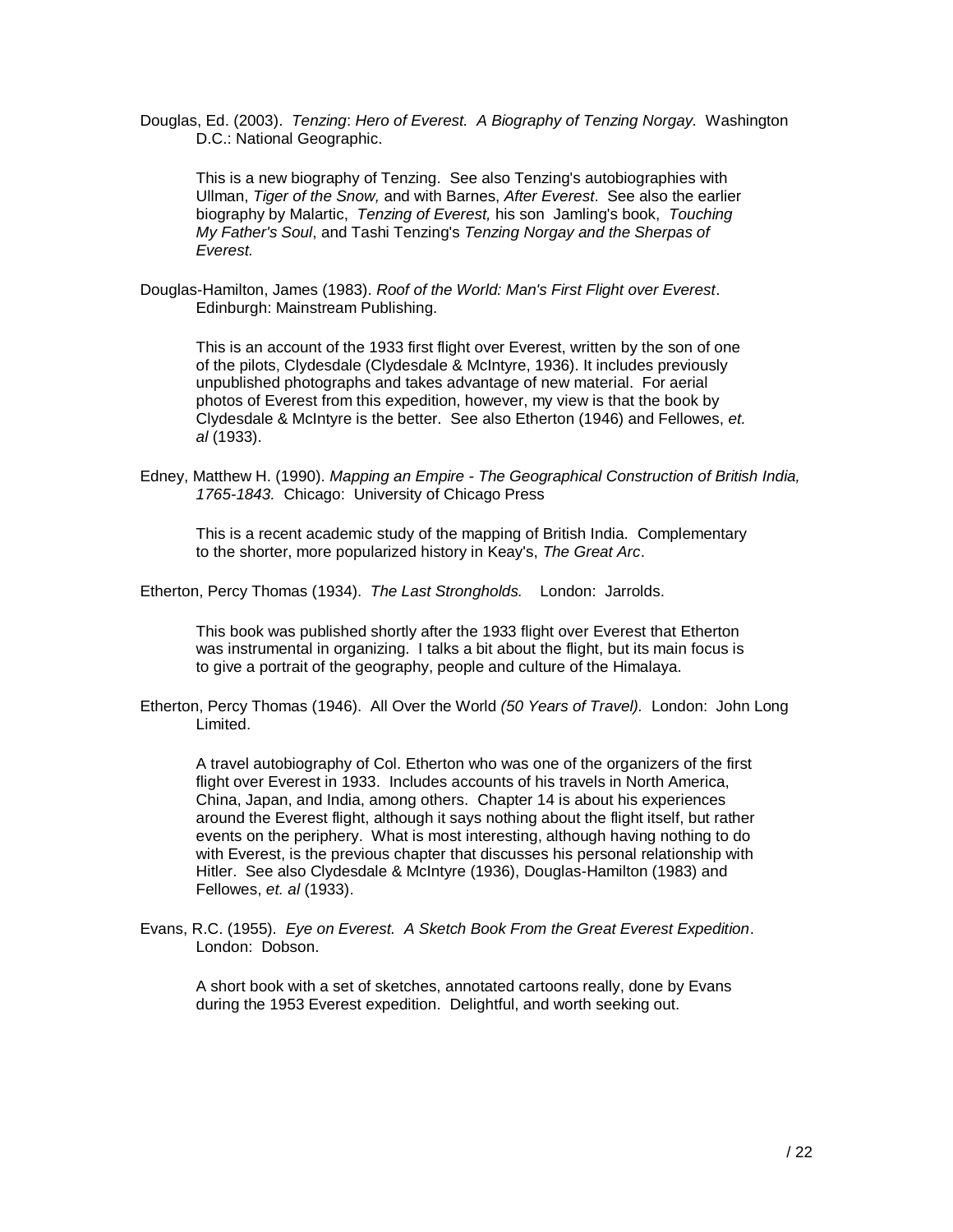Fellowes, P.F.M., Stewart Blacker, L.V., Etherton, P.T., Clydesdale (1933). *First over Everest: The Houston-Mount Everest Expedition.* London: John Lane.

This is an account of the first flight over Everest, which took place in 1933. It includes a number of photos, some in stereo for which a stereo viewer is included (but not in the "cheap edition", first published in 1935). See also Clydesdale & McIntyre (1936), Douglas-Hamilton (1983) and Etherton (1946).

Finch, George Ingle. (1923). Equipment for High Altitude Mountaineering, with Special Reference to Climbing Mount Everest*. Geographical Journal,* LXI(3), 194-207.

The first six pages of this article are made up of a speech made by Finch to the Geographical Society in November 1922, following his participation in the attempt on Everest that year. The rest transcribes the discussion that followed. Finch gives his thoughts and recommendations on equipment for subsequent expeditions, with the main focus, especially in the discussion on oxygen. However, it does include some interesting thoughts, including the benefit of smoking tobacco above 25,000 feet.

Finch, George Ingle. (1924). *The Making of a Mountaineer.* London: Arrowsmith.

This is a climbing autobiography by one of the heroes of British turn-of-thecentury mountaineering. It includes accounts of his climbs in the UK, Alps, and Everest in 1922.

Finch, George Ingle (1925). *Der Kamph um den Everest.* Leipzig: Brockhaus.

This is an account, in German, about the first three Everest expeditions, with an emphasis on that of 1922, of which Finch was a participant. Even if you read German, you may have trouble with this, since it is printed in the older gothic script. However, the photos are wonderful and are not all in the expedition book. For an English language edition of this book, see Rodway (2008). However, I recommend still seeking out the German edition as well, since the photos in the Rodway edition, while interesting, are not those in the original, are very much worth having, and are reproduced at much higher quality.

Finch, George Ingle. (1930). *Climbing Mount Everest.* London: George Philip & Son.

Salkeld & Boyle (1993) describe this small softbound book as "Basically, a transln [sic.] of his 1925 German book." (See the prior entry.) However, this is only very marginally accurate. For example, the German book is 208 pages, an*.* the English one 78. It covers the expeditions of 1921, 1922 and 1924, but the emphasis is on the 1922 expedition in which Finch was a participant. Do not confuse this book, *Climbing Mount Everest,* with articles published by the same name by Finch in, *Boys Annual.*

Firstbrook, P. (1999). *Lost on Everest: The Search for Mallory and Irvine*. Chicago: Contemporary Books.

This is one of the three accounts (along with *The Lost Explorer: Finding Mallory on Mount Everest,* by Anker & Roberts, and *Ghosts of Everest - The Search for Mallory and Irvine,* by Hemmleb, Johnson and Simonson), of the 1999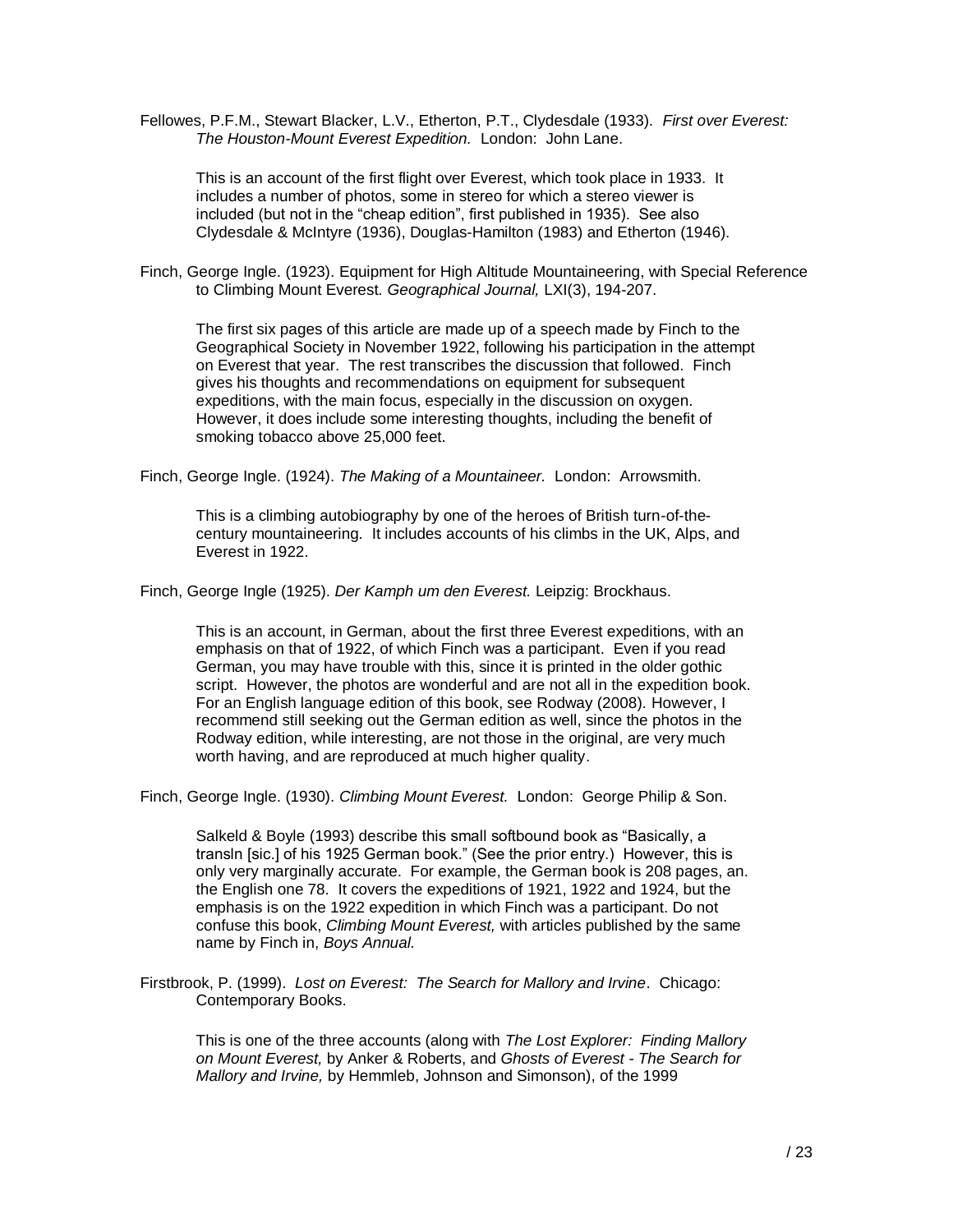expedition, which found the body of Mallory on Everest. See the notes on the book by Hemmleb, *et al.* for more details on the expedition.

Freshfield, Douglas W. (1886). Further notes on "Mont Everest". *Proceedings of the Royal Geographical Society and Monthly Record of Geography*, New Monthly Series, 8(3), March, 176-188.

This is part of a debate about the naming of Everest. See Walker (1886a).

Freshfield, Douglas W., Kellas, Dr., Farrar, J.P. & Younghusband, Francis (1919). A Journey to Tashirak in Southern Tibet, and the Eastern Approaches to Mount Everest: Discussion. *Geographical Journal,* 53(5), 303-308.

This is the famous discussion following Noel's presentation (Noel, 1919) which led to the formation of the Mount Everest Committee and the first Everest expedition in 1921.

Gillman, Peter. (Ed.)(1993). *Everest: The Best Writing and Pictures from Seventy Years of Human Endeavour.* Boston: Little, Brown and Co.

This book is a rare thing: a coffee table type book that is as interesting to read as it is beautiful to look at. It is a compilation of writing that traces the history of Everest from its first "discovery" by Europeans, up to 1992. It is a wonderful companion to Unsworth. This volume has fantastic images of some of the most important climbs discussed by Unsworth, generally accompanied by first person accounts. See also the excellent and extensive anthology edited by Lewis (2003)

Gillman, Peter & Gillman, Leni. (2000). *The Wildest Dream: The Biography of George Mallory.* Seattle: The Mountaineers.

This is a recent biography of Mallory. It is well researched and makes extensive use of Mallory's correspondence, much of it only recently available. The book is well rounded and does not just focus on Mallory as a climber. It does the best job of any of the biographies of painting a portrait of the times and the social milieu in which Mallory lived. The Everest climbs occupy only the last four of the thirteen chapters. And, despite being written after the discovery of Mallory's body, the book avoids any of the sensational speculation that too often surrounds any discussion of Mallory and Irvine. The book is balanced, and well worth reading. It is certainly the best volume available in terms of the early biographical details of Mallory's life. Despite this, however, my feeling is that the biography by Holzel, & Salkeld (1986), gives an augmented, if not stronger, sense of the man. These two volumes together paint the best portrait Mallory (although I have not yet read the most recent biography by Davis.

Besides this volume, the biographies of Mallory are, in chronological order: Pye (1927), Styles (1967), Robertson (1969), Holzel & Salkeld (1986), Green (1990), Salkeld (2000), Green (2005), and Davis (2011).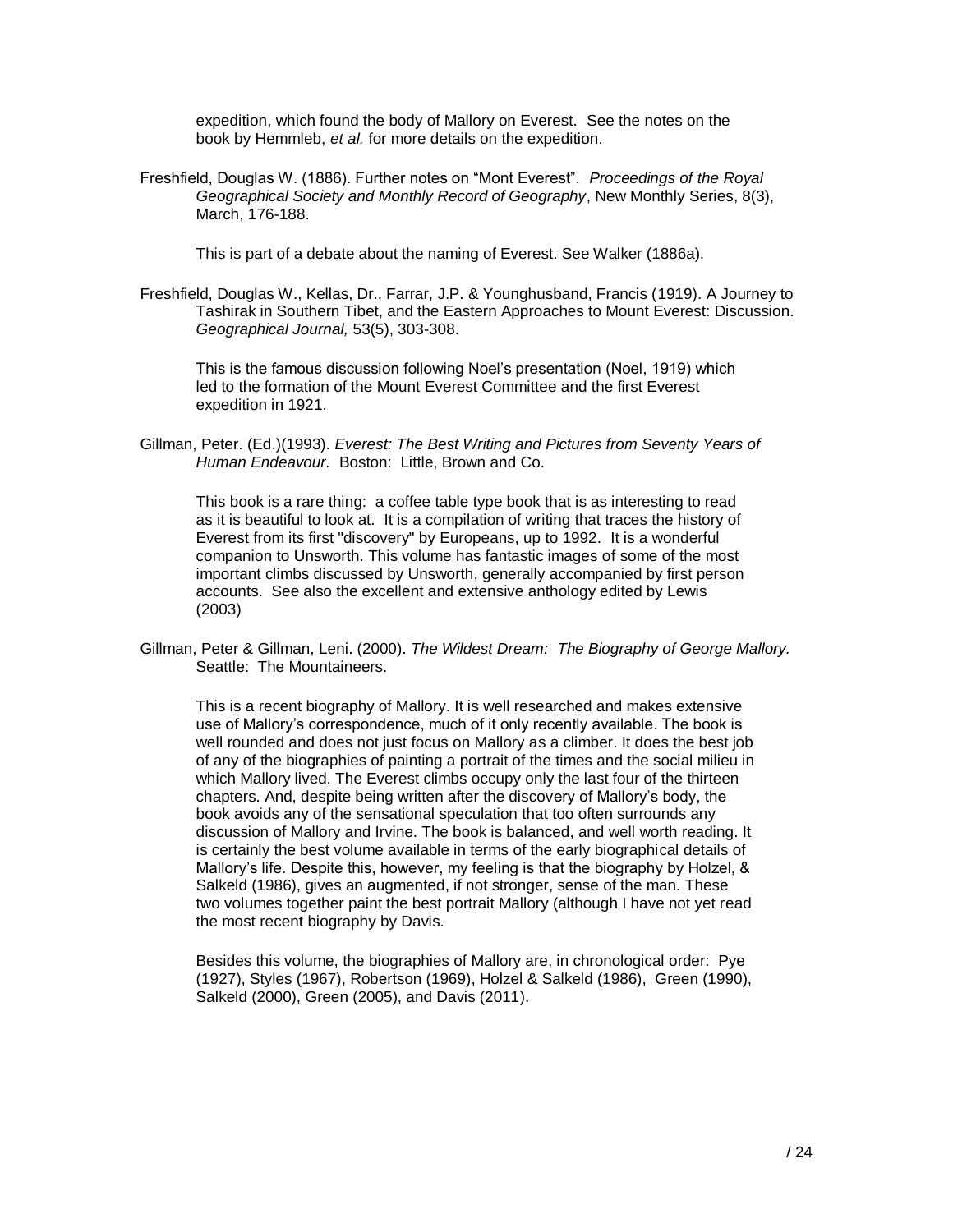Gippenreiter, Yevgeniy (1994). Mount Everest and the Russians, 1952 and 1958. In Joanna Merz (Ed.). *The Alpine Journal.* 99(343), 109-115.

This is a discussion of the reported/rumoured Russian expedition of 1952 to the north side of Everest. As the story goes, the attempt was led by Pavel Datshnolian. They made their attempt in November/December, and reportedly made their last camp at 8,200 metres. All six members of the assault team disappeared without a trace, including the leader. Speculation is that they were swept away by an avalanche. Gippenreiter's case is that there is no evidence or hearsay within the Russian climbing community that this ever took place. One would think that if the expedition did take place, that evidence of it would have been found on the mountain by now. While there are certainly reports of unexplained, or hard to explain bodies and tent remains high on the mountain (for example, see Hemmlleb, et al, 1999, and Hemmleb & Simonson, 2002), none of these have been tied to a 1952 Russian expedition.

Goswami, S.M. (1954). *Everest Is It Conquered?* Calcutta: Indian Press.

I include this reference for conspiracy theorists, and those who still want to make the first ascent of Everest, since what is argued in this book is that the British did *not* summit the mountain in 1953. The book argues that the whole thing was faked in order to enhance the prestige of Britain at a critical time in her history, namely after she had had to leave India (an end) and the time of the coronation of Queen Elizabeth II (a beginning). The arguments are as compelling as those, which "prove" that the Americans faked Armstrong's visit to the moon. But while easy to dismiss the arguments, less so the social and cultural tensions that defined the context in which it was written. For the glimpse of the times that it provides, the book is worth reading.

Graham, W.W. (1885). "Up the Himalayas." In D. MacLeod (Ed.). *Good Words*. London: Isbister and Company, 18-23, 97-105, 172-178.

This is a 3-part essay. See next entry.

Graham, W.W. (1887). "Climbing the Himalaya." In J. Thomson, W.W. Graham & A.H. Markham, *From the Equator to the Pole: Adventures of Recent Discovery by Eminent Travellers*. London: Isbister and Company (Isbister's Home Library series), 54-131.

Graham was the first person that we know of to climb in the Himalayas for the purpose of pleasure. He begins with an account of his trip into the Kumaon district in 1883, including his attempts on Nanda Devi, and a second trip that same year into Sikkim, to the area around Kangchinjanga (sic.), including an assault on Kabru, which he claims to have summited. Some of his claims are not taken seriously today, but nevertheless, his accounts helped seed the development of climbing in the region.

Green, Dudley (1990). *Mallory of Everest*. Lancashire: Faust Publishing.

Yet another biography of Mallory. See also, in chronological order, the biographies by Pye (1927), Styles (1967), Robertson (1969), Holzel & Salkeld (1986), Gillman & Gillman (2000) , Salkeld (2000), Green (2005), and Davis (2011).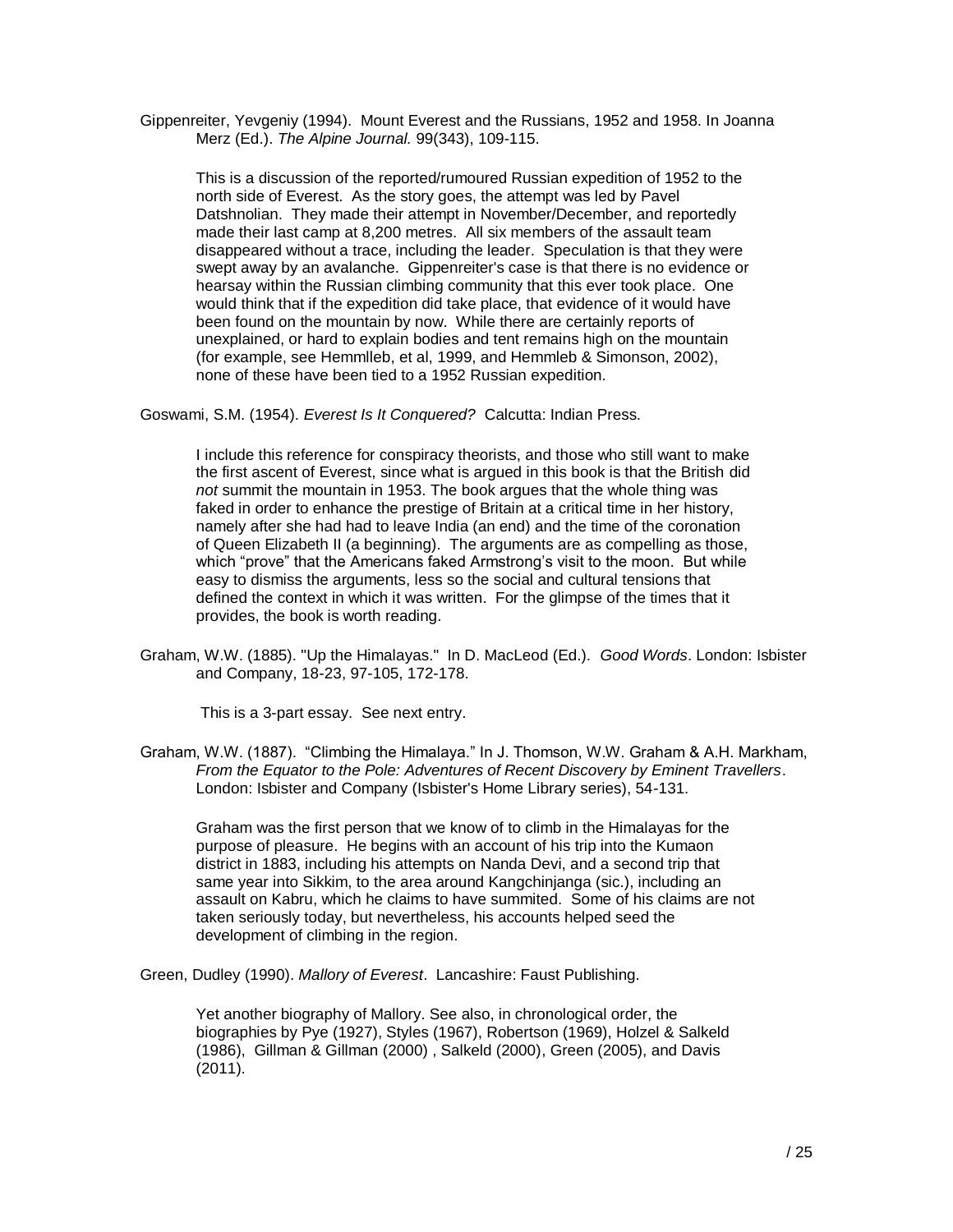Green, Dudley (2005). *Because It's There: The Life of George Mallory*. Stroud: Tempus.

This is an expanded biography of Mallory compared to Green's previous one from 1990. Among other things, it takes into account the finding of Mallory's body. See also, in chronological order, the biographies by Pye (1927), Styles (1967), Robertson (1969), Holzel & Salkeld (1986), Green (1990), Gillman & Gillman (2000) , Salkeld (2000), and Davis (2011).

Greene, Dr. Charles Raymond. (1974). *Moments of Being: The Random Recollections of Raymond Greene*. London: Heinemann.

The sub-title is a pretty accurate description of what this is. The book is less a biography than a number of interesting, well-written anecdotes from the brother of the novelist Graham Greene. Reading it was what I imagine it to have been like sitting beside a charming dinner guest in an English country home 50 years ago, where there was a certain culture, class, education, and attitude that included the ability to keep the conversation going with a good story. One example is his account of having recorded his BBC announcement of the conquering of Everest by Hillary and Tenzing before they had actually done so. Most of the book is not about climbing. However, towards the end, he does talk about his introduction to Himalayan climbing, which was with Smythe on Kamet in 1931. And then, there are four chapters at the end that discuss his experience as a climber and medical officer on the 1933 Everest expedition. Written well after the fact, there is some distance that lets him be somewhat more candid than had he written in the 1930's, and yet, some of the attitudes of that earlier time, which would today be seen as politically incorrect, still remain.

Gregory, Alfred (1954).*The Picture of Everest.* London: Hodder and Stoughton

This is a collection of colour photos by Alfred Gregory, of the 1953 Everest expedition. See also Gregory's more recently published, *Alfred Gregory's Everest*, and Hunt's, *Our Everest Adventure.*

Gregory, Alfred (1993). *Alfred Gregory's Everest*. London: Constable.

This is a wonderful collection of black and white photos by Alfred Gregory, of the 1953 Everest expedition. Being a recent publication, the quality of the reproductions is better than that found in Hunt's, *Our Everest Adventure.* It is also a larger format book.

Gregory, Alfred (2007). *Alfred Gregory: Photographs from Everest to Africa.* Camberwell, Australia: Lantern/Peguin.

This is a collection of photographs by Gregory in a coffee-table book format, with a number of photos from the 1953 Everest expedition. The photo reproductions are of very high standard, and are accompanied by informative captions by Gregory.

Hagen, Toni, Dyhrenfurth, Günter Oskar, von Fürer-Haimendorf, Christoph & Scheider, Erwin (1963). *Mount Everest: Formation, Population and Exploration of the Everest Region.* London: Oxford University Press.

This is an English translation (by E. Noel Bowman) of a volume that first appeared in German in 1959 under the title, *Mount Everest - Aufbau, Erforschung Und Bevölkerung Des Everest - Gebietes*. Each author contributes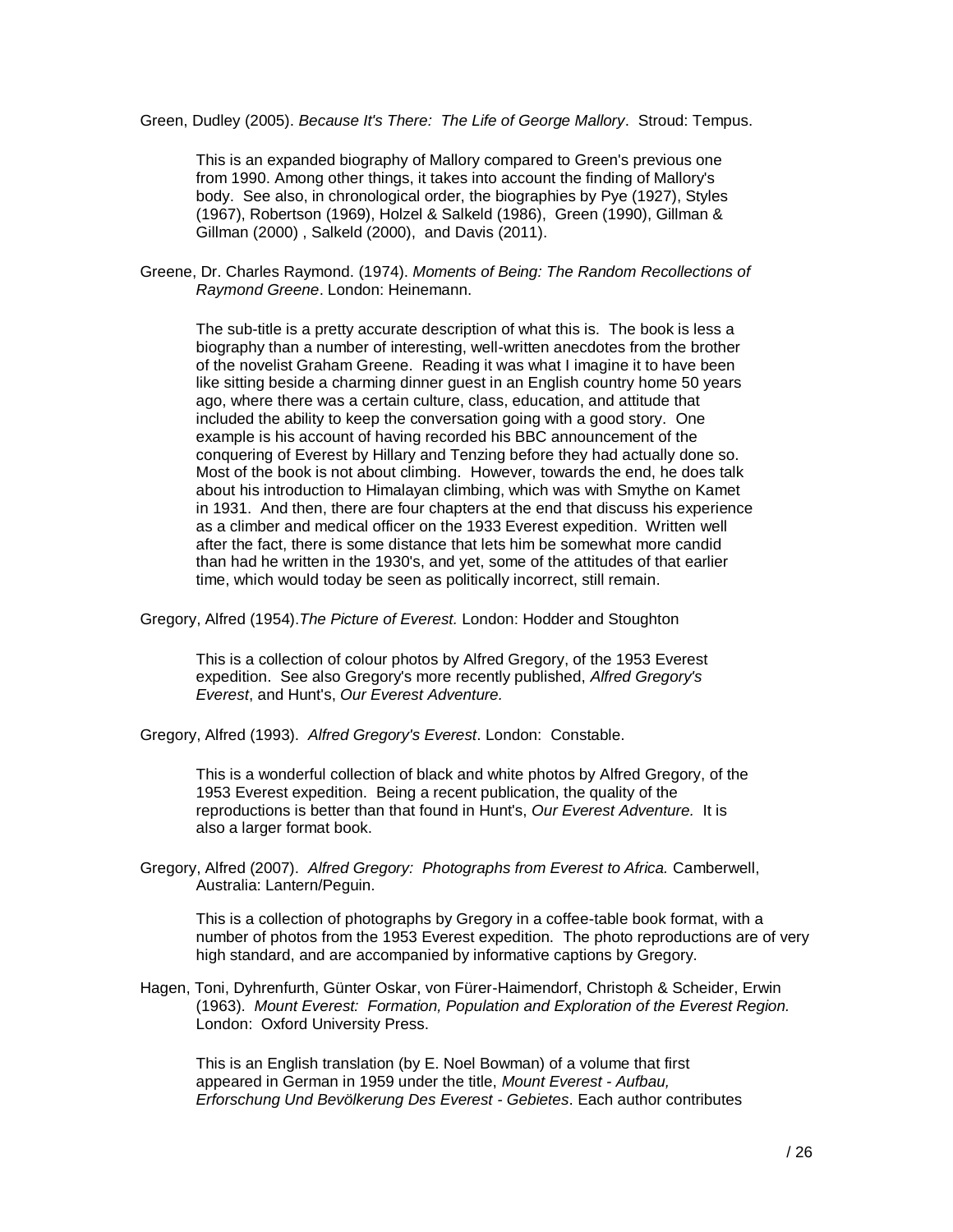one chapter. Hagen's is an introduction to the geological structure of the massif. Dyhrenfurth provides yet another summary of the exploration in the region. Christoph von Fürer-Haimendorf writes on the anthropology of the Sherpa (see also Ortner, 1999). Finally, the book includes a large fold-out map, which is introduced in the final chapter by and Schneider. The chapters by Hagen and Scheider are what most make the book worth searching out. In terms of mapping and maps, see also Washburn (1988) and National Geographic (2003).

Hall, Allistair (2004). Sorry Sir Ed: Jack was there First. *New Zealand Wilderness*. July, 16-18.

This is an interview with Jack Irvine (no relation to Sandy), who was one of the New Zealand pilots who flew over Everest in 1945. The interview took place in 2004, shortly before Irvine's 86th birthday. It is a very interesting supplement to the account by Andrews; however, it is clear that the details in this interview are not as accurate - which is understandable, given Irvine's age at the time, and that he was describing events that took place 59 years earlier. By comparing the two accounts, it appears that Irvine was likely in the second flight that seems to have taken place about two weeks after the first one (the one that Andrews describes). I say this because Irvine states that "McConnachy" [sic.] flew with Andrews (who confirms that he flew with Squadron Leader C. Fenwick on his first flight, and Wing Commander T.D. Connochie - ground organizer on the 1933 Houston Expedition flights - on his second flight). It also seems that there were two planes on this second flight, with Irvine accompanied by his regular navigator, Bob Bannister in the second plane.

Hanson, Ruth (2008). *Maurice Wilson: A Yorkshireman on Everest.* Kirkby Stephen, Cumbria: Hayloft Publishing.

See also the earlier biography by Roberts (1957), as well as Salkeld's "The Mad Yorkshireman", Shipton's autobiography, Upon that Mountain, and, especially, A.J. Russell's "The Lone Climber of Everest".

Hawkins, Stewart (2014). *Far the Distant Peak: The Life of WIlfrid Noyce, Mountaineer, Scholar, Poet*. Cambridge: Curbans Books.

Annotation to come.

Hawley, Elizabeth & Salisbury, Richard (2004). *The Himalayan Database: The Expedition Archives of Elizabeth Hawley*. Seattle: The Mountaineers Books.

Elizabeth Hawley is a journalist who has acted as the unofficial archivist of Himalayan climbing. Since the first American Everest expedition in 1963, she has kept records on expeditions that have climbed in Nepal or on its border peaks, including Everest. Among other details, these include peak, climber, expedition, success/failure, nationality, conditions, seasons, and causes of death. This is a searchable database on CD-ROM that has been built from Hawley's archives, which also includes a table detailing the literature that relates to the expeditions in the database.

The database is extremely good – certainly the most comprehensive that I am aware of. However, given its scope, it is not surprising that it has errors and omissions. For example, Ang Tharkey (Angtharkey), was on the British expeditions to Everest in 1933, 1935, 1936, 1938 and 1951, as well as the sirdar on the 1950 French expedition to Annapurna I, among others. Yet the database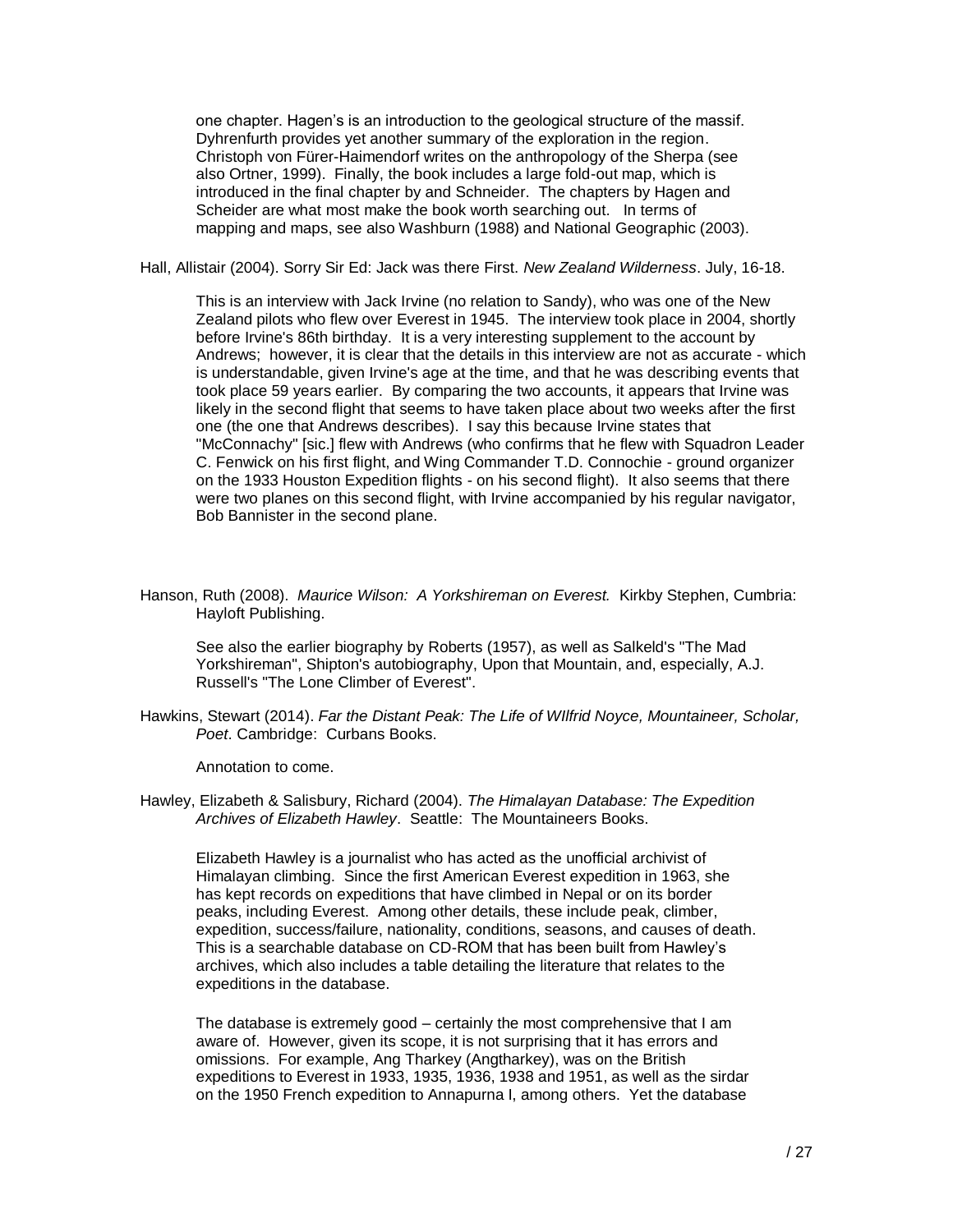only includes his 1951 Everest reconnaissance expedition with Shipton. This is more a caution than a criticism.

Hemmleb, J., Johnson, L. & Simonson, E. (1999).Ghosts of Everest - The Search for Mallory and Irvine. Seattle: The Mountaineers.

As most students of Everest know, Mallory and Irvine disappeared on the mountain in June 1924, during a summit bid via the Northeast ridge. Since that time, two questions have plagued mountaineers: "What happened to them?" and "Did they reach the summit?" In the intervening years, small pieces of information have emerged. Irvine's ice axe was discovered in 1933 below the First Step. (This discovery by Wyn Harris is described by Smythe in *Camp Six,* which also has an appendix speculating on the implications of the discovery.) In 1975, a member of a Chinese expedition claimed to have found a body near their Camp VI that appeared to be English, and likely either Mallory or Irvine. With this and other evidence spurring them on, in 1999 a team of climbers went to the North side of Everest with the objective of searching for the remains of Mallory and Irvine, and the hope of answering the two long-standing questions. To some extent their research paid off, and as most people now know, they succeeded in finding the body of Mallory. He was, by the way, almost exactly where Smythe predicted he would be (which did not help this expedition, since they were not guided by the appendix to his book, despite Smythe having been part of the expedition that found the Irvine's ice axe, and the first expedition on the mountain after the disappearance of Mallory and Irvine!) They did not find one key thing that they were hoping to find, however, namely the camera that Mallory and Irvine were known to be carrying.

One valuable discovery however, was an oxygen bottle from the 1924 expedition. It was found just below the First Step, slightly higher than where Irvine's ice axe was found. It provides solid evidence that Mallory and Irvine were there. It also sheds some light on the route that they were pursuing, and that they had gotten at least that much higher than the ice axe. But the conclusions drawn from this discovery, at the exclusion of consideration of other possibilities, is a good example of one of the reasons that I found the research and analysis in the book disappointing.

This book is one of the three accounts that I am aware of this expedition (the other two being, *Lost on Everest: The Search for Mallory and Irvine*, by Firstbrook, and *The Lost Explorer: Finding Mallory on Mount Everest,* by Anker & Roberts). It is well written and very well illustrated, especially when one considers how quickly they got it out to print. Like the other two books, the discussion on the ethics of this expedition ranges from shallow to nonexistent, and one really has to wonder how this expedition warrants three books. So, if you are only going to get one, this volume by Hemmleb *et al* is probably the best bet.

Hemmleb, J. & Simonson, E. (2002). *Detectives on Everest: The 2001 Mallory & Irvine Research Expedition.* Seattle: The Mountaineers.

This is an account to a follow-on expedition to the one described in the previous citation. They made some minor discoveries on the mountain, such as locating old camps and uncovering some interesting artifacts. However, the big "discovery" reported in the book came on a trip to China where they met with some of the participants in the 1960 Chinese expedition. Here they were told of them finding a dead body in a sleeping bag at 8,200 metres, that is, above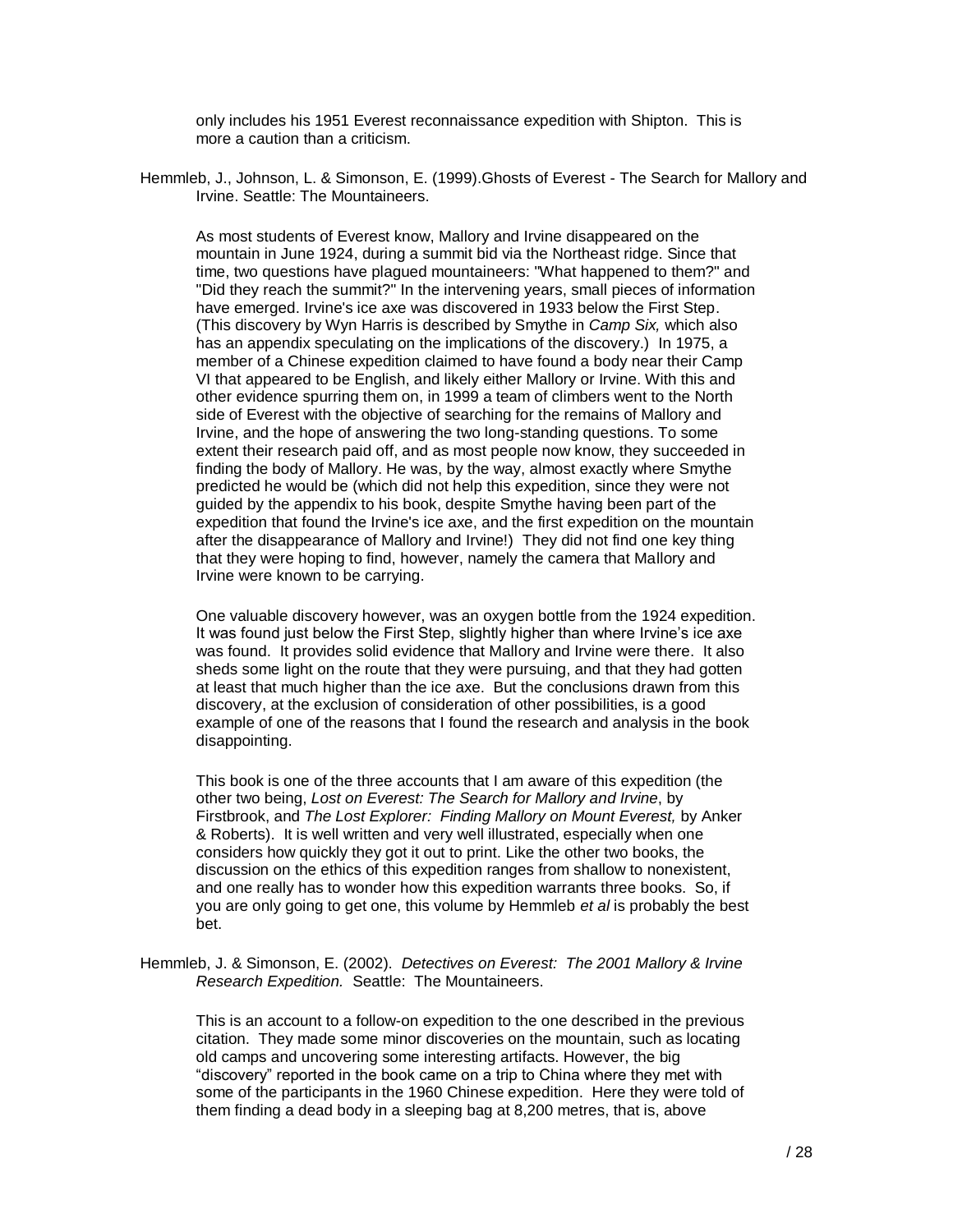Mallory & Irvine's last camp. My sense is that the level of critical analysis that they bring to this report is better found in a dime-store detective novel than serious research. The fact that the body was reportedly in a sleeping bag – something that the authors acknowledge Mallory and Irvine would almost certainly not have carried with them – is dismissed by speculation that perhaps the Chinese were mistaken. They do not consider that the altitude could have been wrong, or any one of many other explanations that might apply.

This is an over-padded book that has been carried by obsessive enthusiasm that has clouded objectivity. There is material of merit here, but my opinion is that a journal article, rather than a book, would have been more than adequate, and more appropriate, to convey it to the reader.

Hillary, E. (1955). *High Adventure.* New York: E.P. Dutton & Company, Inc.

This is an early autobiography of Hillary. The first half covers his early climbs in New Zealand, and his participation in the *Mt. Everest Reconnaissance Expedition of 1951,* led by Shipton, and the 1952 training expedition (also under Shipton) to Cho Oyu. The second half of the book is his account of the successful 1953 expedition, where he and Tenzing became the first to summit Everest.

Hillary, E. (1975). *Nothing Venture, Nothing Win.* London: Hodder and Stoughton.

This is the second autobiography of Hillary.

Hillary, E. (1999). *View from the Summit.* London: Corgi Books..

This is the most recent autobiography by Hillary. The first chapter alone makes it worth reading. It is a description of the 1953 climb from the South Col to the summit of Everest, which is material previously covered by Hillary, most notably in a chapter of Hunt's, *The Ascent of Everest*. But while the version in Hunt deals with the details of the climb, the version in this book deals with the people as well. It is all the more interesting for it. While not airing dirty laundry, Hillary, nevertheless makes clear that the team was made up of humans with personalities, strengths and weaknesses. Among other things, he also speaks candidly about his ambition to be on the summit team, and how he positioned himself accordingly. He admits, for example, that he purposely distanced himself from his regular climbing partner, Lowe, since he felt it unlikely that two New Zealand climbers would be selected as a team. Rather, he looked for the strongest climber to team up with, and that was Tenzing.

Holzel, Tom & Salkeld, Audrey (1986). *The Mystery of Mallory and Irvine.* London: Jonathan Cape.

This is the first of the "modern" biographies of Mallory, that is, biographies that have appeared that have had access to a larger body of Mallory correspondence. In many ways, it is also the best. It is extremely well written, and for the most part, the research is excellent. In general, the newest biography by Gillman & Gillman (2000) has far more biographical detail, especially concerning the period prior to 1921, and far more candid about the circle of friends, such as with "Sayles Menagerie, " that he cultivated at Cambridge. Despite this, this volume by Holzel and Salkeld seems to do a better job of placing Mallory in context. A chapter on "The Two Georges", Mallory and Finch, is just one example. While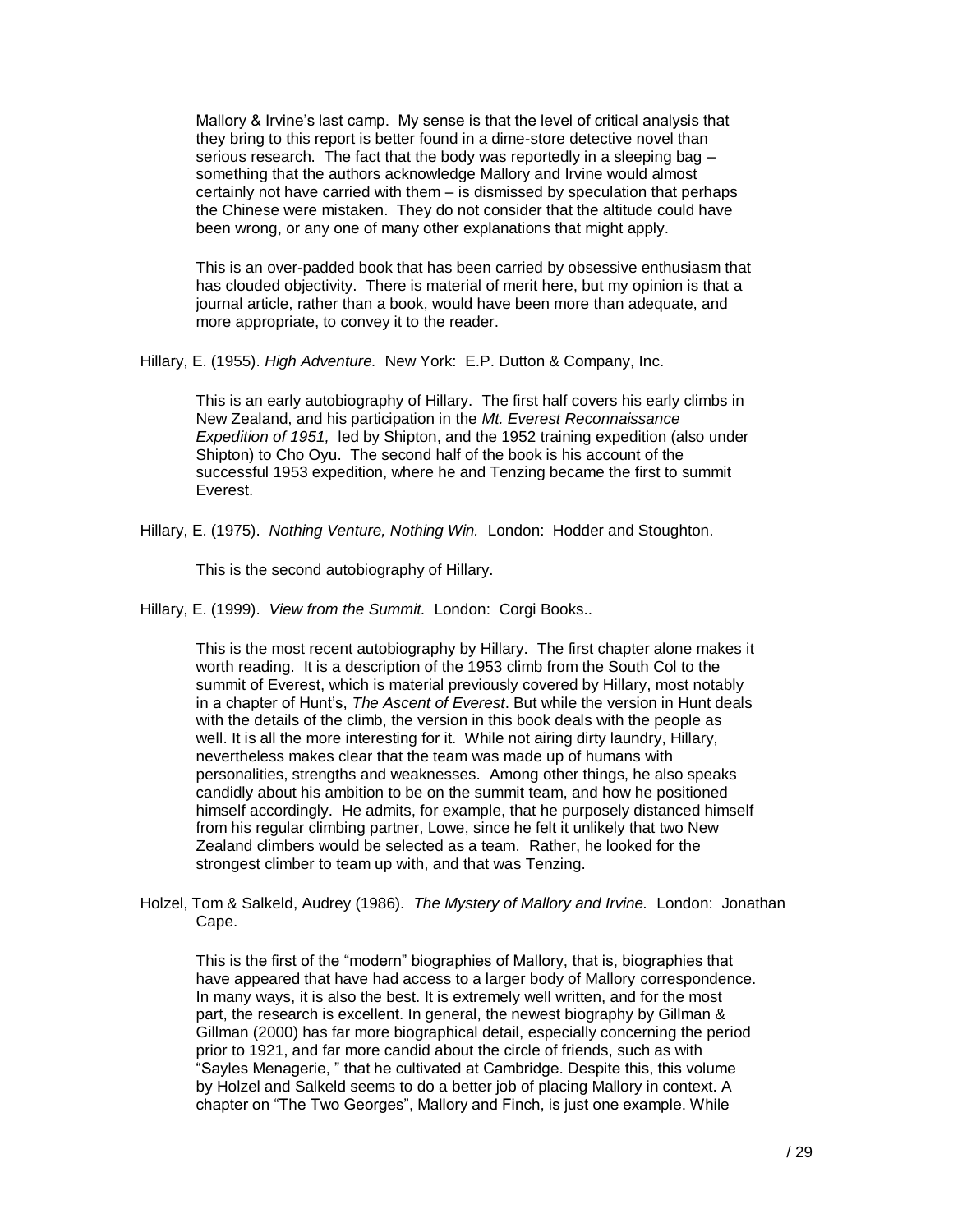shorter on biographical detail around the pre-Everest period, I have a stronger feeling for the person in this volume than that by the Gillmans.

There are two other comments worth making about this volume. First, Holzel has put forward the theory that Irvine and Mallory split up at the top of the Second Step, with Mallory continuing on, while Irvine went back alone. However, this is contained in a separate chapter, and in no way slants the perspective in the rest of the book. Second, the book has a peculiar structure in that the biographical details of Mallory's life at Cambridge, and prior to 1921 occurs out of sequence, at the end of the book, after the account of the 1924 climb. Strange, but not an issue.

See also, in chronological order, the biographies by Pye (1927), Styles (1967), Robertson (1969), Green (1990), Gillman & Gillman (2000) , Salkeld (2000), Green (2005), and Davis (2011). As well, see the biography of Irvine by Summers (2000), and Irvine's diaries (Carr, 1979).

Howard-Bury, Charles K. (1922). *Mount Everest: The Reconnaissance, 1921.* London: Longmans. Green and Co.

This is the official account of the first expedition to Everest, and includes chapters from a number of the expedition members, including Mallory and Wheeler. The expedition was by a British team led by Howard-Bury, and was to the north side of the mountain, approached from Tibet. As the first expedition to the mountain, the objective was to do a reconnaissance, rather than attempt a summit (although Mallory was hoping for the latter, regardless). The expedition was a success in a number of ways. First, they made a good reconnaissance of the mountain and identified a route, via the North Col, that looked feasible. Second, they (Wheeler) found the entrance to the East Rongbuk Glacier, which would provide future expeditions a good route to the base of the North Col. Third, they were able to ascend to the top of the North Col (Chang La), and establish that this part of the route was feasible. The book is a treasure.

Howard-Bury, Charles K. & Mallory, George Leigh (1991). *Everest Reconnaissance: The First Expedition of 1921.* London: Hodder & Stroughton.\*

Reissue of the previous item, with new biog. Material by Marian Keaney, and extracts from Howard-Bury's 1920 diaries. Without original appendices. (Annotation from Salkeld and Boyle, 1993.)

Hunt, J. (1953). *The Ascent of Everest.*London: Hodder & Stoughton. (US edition entitled: *The Conquest of Everest.* Reprinted in paperback in 1998 under the UK title by The Mountaineers, Seattle.)

This is an account of the first ascent of Everest written by the expedition's leader, John Hunt. It is an interesting, but somewhat dry account. It reads like a report by a senior military staff officer, which is what it is. While it lacks the passion of the writing of Terray or Messner, it is solid and compelling nevertheless. The same matter-of-factness that makes some of the prose less than gripping, also gives the reader appendices that provide a great sense of the details and logistics of such an expedition. Contrast the chapter by Hillary on the final stage of the ascent in this book with his treatment of it in his 1999 autobiography. The latter is far more frank and it makes for interesting reading when the two are read back-to-back. In addition, see Noyce's classic *South Col* for a wonderful and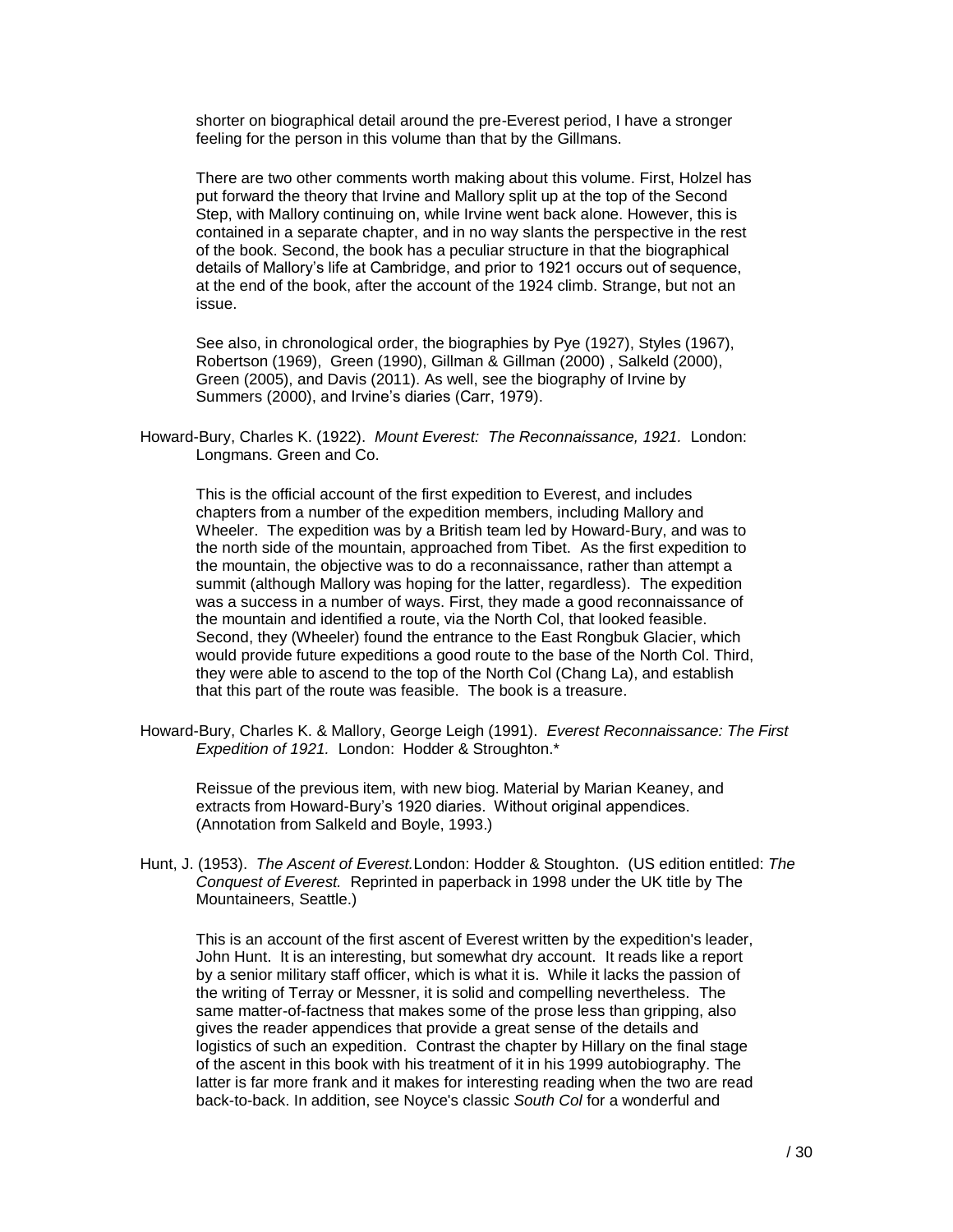personal account of this expedition. Finally, also read the account in Unsworth, which discusses issues not covered in the first person accounts, such as the problems due to the treatment of the Sherpas at the beginning of the expedition (as Unsworth states, perhaps Hunt's one big mistake.)

Hunt, J. (1954). *Our Everest Adventure.* Leicester: Brockhampton Press.

This is a short companion to Hunt's *The Conquest of Everest.* It is a photo essay that serves as a pictorial history of the climb. It has a number of interesting photos and diagrams. The text of the volume is also much less formal and rigid than that in the companion account. little book is definitely worth seeking out if you are interested in Everest, in general, or the 1953 British expedition, specifically. Also, see *Alfred Gregory's Everest,* a more recent publication of photos by the expedition's official photographer. This is a larger format volume, which has been published more recently and therefore has better reproductions.

Hunt, J. (1978a). *Life is Meeting.* London: Hodder & Stoughton.

The autobiography of the leader of the 1953 Everest expedition.

Hunt, J. (Ed.)(1978b). *My Favourite Mountaineering Stories.* London: Lutterworth Press.

An anthology that includes exerts from writings by Noyce and Hillary.

Izzard, Ralph (1954). *An Innocent on Everest.* New York: E.P. Dutton & Co.

As co-sponsor, *The Times* of London - represented on the mountain by the journalist James Morris (Morris, 1958) - had an exclusive on the story of the 1953 British expedition. However, a number of competitors tried to break its monopoly.

One such interloper was Ralph Izzard, who was working for the London *Daily Mail*. This is his account. Rather than cover the story from Katmandu, as did most journalists, Izzard trekked up to base camp. However, he stayed for less than a day, and this was right at the start, when the expedition had just started to work in the ice fall.

This book is far more about Izzard's trek than it is about the Everest expedition itself. But it is does provide a well-written description of the country, and the conditions along the way. As well, traveling with a very small support team, his comments on his porters is better than most. There is, as seems standard for many books of this period, the inevitable chapter on the *yeti*, (Izzard argues for its existence). But there is also some good discussion about the post-expedition politics that surrounded Tenzing, the claims on his nationality and the arguments about his role in the climb (ranging from who summited first, to his dragging Hillary to the top).

The book is very readable. For someone wanting to know about the climb, it is not of interest. But for those curious about Nepal, its people, the route to base camp, and conditions at the time, it is a worthwhile account written by an experienced and sensitive writer.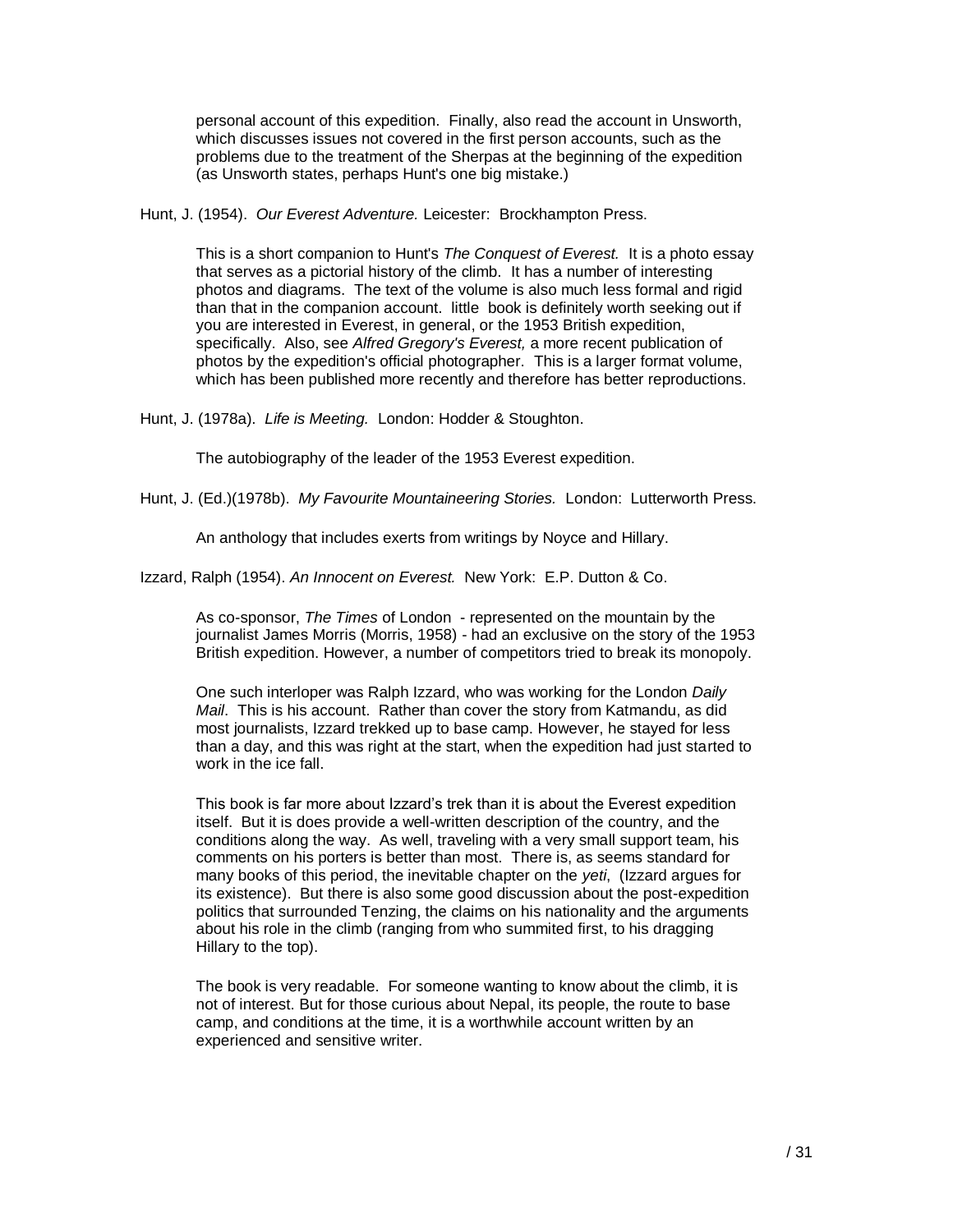#### JSTOR (1879+). *Proceedings of the Royal Geographical Society of London / Journal of the Royal Geographical Society of London.* <http://www.jstor.org/journals/0266626X.html>

A significant number of the primary sources on Everest, especially the early days, were published in the Proceedings or the Journal of the Royal Geographical Society of London. The good news for any student of Everest is that all of these issues, dating right back to the first in 1979, are on-line. While there is a charge to access the journal from the web site above, most good university research libraries have a license with JSTOR and provide access to the site for free, if you have an access card for that library. Highly recommended to explore.

Keay, John. (2000). *The Great Arc: The Dramatic Tale of How India was Mapped and Everest was Named*. New York: Harper Collins.

See also Edney's, *Mapping an Empire*.

Kellas, Dr. A.M. (1916). "A Consideration of the Possibility of Ascending the Loftier Himalaya." *Journal of the Royal Geographical Society*. London: Royal Geographical Society, 26-48.

Kellas was one of the pioneer climbers in the Himalaya. Through his expeditions, and articles such as this, he paved the way for British high altitude mountaineering in the Himalaya. He was part of the first expedition in 1921, but died on the trek in to the mountain.

Kellas, Dr. A.M. (1918). The Possibility of Aerial Reconnaissance in the Himalaya. *Geographical Journal,* 51(6), 374-382.

See Kerr *et al* (1918) for the discussion resulting form this paper.

Kerr, M., Freshfield, Lees, T.O., Holdich, T., Swinton, Capt., Taylor, G.I., Grant, Lieut. & Kellas, Dr. A.M. (1918). The Possibility of Aerial Reconnaissance in the Himalaya: Discussion. *Geographical Journal,* 51(6), 382-389.

Commentary and discussion on Kellas (1918).

Kielkowski, Jan (1993/2000). Mount Everest Massif: Monograph, Guide, Chronicle. Gliwice, Poland: Explo Publishers.

Think of the guidebook for your local crag, with all of its route maps, descriptions, history of ascents, and other beta. This is that for the whole Everest massif. It is a little known book that has an unbelievable amount of research behind it. The route maps and diagrams are outstanding, and of great value and interest to anyone interested in gaining a better understanding or perspective of the history of climbing on the mountain. Note that the 2nd 2000 edition is enlarged and updated.

Kurz, Marcel (1953a). Mount Everest – A Century of History. In Marcel Kurz (Ed.) *The Mountain World 1953: Everest 1952*. NY. Harper & Bros., 17-34.

Included in this essay is one of the few accounts of the illicit 1951 attempt by the Dane R.B. Larson, who went to the mountain accompanied by four Sherpas.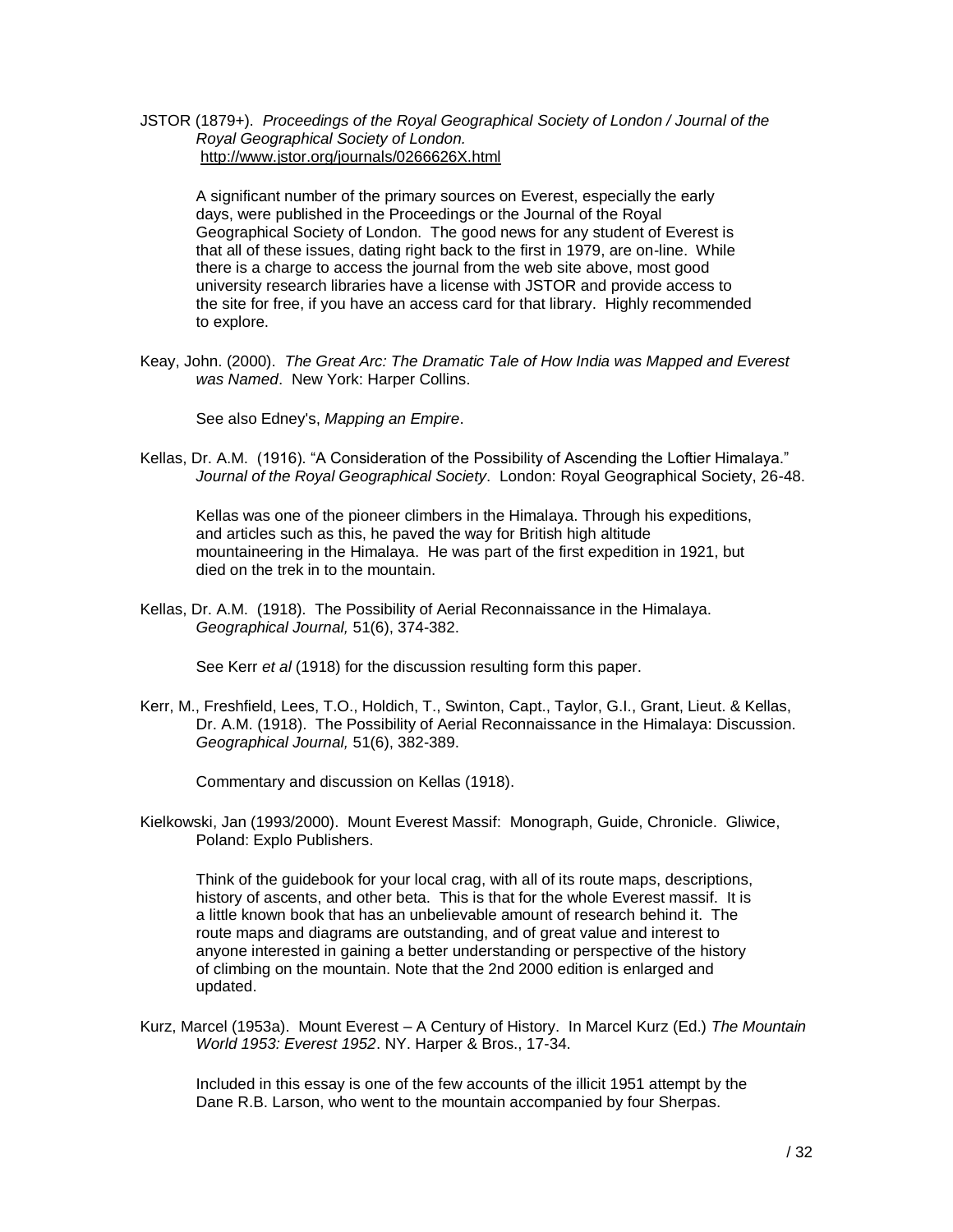Kurz, Marcel (Ed.)(1953b). *The Mountain World 1953: Everest 1952*. NY. Harper & Bros.

This volume of *The Mountain World* is mainly dedicated to 17 essays on the Swiss attempts on Everest in 1952. In this regard, see also *Forerunners to Everest,* Tenzing Norgay's *Tiger of the Snow,* Roch's *Everest 1952,* and the volume of photographs from the Swiss Foundation for Alpine Research.

Kurz, Marcel. (1959). *Chronique Himalayenne. L'âge d'or 1940 - 1955*. Zürich, Fondation Suisse Pour Explorations Alpines.\*

The bible of Himalayan activity in its day. Everest gets due and frequent mention. Particularly good for Swiss expeditions, first ascent and bibliographic references. (Annotation from Salkeld and Boyle, 1993.)

Kurz, Marcel. (1963). *Chronique Himalayenne: Supplément*. Zürich, Fondation Suisse Pour Explorations Alpines.\*

Supplementary second volume to the previous entry.

Lewis, Jon (Ed.)(2003). *The Mammoth Book of Eyewitness Everest*. New York: Carroll & Graf Publishers.

This is an edited anthology of first person accounts from expeditions to Everest. It begins with Noel's 1913 trip to the region, and has one or more pieces from pretty much all of the important expeditions up the finding of Mallory's body in 1999. There is a good general introduction at the start, and brief introductory paragraphs for each of the 32 selections. There are also a number of interesting appendices and an excellent bibliography - all in an inexpensive pocket book. Value for money, this is one of the best ways to get a first person overview of the mountain. See also the anthology by Gillman (1993).

Longland, J.L. (1940). "Caught in an Everest Blizzard." In Sir Alan Cobham (Ed.). *Tight Corners: Tales of Adventure on Land, Sea and in the Air*. London: Allen & Unwin.

This is an essay by J.L. Longland, who was a member of the 1933 British Everest expedition, contained in a collection of stories of true-life adventures by a number of authors.

- Longstaff, T. (1934). Mount Everest. In Sydney Spencer, (Ed.). *Mountaineering*. Volume XVIII of the Lonsdale Library Of Sports, Games and Pastimes. Philadelphia: J.B. Lipincott Co., 275-277.
- Longstaff, T. (1950). *This is my Voyage.* London: John Murray.

For me, this is one of the classics of the literature, along with Smythe's *Camp Six,* Terray's *Conquistadors of the Useless,* and Noyce's, *South Col*, for example. It is the climbing biography of one of the great British explorer/mountaineers of the early 20th Century. I first came across Longstaff when reading Shipton and Tilman's accounts of their expeditions to Nanda Devi, since they referred to his pioneering exploration in the area.

This book covers his experiences in the Garhwal , around Nanda Devi, as well as the Karakoram, Hindu Kush, Spitzbergen and Greenland. There is also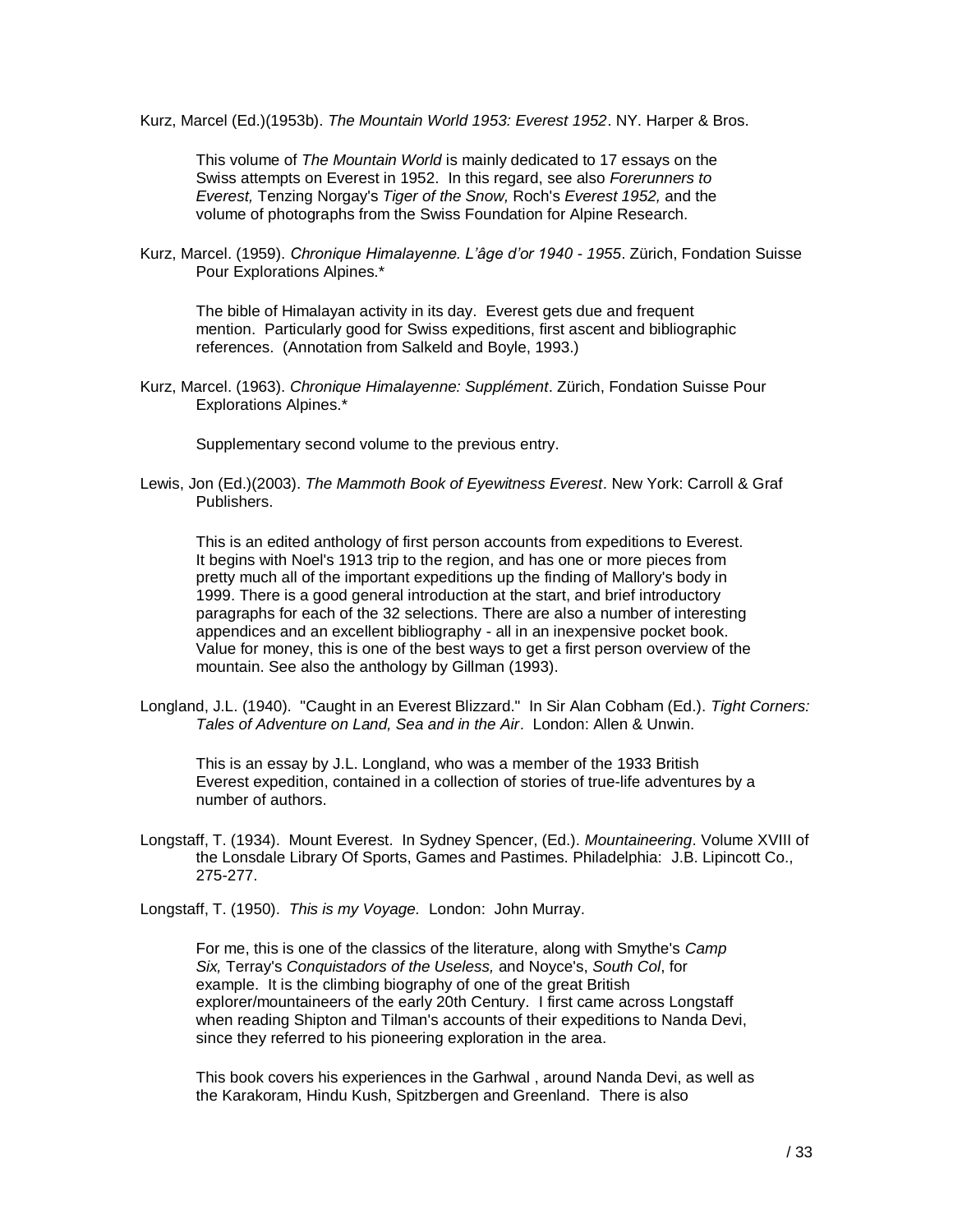(surprisingly brief) coverage of his participation in the 1922 British Everest expedition. On the other hand, there is a great chapter on his experiences climbing in Canada. The writing is fantastic. Some of his descriptions verge on being poetry. And while the scope of the man's climbing and exploration career is inspirational, the book goes beyond that. Like some of the other men of his time, like Tilman, Younghusband, and Shipton, Longstaff was multidimensional. Besides climber and explorer, he was also an intense naturalist, geographer, and scholar. There was a balance between the physical and the intellectual. There is also a sense of the times. For example, this "naturalist" thought nothing of shooting three grizzlies for sport, something that raises eyebrows today, but not then. But for me, history has more to do with learning about how people thought, rather than simply what they did, and by this measure, this book is wonderful history.

Extremely well read, it is clear that Longstaff's trips were thoroughly researched. Often this comes out in interesting ways, such as his following up on some of the geographical questions posed by Younghusband's early trip through the Karakoram, his debunking of some of the outlandish claims of Henry Savage Landor, and his case against some of the first "discoveries" of the Swede, Sven Hedin. (For more on this, since Longstaff played a larger role in the Hedin case than he lets on in this book, I highly recommend reading Allen's, *A Mountain in Tibet*.)

The only thing that is somewhat frustrating (for me, at least) is that he has organized the book by region, rather than chronologically, which results in things that happen in late chapters actually occurred before things that you read about several chapters prior. The book has some wonderful photographs and maps that help establish a sense of place, and establish a context for the text. It is highly recommended.

- Lowe, George (1959). *Because it is There*. London: Cassell. (1961 US edition by St. Martins entitled, *From Everest - to the South Pole*)
- Lowe, George (2013). *Letters from Everest: A First-Hand Account from the Epic First Ascent*. Cornwall: Silverbear.

A recently released volume of the correspondence of George Lowe during the 1953 British Everest expedition.

Lowe, George & Lewis-Jones, Hugh (2013). *The Conquest of Everest: Original Photographs from the Legendary First Ascent*. New York: Thames & Hudson.

A volume of photographs released as part of the 60th anniversary of the 1953 British Everest expedition.

Lowes, Michael D. (2014). *Lure of the Mountains: The Life of Bentley Beetham – 1924 Everest Expedition Mountaineer.* Sheffield: Vertebrate Publishing.

A recent biography of Bentley Beetham (1886-1963), a member of the 1924 British Everest Expedition.

Malartic, Yves (1954). *Tenzing of Everest.* New York: Crown Publishers, Inc.

This is an English translation of a French language biography of Tenzing that was written shortly after his ascent of Everest. In is based on minimal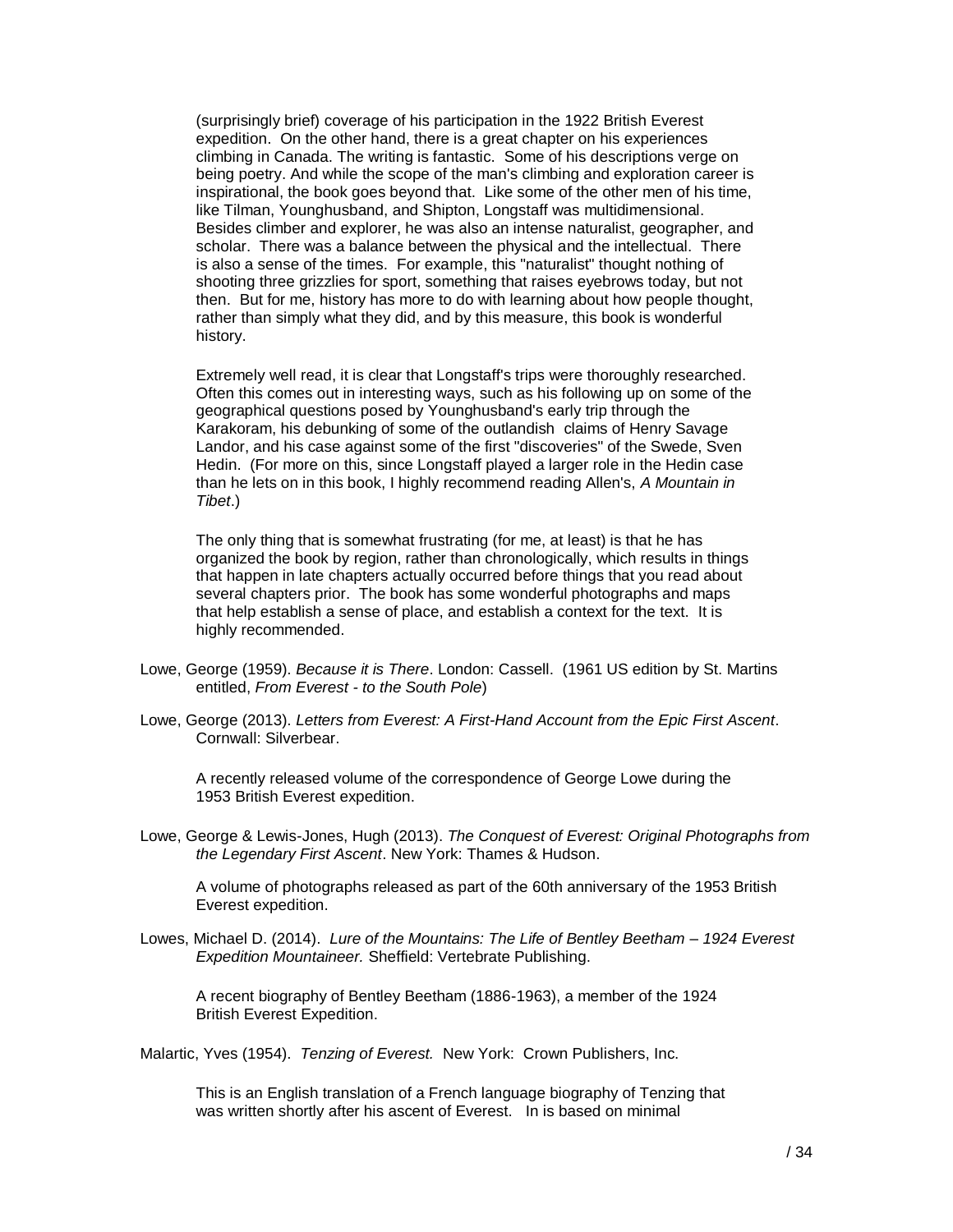interviews. If you are going to read only one (auto)biography of Tenzing, this is probably not the one to rely on. Consequently, see Tenzing's autobiographies, the first with the help of Ullman, Tiger of the Snow, and the second with Barnes, After Everest. As well, see Norgay. and Coburn's Touching My Father's Soul, Tashi Tenzing's Tenzing Norgay and the Sherpas of Everest, and the most recent biography, Tenzing: Hero of Everest, (Douglas, 2003).

Mallory, George (2010). *Climbing Everest: The Complete Writings of George Mallory*. London: Gibson Square.

This is a collection of writing by Mallory edited and with an introduction by one of his many biographers, [Peter Gilman.](http://billbuxton.com/climbing.html#gillmanMallory) The title is misleading. This is a collection of Mallory's mountain writing, not "The Complete Writings of..." Among other things, he published a book on the biographer Boswell in 1912 which is not included. Mallory's writings about Everest constitute about two thirds of the book. Included are his contributions to the official accounts of 1921 and 1922, as well as other material, including a dispatch from 1924..

Morris, C.J, (1960). *Hired to Kill: Some Chapters of Autobiography.* London: R. Hart-Davis and Cresset Press.

This is an autobiography of C.J. (John) Morris who was transportation officer with the 1922 and 1936 expeditions (although the book does not mention the latter). Morris is extremely candid, both about himself, and those around him. In the process, he sheds a lot of light on the times and the character of the participants of these early expeditions. Well worth reading.

Morris, J. (1958). *Coronation Everest*. London: Faber and Faber Ltd.

This is a reissue of an 1958 book written by the correspondent assigned by *The Times* of London to cover the 1953 Everest expedition led by Hunt, which saw the first ascent by Hillary and Tenzing. This is not, however, a reworking of Morris' dispatches, nor is it a description of the climb by an outside observer. Far from it. Rather, it is a wonderful portrait of Nepal in the early 50's - of the place, and especially of the people. Morris is an engaging writer. Hillary, Tenzing, Hunt, and the others weave in and out of the Narrative. But image that results is one of a place and people at a time, which in many ways began to be lost as a result of the very same expedition that formed the catalyst to this description. The book was reissued in paperback in (2000) by Key Porter Books.

Morris, J. (1974). *Conundrum.* London: Faber and Faber Ltd.

This is the autobiography of Morris, who was the correspondent assigned by *The Times* of London to cover the 1953 Everest expedition (see *Coronation Everest,*  above). Morris was a trans-sexual, who began life as James, and became Jan. The underlying theme of the book is the story of this transition. The book includes a, consequently, rather unique chapter discussing the experience of being on Everest.

Morshead, Ian (1982). *The Life & Murder of Henry Morshead: a true story from the days of the Raj*. Cambridge. The Oleander Press Ltd.

This is a biography of Henry Morshead who a member of the 1921 and 1922 Everest expeditions. Morshead an officer of the Survey of India. He went to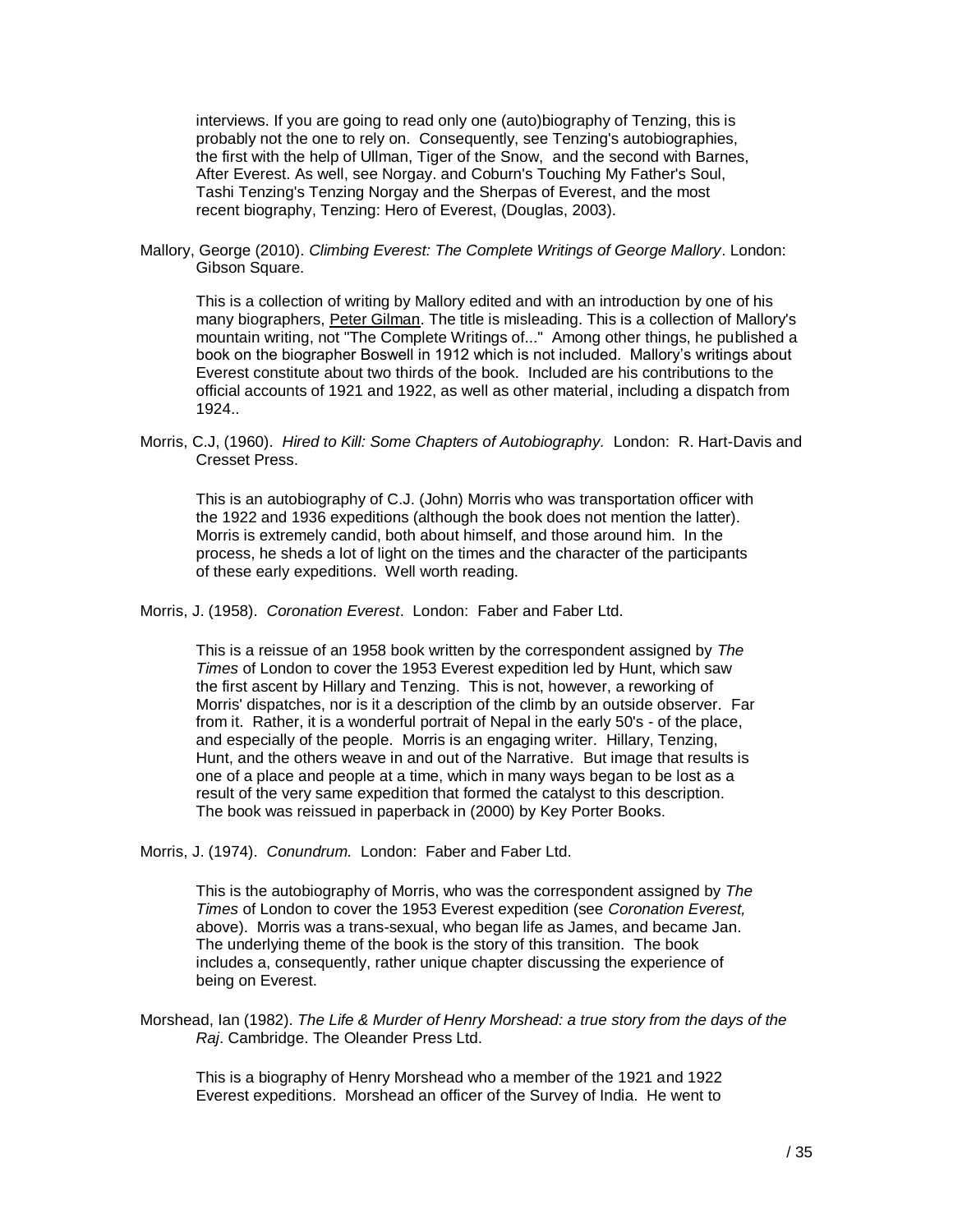Kamet with Kellas in 1920 and was the head surveyor on the 1921 Everest expedition. In 1922 he participated as a climber and was badly frostbitten above the North Col. Later, he was posted to Burma, where he was murdered in 1931 (along with Wollaston, one of two members of the 1921 expedition to die this way). This book is sort of three books in one, a biography, a "detective tale" trying to uncover information about Henry's murder, and a diary of his 1980 trip to India and Burma to try and find out what happened. The book is not that satisfactory on any of these three counts. Much of the diary section is irrelevant to the detective part, and not particularly interesting in its own right. Yes, he met Karma Paul, but his account of this shed little light on his father, and contributes little of interest. As a biography, the book is more a chronology and a scrapbook than what one would normally expect. Perhaps as Henry's son, the author is too close to his subject. Or, perhaps it is just that he is not a particularly skilled writer or biographer. Perhaps my main disappointment was with the fact that – despite the book's title - it sheds little, if any, light on why Henry was murdered. That being said, one part of the book, even on its own, makes it worthwhile to the student of Everest: Chapter 10. This contains Henry's letters from Everest in 1922. These have a degree of candor not found in published accounts at the time. See also the next entry.

Morshead, Ian (1990). *The Life & Murder of Henry Morshead: The Postscript*. Westcott, Surrey: Nower.\*

This is an 11 page follow-up to the previous entry. I have not been able to locate it so am unable to comment on whether it helps bring the tale to a more satisfactory conclusion.

Murray, W. H. (1953). *The Story of Everest 1921-1952*. New York: Dutton.

This is an summation and analysis of the attempts on Everest from 1921 to the Swiss expeditions in 1952. Murray was on the Everest Reconnaissance Mission led by Shipton in 1951. The theme of the book is to show how each of the attempts built upon one another and pave the way for eventual success on the mountain.

Murray, W.H. (2002). *The Evidence of Things Not Seen.* London: Bâton Wicks.

An autobiography by Murray, who was part of the 1951 reconnaissance expedition.

National Geographic (2003). Map Supplement: Mount Everest. *National Geographic.* 203(5), May, insert page.

This is a special issue of *National Geographic*, celebrating the 50<sup>th</sup> anniversary of the mountain's first ascent. Included is a large format map of the region south of the mountain, Sagarmatha National Park. On the other side of the map is a large aerial photograph of the south-west side of the mountain. What is shown in this photo is available on-line in 3D at:

<http://magma.nationalgeographic.com/ngm/0305/>

This is well worth exploring. See also Washburn (1988) and Hagen *et al.* (1963).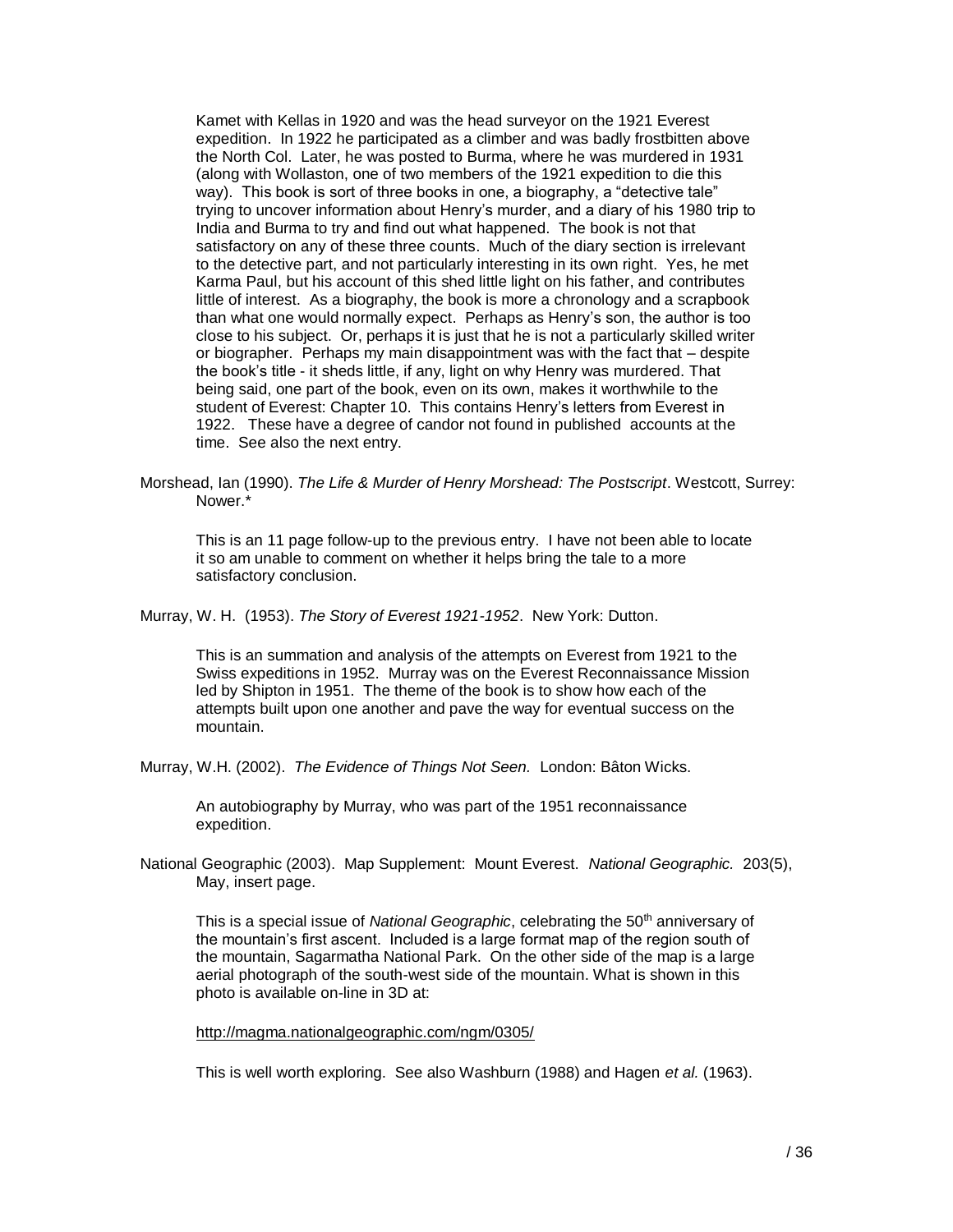Neale, Jonathan (2002). *Tigers of the Snow: How One Fateful Climb Made the Sherpas Mountaineering Legends.* London: Little Brown.

This is a book, which attempts to tell the story of mountaineering from the Sherpas perspective. The centrepiece of the book is an account of the German attempt on Nanga Parbat in 1934, which the author argues was a turning point in how the Sherpa perceived themselves, relative to the European mountaineers who employed them. The book includes considerable detail on Sherpa life and customs.

Neame, K. (1955). Alone Over Everest. In Marcel Kurz (Ed.). *The Mountain World 1955.* London: George Allen & Unwin, 133-141.

An account of the author's flight around Everest in 1947. While on assignment to take aerial photographs of the area around Kangchenjunga, Neame flew around (not directly over) Everest, taking photographs from the cockpit. Strangely, none of the photos are reproduced here, but four appear (uncreditted) at the start of Shipton (1952), *The Mount Everest Reconnaissance Expedition, 1951*.

Neate, W.R. (1978). *Mountaineering and Its Literature*. London: Carnmor Print & Design.

This is a comprehensive annotated bibliography of the mountaineering literature. This is the 1<sup>st</sup> edition. There is a 2<sup>nd</sup> edition, which was published in 1986.

Nicholson, Nigel (1975). *The Himalayas.* (World's Wild Places Series). Amsterdam: Time Life International.

This is a picture book with accompanying text covering the history, geography, flora and fauna of the Himalaya. Of particular interest is a section, pp 148-157, in Chapter 6, which include a number of colour reproductions of photographs taken by Captain John Noel during the 1924 Everest expedition.

Noel, J.B.L (1919). A Journey to Tashirak in Southern Tibet, and the Eastern Approaches to Mount Everest. *Geographical Journal,* 53(5), 289-303.

This is a brief account of Noel's 1913 exploration of the eastern approaches to Mount Everest (see Noel, 1927). This presentation, and the ensuing discussion (Freshfield, *et al,* 1919) led to the formation of the Mount Everest Committee and the first expedition in 1921. It is interesting in that Noel mentions the potential and value of conducting an aerial survey of the route, following a thread started by Kellas the previous year (Kellas, 1918).

Noel, J.B.L (1927). *The Story of Everest*. Boston: Little, Brown & Co. (UK edition entitled *Through Tibet to Everest.* London: Edward Arnold & Co)

Noel may well be the one who first suggested mounting an expedition to scale Everest. It was at a talk given by him in 1916 that the idea was initiated of the Royal Geographical Society and the Alpine Club forming the Mount Everest Committee, with the objective of scaling the mountain. This book covers his early travels in Tibet and the Himalaya in 1913, and the first three Everest expeditions, of 1921, 1922 and 1924. He was the photographer on the 1922 expedition and cinemaphotographer in 1924. Hence, the photographs in this volume are outstanding.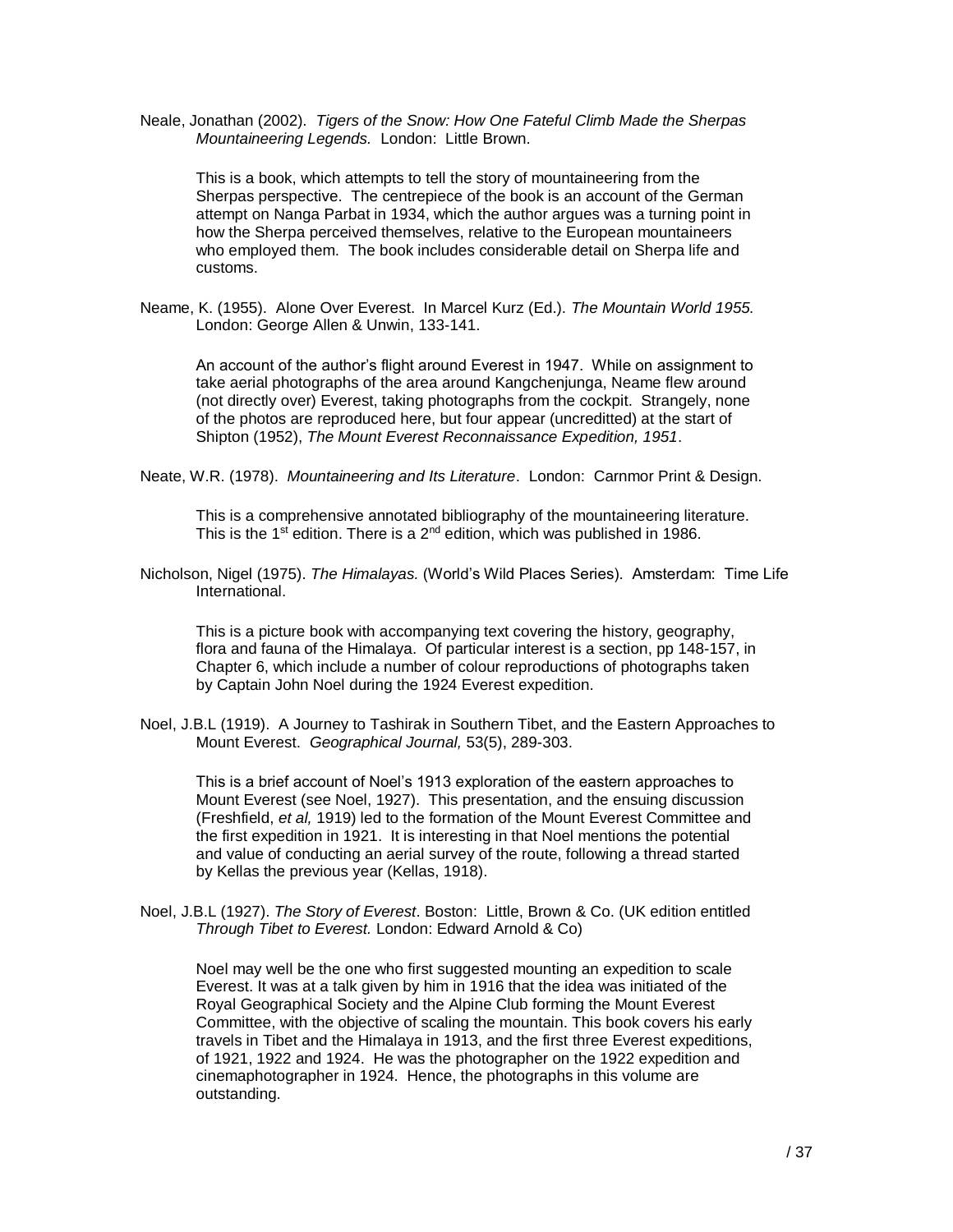Noel, Sandra (2003). *Everest Pioneer: The Photographs of Captain John Noe*l. Stroud, Gloucestershire: Sutton Publishing.

This is a collection of photographs by John Noel, many of which have not been previously published. They are mainly from his trips to Everest in 1922 & 1924.

Norgay, J.T. & Coburn, B. (2001). *Touching My Father's Soul: A Sherpa's Journey to the Top of Everest.* San Francisco: HarperSanFrancisco.

Jamling Norgay is the younger son of Tenzing. This is an account of his experience climbing Everest in the spring of 1996 as part of the Everest IMAX film. I confess that I resisted this book at first. I was not a big fan of the Imax film, and especially how Jamling was portrayed. It was just too staged and precious. The result was that the whole Buddhist aspect just felt disingenuous. To its credit, none of this carried over to the book, which I found extremely interesting.

Interwoven with the story of the Imax climb are two far more interesting stories. The first of these is a meditation on his father, to and from which the story cuts throughout. The second is a seemingly quite sincere attempt to explain Sherpa culture. Again, this tread is woven into the book from beginning to end. For me, the appreciation of these aspects of the book were greatly enhanced by having read Ortner's book on Sherpa culture. I suspect the reverse would also be true

Norgay, Tenzing & Ullman, J. (1955). *Tiger of the Snow.* New York: G.P. Putnam's and Sons.

This is an autobiography of Tenzing Norgay Sherpa. See also his second autobiography, *After Everest*. As part of the 1953 expedition led by John Hunt, along with Hillary, Tenzing was the first to summit Everest. While Tenzing could neither read nor write, he was clearly an exceptional man, not only for his climbing, but for his character and intelligence in general. While his story has been put down on paper by Ullman, his voice and thoughts come through convincingly.

This is clearly a motivated man. He climbed and traveled in Chitral, Kashmir, Garhwal, and Tibet. His finding himself on the top of Everest was also no accident. He had been to Everest 6 times before: to the North Side in 1935 with Shipton, 1936 with Ruttledge and 1938 with Tilman; and to the South Side in the spring of 1952 with Swiss team led by Wyss-Dunant, and back again in the autumn on their second attempt led by Chevalley.

As Ortner points out, virtually all of out history of Himalayan mountaineering comes from the westerners, since they were the ones with the skills and means to write the books. From the earlier period, there are only three accounts "from the other side," this one by Tenzing, that by Ang Tharkay, and finally the remarkable *Servant of Sahibs*, written in 1923 by Ghulam Rassul Galwan, who had worked for Younghusband, among others. Due to their scarcity, insights, and perspective, these books make fascinating reading.

What is interesting about this book is that it spends very little time writing about the actual climbing in 1953. Tenzing simply says that others have written extensively about it, so there is no need to cover the details of the expedition, other than to shed light on things that have been neglected. What he does do, which Hunt (perhaps understandably) does not, is discuss not only the issues of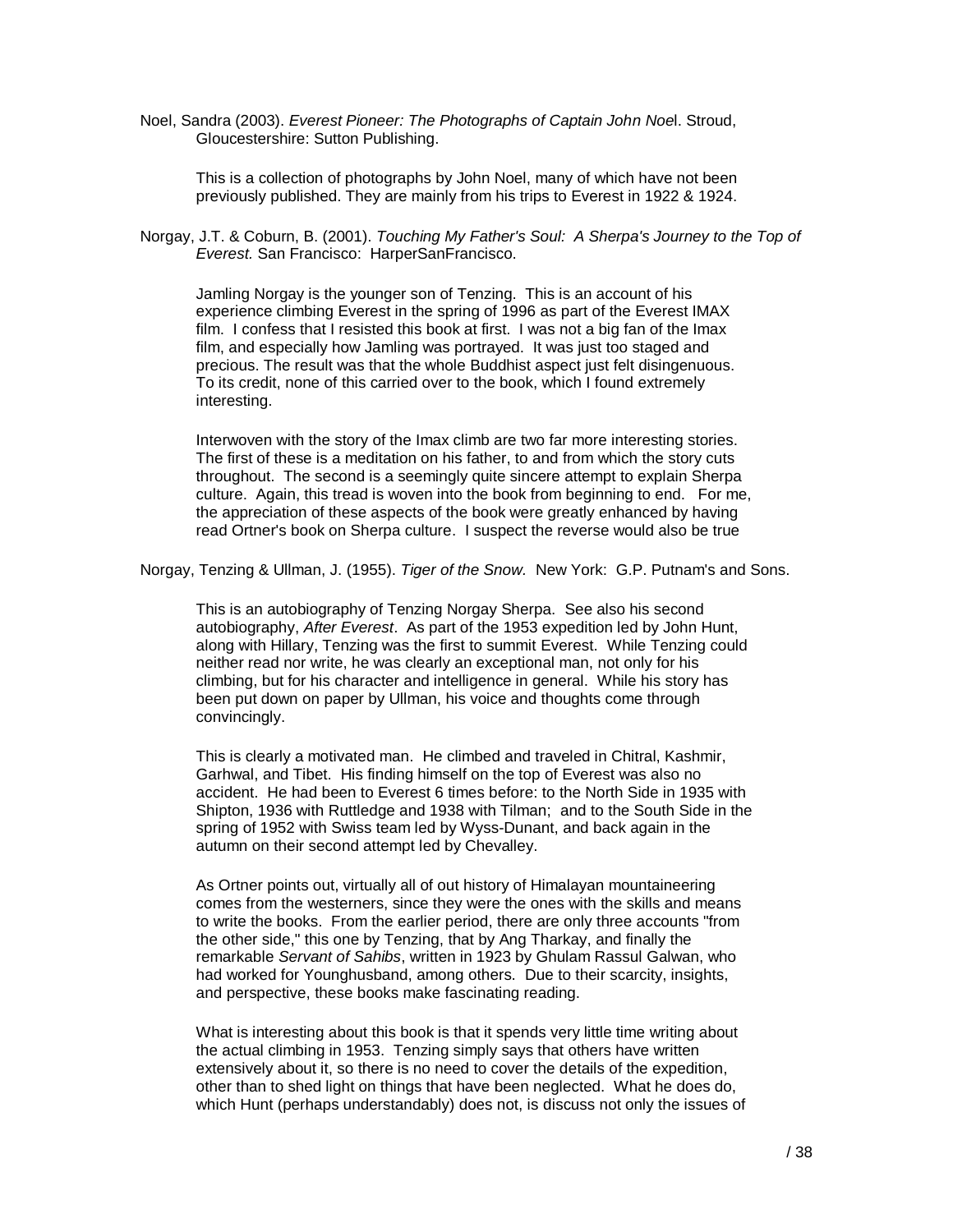conflict between the Sherpa and "Sahibs", but also the repercussions (since many of these caused much controversy under the spotlight that fell on the expedition after its success.) He also talks a lot about the impact of the whole thing on his life, which was significant, given the attention given to the expedition.

Finally, one cannot read this book without being touched by the love that he had for the mountains, and the bond that he shared with those of similar spirit (not the least of whom was Lambert, of the 1952 Swiss team, with whom - despite a language barrier - he clearly had an outstanding bond.) In this there are strong echoes of Rébuffat's fellowship of the rope. For me, this spirit extended beyond the printed page, bonding author to reader.

See also Tenzing's son Jamling's book, *Touching My Father's Soul*, Tashi Tenzing's *Tenzing Norgay and the Sherpas of Everest*, Malartic's early biography, *Tenzing of Everest,* and the most recent biography, Douglas' *Tenzing: Hero of Everest*.

Norgay, Tenzing & Barnes, Malcolm. (1977). *After Everest: An Autobiography*. London: George Allen & Unwin.

This is a second autobiography that covers Tenzing's life after climbing Everest (where the previous autobiography with Ullman, *Tiger of the Snow,* left off. See also Tenzing's son Jamling's book, *Touching My Father's Soul*, Tashi Tenzing's *Tenzing Norgay and the Sherpas of Everest*, Malartic's early biography, *Tenzing of Everest*, and the most recent biography, Douglas' *Tenzing: Hero of Everest*.

Norton, Christopher (Ed.) (2014). *Everest Revealed: The Private Diaries and Sketches of Edward Norton 1922-24*. Stroud: The History Press.

Edited by his grandson, this recent volume is based on the diaries and sketchbooks created by Edward Norton during the British Everest Expeditions of 1922 and 1924, the latter of which he led and on both of which he set new altitude records.

Norton, E.F. (1925). *The Fight for Everest: 1924.* London: Edward Arnold & Co.

This is the official account of the 1924 expedition. It includes writings of other expedition members and Mallory's letters, for example.

Noyce, Wilfrid (1954). *South Col: One man's adventure on the ascent of Everest, 1953*. London: William Heinemann.

This is one of the classic climbing books. Highly recommended. Noyce was scrupulous in keeping his journal, and this is a great account of a climber's perspective of the trip, from planning and packing right through to the end. My sense is that if one were going to read only one book on the 1953 expedition, this is likely it. It describes not only the march and the climb in, but what one wore, ate, felt, and talked about - all written in wonderful to read prose. Being written immediately after the fact, however, the book very much characterizes the expedition as one happy team working together. Consequently, it is nice to balance this account with the shorter but more recent one of Hillary, which is as self-critical as it is honest, in terms of some of the interactions and behaviours among the team.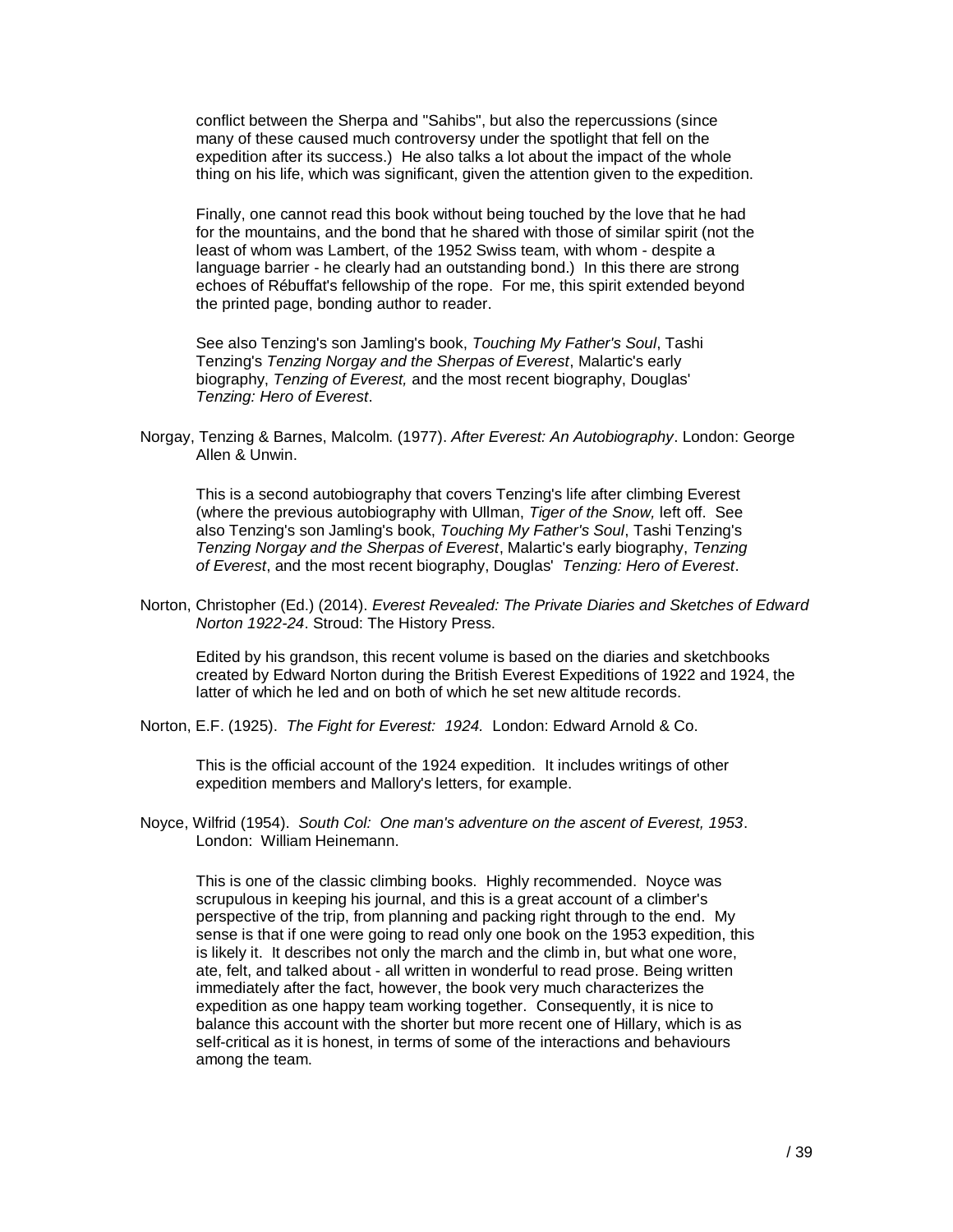Noyce, Wilfrid & Richard Taylor (1954). *Everest is Climbed*. Harmondsworth: Puffin (Puffin Picture Book, No. 100).

This is a brief (30 page) soft-cover picture book for children. The text is by Noyce, and the images are all drawings by Taylor.

Ortner, S. (1999). *Life and Death on Mt. Everest : Sherpas and Himalayan Mountaineering*. Princeton N.J.: Princeton University Press.

This is one of the more informative books that I have read in a while. Despite the title, it is not really a book on climbing, mountaineering or Mount Everest; rather, it is anthropological study of the Sherpa people. Specifically, Ortner examines the influence that climbers and mountaineering have had on Sherpa life and culture since the first expedition in 1921. She gives an excellent overview of the religious, economic, domestic and political structure of the society before the first expeditions, and then traces the impact on these and other cultural aspects of the society up to the present, as a result of the influx of mountaineering. While Ortner personally has little interest or patience for climbing, this is *not* a biased treatise on how Sherpa culture is being destroyed by the influx of climbers and trekkers. Her point of view is as objective as it can be, and it is clear that there are good and bad aspects to the changes that have occurred. This is an excellent source for those interested in Sherpa culture, and in many ways, should be mandatory reading for anyone going to the region on a trek or expedition. But it also sheds good insights into the changes in the culture of the climbers themselves. The writing is not gripping in the sense of a great climbing book, but it is an outstanding and compelling source for those interested in more than a superficial view of the Sherpa people, and the social ecology of climbing.

Parsons, Mike & Rose, Mary (2003). Invisible on Everest: Innovation and the Gear Makers. Philadelphia: Northern Liberties Press.

This is a book on the history and evolution of climbing gear and technique. It is somewhat disappointing in terms of the quality and number of illustrations, but is nevertheless a very welcome addition to the literature. It has a good index. And don't be fooled - it is not just about Everest. The name in the title seems to be for marketing purposes. The book is far more general than that.

Parsons, Mike & Rose, Mary (2006). *Mallory Myths and Mysteries: The Mallory Clothing Replica Project*. Pennrith: Mountain Heritage Trust.

This is a small (48 page) booklet which motivates and documents a project whereby the clothing retrieved from Mallory's body was used as the template for making a modern replica that was as faithful to the original as possible - in terms as the actual fibres uses, as well as the pattern. The resulting replica clothing was then tested at both base camp on the north side of Everest (3658 metres) and on the Ronbuk Glacier (4877 metres). The conclusion that the study came to was that the popular impression about the inadequacies of the clothing from the 1920s is greatly exaggerated, and that the layered system that they had was sufficiently warm to summit, and compared favourably with modern clothing in many ways, and in some areas (such as weight) it was superior.

The question that arises, however, is how compelling and valid is a test at 4877 on the Ronbuk Glacier in terms of coming to conclusions about adequacy on the summit at 8, 848 metres, as well as the additional exposure to wind higher on the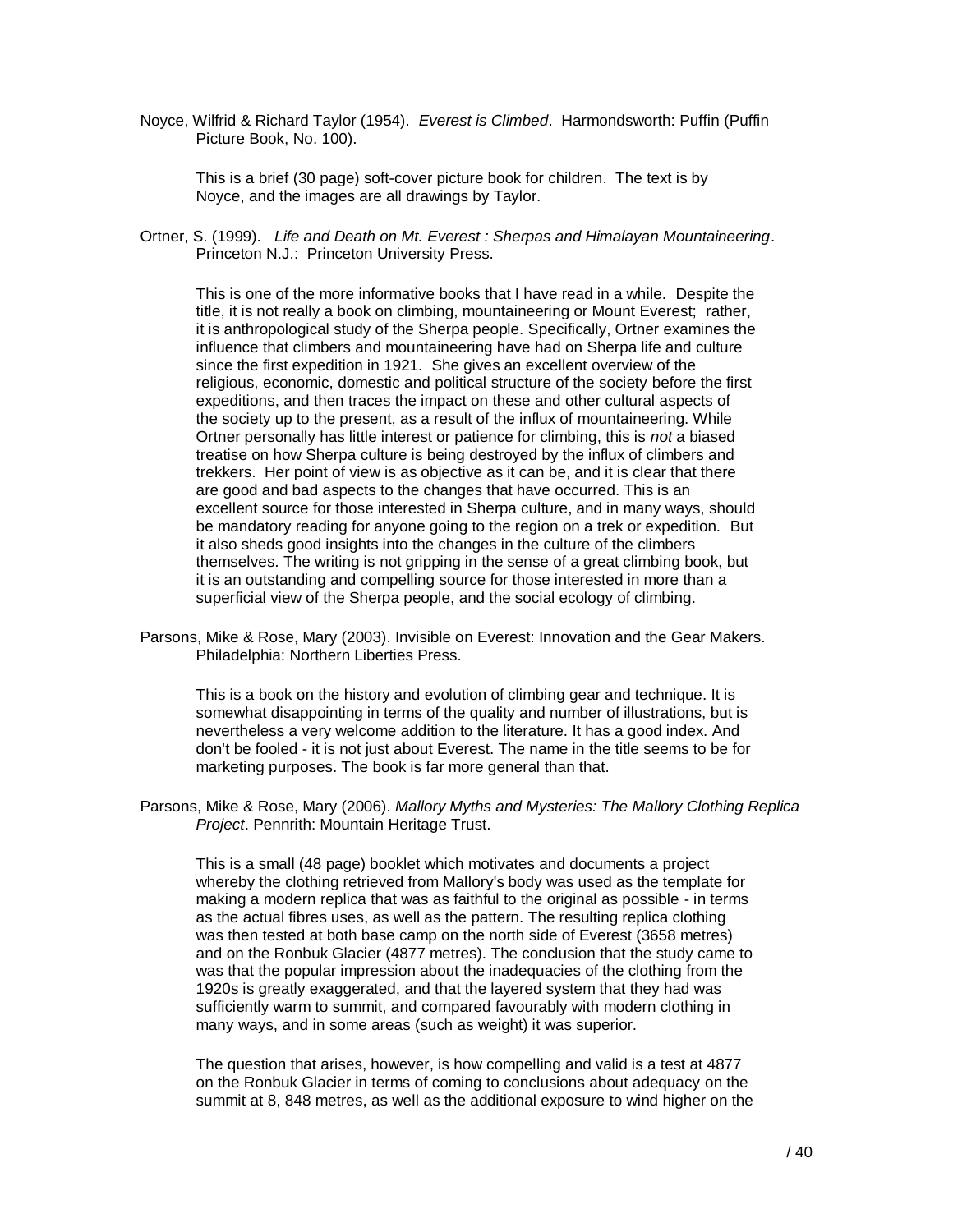mountain. Regardless of the question, the booklet is very interesting in the details of the analysis and reproduction of the clothing, and it is a very nice compliment to Parsons' and Rose's earlier book.

Pye, David (1927). *George Leigh Mallory, a Memoir.* London: Oxford University Press.

This is the first of many biographies of Mallory, although in many ways it is more of a eulogy than a biography. From a factual perspective, there is little here that does not appear in the later volumes – one exception being that Pye reprints most of Mallory's 1914 Climber's Club Journal essay, "The Mountaineer as Artist." However, biographical detail is not the reason for reading this book. This is the only biography written by someone who knew Mallory intimately. While lacking in the objectivity that one ideally obtains from a biography written from more of a distance, this book tells us things about Mallory that cannot be conveyed by factual details or vivid descriptions, no matter how well researched or written. By what he chooses to say, and by how he says it, Pye tells us as much about himself, his values and his times, as he does about Mallory, his close friend. And, by reflection, this tells us volumes about Mallory in a manner that no later biographer has or could.

By all means read one of the later biographies first. I would recommend starting with Hozel & Salkeld (1986). But then read this one. It is easy to obtain, since it was re-released in 2002 by Orchid Press, Bangkok, Thailand. However, for the full benefit of this volume, make the effort to find a first edition. It is simply a beautiful little book, on wonderful paper, with tasteful typography, and outstandingly reproduced photographs. Aesthete that he was, Mallory would have approved.

In chronological order, the other biographies of Mallory are: Styles (1967), Robertson (1969), Holzel & Salkeld (1986), Green (1990), Gillman & Gillman (2000) , Salkeld (2000), Green (2005), and Davis (2011).

Rawling, Captain C G. (1905). *The Great Plateau. Being an Account of Exploration in Central Tibet, 1903, and of the Gartok Expedition, 1904-1905*. London: Edward Arnold.

In 1904, attached to the Younghusband mission to Tibet, Rawling made and extensive survey of Western Tibet, including territory within 60 miles of the north side of Everest.

Roberts, D. (1957). *I'll Climb Mount Everest Alone: The Story of Maurice Wilson*. London: Robert Hale Ltd.

This is an account of the strange solo attempt on Everest in 1934 by Maurice Wilson. Wilson was driven to climb Everest by a desire to show that faith and diet (including fasting) would enable one to overcome any obstacle. His initial plan was to fly solo to the mountain, crash land on its lower slopes, and then climb to the summit. (How he was to return in this scenario was never spelled out.) There were only two problems: he did not know how to fly, and he knew nothing about climbing or mountains. Despite this, he spent a few months learning to fly, bought a plane, spent a weekend walking in the Lake District, and with great fanfare and publicity, set off. His successful solo flight to India, in itself, would have been proof enough of the power of faith and determination for most people. But for Wilson, it was just the preamble to his real objective. Running out of money and into administrative obstacles, he sold his plane in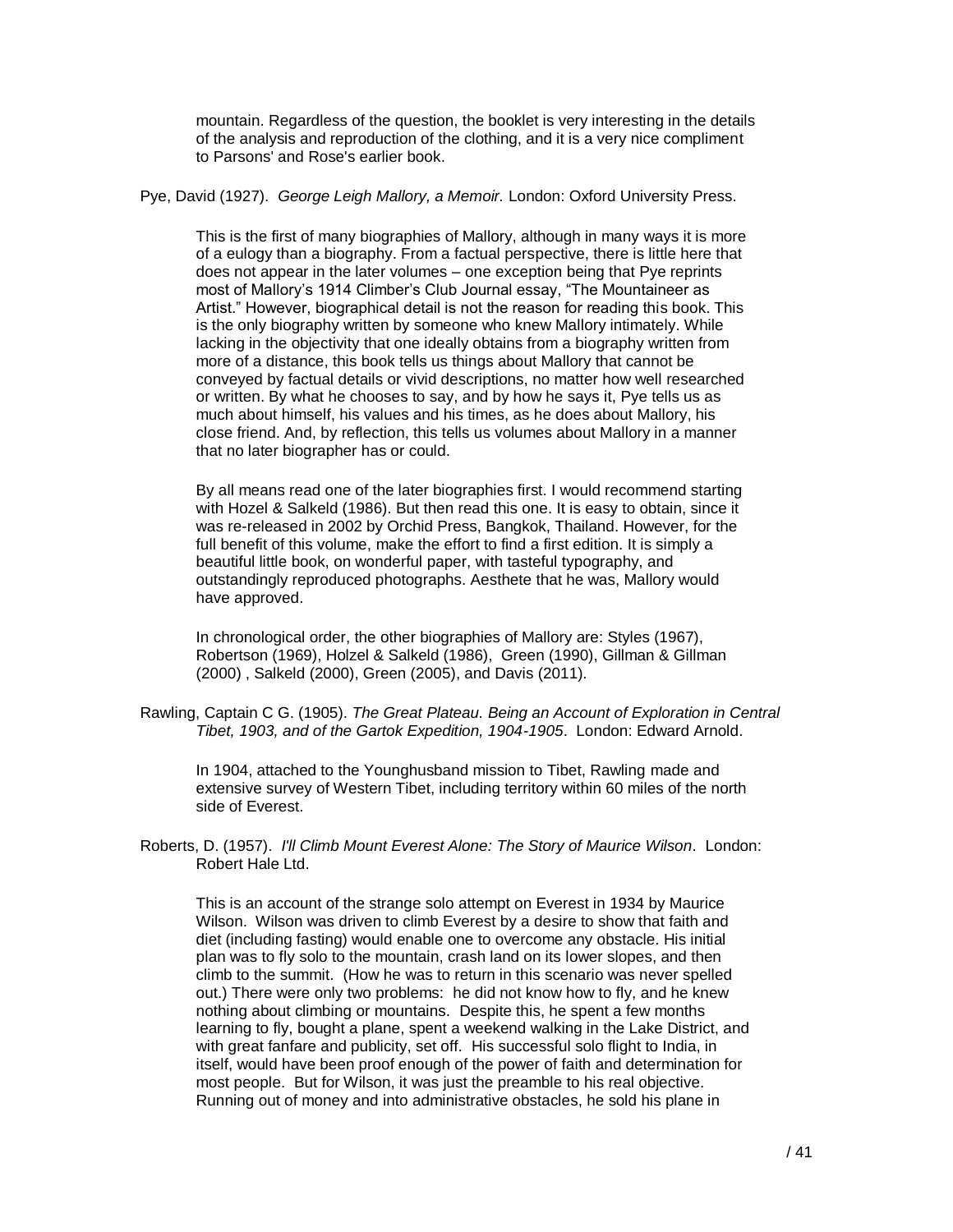India, and decided to hike in to the north side of the mountain from Darjeeling. Not having permission to enter Tibet was not going stop him. He engaged 3 Sherpa and then set off in disguise, often traveling at night and avoiding villages. Despite never having seen a glacier before, without using crampons, and not knowing how to use the ice axe that he had, he actually managed to get almost to the foot of the North Col (the 1933 expedition's Camp III) from base camp, on his own. Exhausted, he returned to the Rongbuk Monastery to recover. He then set off again, this time with two of the Sherpa, who agreed to go as far as Camp III with him. Wilson made repeated attempts to get to the North Col, and got way further than his lack of experience should have ever brought him, but that was still not enough for him. The summit was his objective. The Sherpa refused to go further, so he asked them to wait while he made another attempt. But you can only tempt fate so many times, and the inevitable happened. The Sherpa returned home and Wilson's body was found in 1935 by Shipton, and subsequently buried in a crevasse on the East Rongbuk Glacier (this is described in Shipton, 1943)'s *Upon that Mountain*).

This is not a particularly engaging or well-written book. But being based on the meticulous diaries that Wilson kept, it is a good (and the only) detailed chronicle of Wilson's attempt. It is a curious footnote to the history of Everest that is worth reading, despite the frustrating absence of any references, bibliography or list of sources. See also Salkeld (1993), Shipton (1943), and especially Russell (n.d.).

Robertson, David (1969). *George Mallory*. London: Faber and Faber.

This is the third of nine biographies of Mallory, and was written by Mallory's sonin-law. In chronological order, the others are: Pye (1927), Styles (1967), Holzel & Salkeld (1986), Green (1990), Gillman & Gillman (2000) , Salkeld (2000), Green (2005), and Davis (2011).

Rodway, George W. (Ed.)(2008). *George Ingle Finch's The Struggle for Everest.* Hildersley: Carreg Ltd.

This is an English language translation, by Klaudioa Schaller and a team from Kent State University, of Finch's 1925, *Der Kamph um den Everest.* (See separate entry). The text of Finch's original book is augmented by relevant passages from his diary. As well, the book contains a discussion of Finch's rejection from the 1921 expedition on medical grounds, including copies of the original medical reports. The book is well illustrated, but it is worth noting that the photos used are not those in the original. On the positive side, for example, this volume is much better in terms of illustrating the oxygen apparatus used – something that Finch was intimately involved with. On the other, the photos in the original edition were stunning. For true enthusiasts, I recommend getting both volumes.

Roch André (1952). *Everest 1952*. Genève: Editions Jeheber.

This is a wonderful collection of black and white and colour photographs, with accompanying essays, from the 1952 Swiss expeditions to Everest. It is the Swiss counterpart to Alfred Gregory's *The Picture of Everest*. See also *Everest: The Swiss Expeditions in Photographs,* compiled by Swiss Foundation for Alpine Research. For more information on the Swiss expeditions, see *Forerunners to Everest*, which is the official account. as well as Kurz's *The Mountain World: Everest 1952.* Tenzing's account of this expedition is especially positive, and can be found in his first autobiography, *Tiger of the Snow.*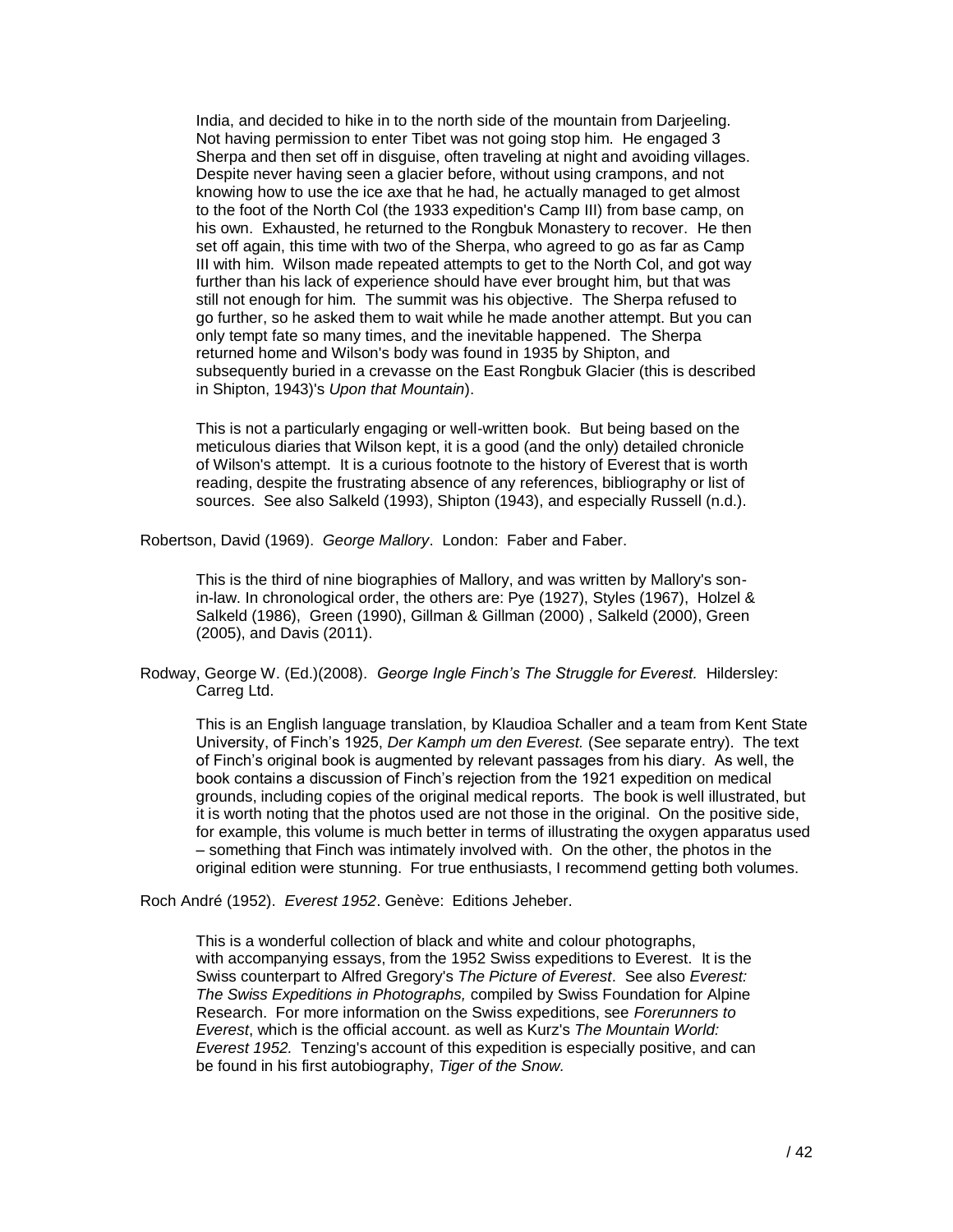Russell, A.J. (n.d.). The Lone Climber of Everest. In Anonymous (Ed.). *Fifty Great Adventures that Thrilled the World*. London: Odhams Press, 124-133.

This is an account of the 1934 solo attempt on Everest by Maurice Wilson. The author, A.J. Russell was a London newspaper editor who was associated with a religious organization called *The Oxford Group.* It is likely that Russell was known to Wilson due to a religious book which he had edited in 1932, *For Sinner's Only.* Regardless, Wilson wrote a long letter from India (largely reproduced here), explaining his objectives, and trying to engage Russell's support in getting permission to proceed to Everest. This account is interesting in that (perhaps due to their shared strong religious bent), this is the only account of Wilson's exploits that treats him as a hero, referring to him as "one of the most gallant adventurers this generation has produced." (Contrast this, for example, with Salkeld's 1993 account, which is titled "The Mad Yorkshireman.") See also Roberts (1957), Hanson (2008), and Shipton (1943).

Ruttledge, Hugh. (1934). *Everest 1933.* London: Hodder & Stoughton Ltd.

This is the official account of the 1933 British expedition to Everest. For other accounts of this expedition, see also Smythe and Shipton's personal accounts.

Ruttledge, Hugh. (1935*). Attack on Everest*. New York: National Travel Club.

This is an alternative edition of Ruttledge's *Everest 1933.* It is re-typeset to get more words on the page, hence fewer pages, and missing some of the appendices. However, it does come with a stereo photograph and stereo glasses that are not in the original edition.

Ruttledge, Hugh. (1937). *Everest: The Unfinished Adventure.* London:, Hodder & Stoughton.

This is the official account of the 1936 British expedition to Everest, led by Hugh Ruttledge. It also includes a short chapter on the 1935 Reconnaissance Expedition of 1935, led by Shipton. As with all previous expeditions, these expeditions approached Everest from the north side, from Tibet. Because of weather, in 1936 they made essentially no headway on the mountain at all.

Salkeld, Audrey (1993). The Mad Yorkshireman. In Peter Gillman (Ed.) *Everest: The Best Writing and Pictures from Seventy Years of Human Endeavour.* Boston: Little, Brown and Co., 47-48.

This is an account of the 1934 solo attempt by Maurice Wilson. See also Hanson (2008), Roberts (1957), Russell (n.d.) and Shipton (1943).

Salkeld, Audrey (2000). *Mystery of Everest: A Photobiography of George Mallory.* Washington: National Geographic.

This is a short (64 page) children's book. It is a collection of photos, along with a narrative, covering Mallory's life from childhood, up to the time of the discovery of his body in 1999. Most of the photos have been published elsewhere; however,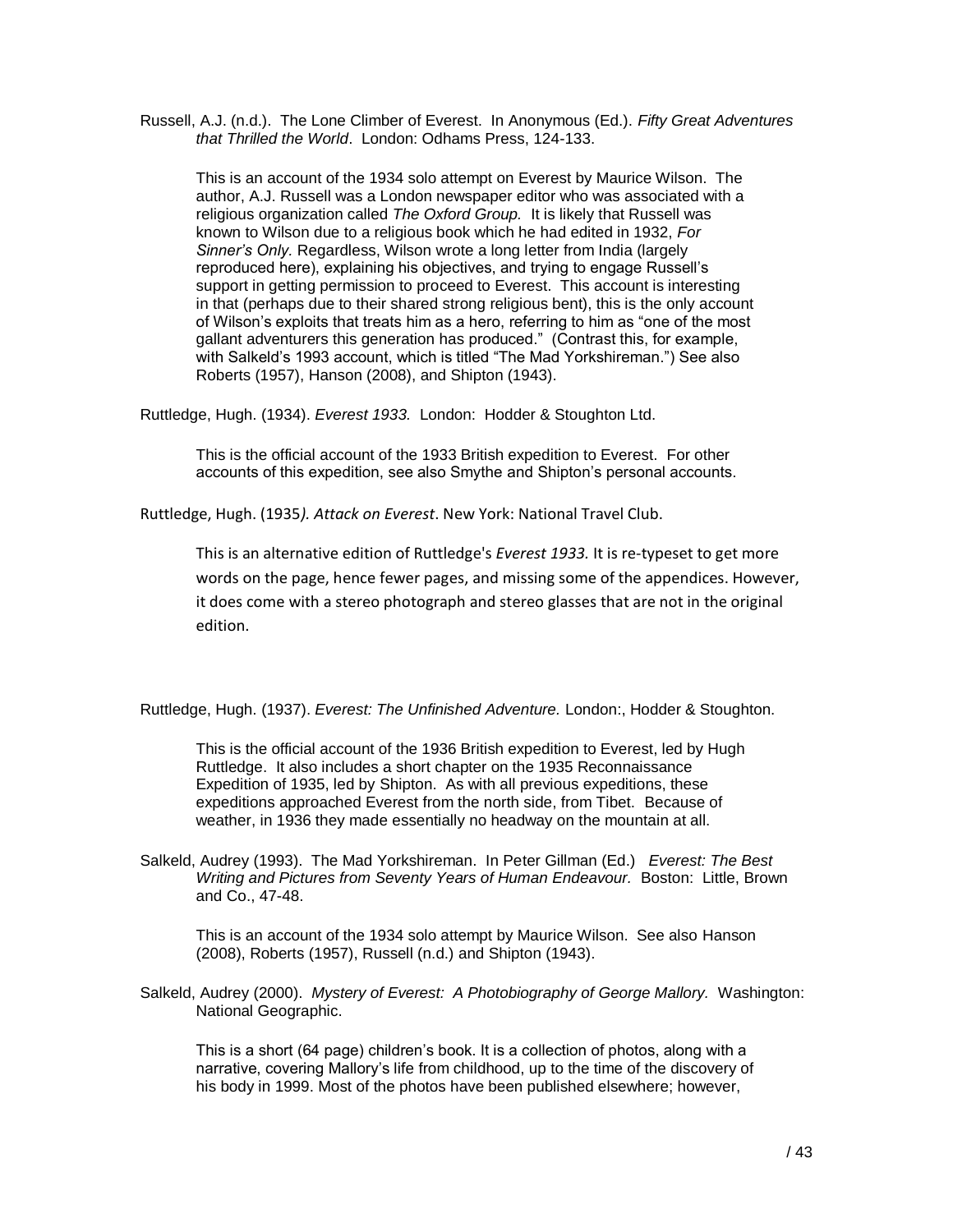there are a few panorama shots that I do not recall having seen before, and which are well reproduced.

See also, in chronological order, the other biographies of Mallory: Pye (1927), Styles (1967), Robertson (1969), Holzel & Salkeld (1986), Green (1990), Gillman & Gillman (2000) , Green (2005), and Davis (2011).

Salkeld, Audrey and Boyle, John (1993). *Climbing Mount Everest: The Bibliography. The Literature and History of Climbing the World's Highest Mountain*. Clevedon, Avon: Sixways Publishing.

This has to be the definitive bibliography on mount Everest, up to the time of its publication. This book is not well know, rarely cited, but in my opinion absolutely essential for anyone who is seriously interested in the literature around the mountain. It builds on Neate, and makes a significant contribution.

Scott, Robert L., Jr. (1943). *God Is My Co-Pilot*. NY: Charles Scribner's Sons.

Scott was a US Air Force pilot stationed in Burma. In 1942 he flew a P-43A, following the Brahmaputra River, into Tibet, over Lhasa (which he photographed in colour), then circled Kangchenjunga, then over Makalu and Everest, which he photographed (althought the photograph labeled "Everest" in the book is actually Makalu, which brings into question whether he flew over Everest at all).

Shipton, Eric (1936). "The Mount Everest Reconnaissance, 1935", in Kenneth Mason (Ed.). *Himalayan Journal,* VII, 1-13.

This is the official account of the 1935 reconnaissance expedition led by Shipton.

Shipton, Eric. (1943). *Upon that Mountain.* London: Hodder & Stoughton, Ltd.

This is an early climbing autobiography. It covers a number of Shipton's climbs and experiences, starting with his first forays into the Alps as a young boy, up to his explorations in the Karakoram in 1939, right before W.W.II. There is quite extensive coverage of his experiences on Mt. Kenya with Wyn Harris, and later Tilman, as well as his trips to Everest in 1933, '35, '36, and '38. What is interesting is that he does not discuss at all his first expedition to the Himalaya, the 1931 first ascent of Kamet, led by Smythe.

Shipton was an unusual man (for perhaps a trivial, but nevertheless typical example, he is may be the only person that I have read who claims to actually have liked Tibetan-style tea - tea mixed with salt and yak butter.) His book is as interesting in what it says about him and the development of his views as it is about mountains or the exploration of geography. He is extremely articulate, for example, in his chapter arguing the merits of the small expeditions in the Himalaya. And, despite his participation in four Everest expeditions, even in 1943 he confesses his hope that the mountain is never climbed.

The story of his development is a movement from the goal-driven activity of ascending mountains, to one of exploring unknown valleys in an unencumbered style, yet with meticulous technique of navigation, living, and mapping. He is an amazing man who paid the price for being true to his beliefs, but also reaped the benefits. This book has been re-released in the anthology, Shipton (1985).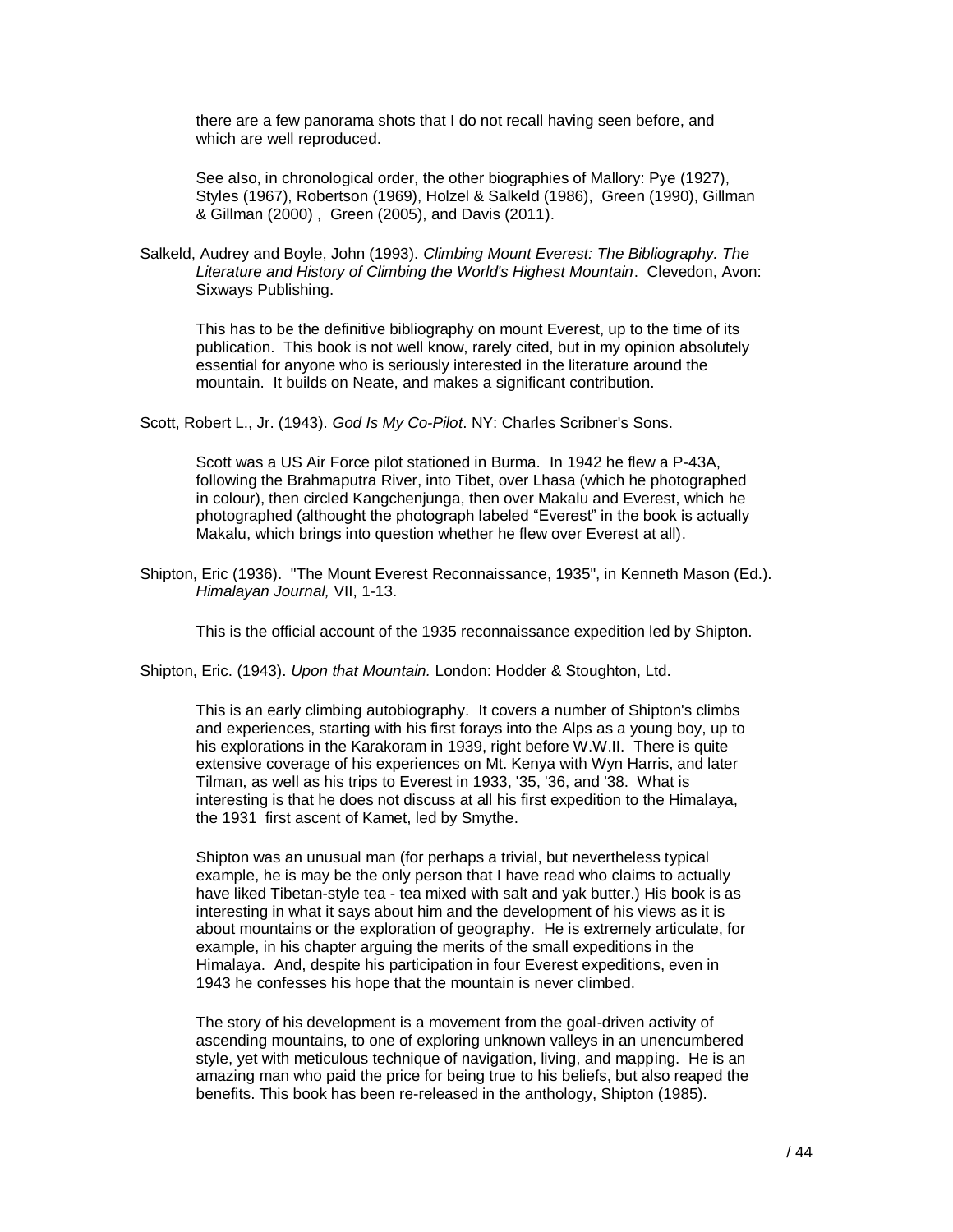Shipton, Eric. (1952). *The Mount Everest Reconnaissance Expedition, 1951*. London: Hodder & Stoughton.

This is an account of the 1951 expedition let by Shipton to make the first reconnaissance of the south (Nepal) side of Everest. A key achievement was that they showed that one could gain access to the Western Cwm through the Khumbu Ice Fall, which from the north side, had appeared that it may have been impregnable. This expedition also included Hillary, who eventually made the first ascent in 1953. This book has been re-released in the anthology, Shipton (1985).

Shipton, Eric. (1955). *Men Against Everest*. Englewood Cliffs N.J.: Prentice-Hall. (UK Edition entitled: *The True Book About Everest*. London: Muller )

This is mainly a young adult's book, which gives a personalized history of the mountain from discovery to its first ascent.

Shipton, Eric. (1966). *Mountain Conquest.* New York: American Heritage.

This is a book on the history of mountaineering. Coverage includes the story of climbing in the alps (especially Mont Blanc the Matterhorn), Mt. McKinley, Nanda Devi, K2, Annapurna, and Everest. It is highly illustrated.

Shipton, Eric. (1969). *That Untravelled World: An Autobiography.* London: Hodder & Stoughton.

Shipton's second autobiography. Includes accounts of 1933 and 1935 Everest expeditions.

Shipton, Eric. (1985). The Six Mountain Travel Books. Seattle: The Mountaineers.

This is an anthology of 6 books written by Shipton about his mountain travels: *Nanda Devi* (1936), *Blank on the Map* (1938), *Upon That Mountain* (1943), *Mt. Everest Reconnaissance Expedition 1951* (1952), *Mountains of Tartary* (1951), and *Land of Tempest: Travels in Patagonia 1958-62* (1963). Appendix I includes a section of his paper presented on the 1935 Everest Reconnaissance. For the full account see Shipton (1936). The good news about the anthology is that it makes these out of print books accessible. However, for enthusiasts, it is still worth searching out the originals, since the anthology is cumbersome, and does not include many of the photos that are in the originals, and those that are included, are often reproduced poorly, or smaller in size than in the original.

Smythe, Frank S. (1937). *Camp Six: An Account of the 1933 Everest Expedition.* London: Hodder and Stoughton.

This is an exceptionally readable account of the 1933 expedition to Everest. This was the first expedition since 1924, when Mallory and Irvine were lost, and one of the interesting side stories in this account is around Wyn Harris finding Irvine's ice axe below the First Step. (In an Appendix Smythe discusses what he feels the implications of this are - implications that appear well founded based on the later finding of Mallory's body, described in *Ghosts of Everest.)* The account of the march in through Tibet, alone, is enough to parch your throat and make you want to wipe the grit off of your teeth. But for me this book holds some of the best descriptions of what it must have been like at the high camps at the time. Note that this first edition has many more photographs than some later editions.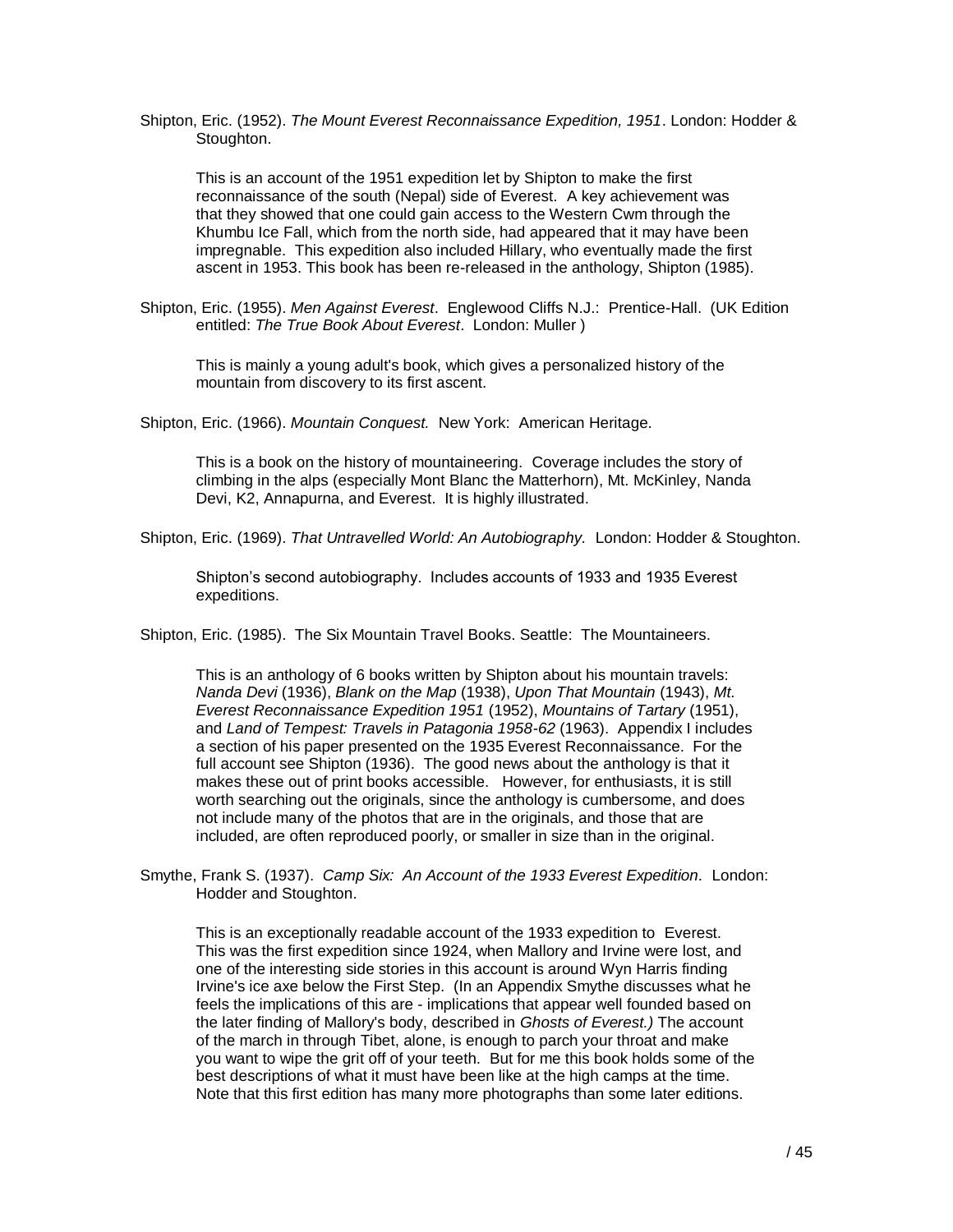Smythe, Frank S. (1941). *The MountainVision*. London: Hodder & Stoughton.

Accounts of climbing in the Alps and Himalaya, including a chapter on Everest 1933.

Smythe, Frank S. (1949). *Mountains in Colour.* London: Max Parrish & Co. (US Edition: Behold the M*ountains: Climbing with a Color Camera*, NY: Chanticleer Press.)

This is an account of Smythe's travels in the mountains and hills of the Himalaya, Great Britain, Switzerland and North America. The text is accompanied by colour photos. The section of the Himalaya includes an account of Smythe's participation in the 1933 Everest expedition, including six colour.

Snaith, Stanley. (1938). *At Grips with Everest*. London : Oxford University Press.

This is an early popular book for "young people." The first half tells the story of the early expeditions to Everest. It briefly covers 1921, 1922, 1924 and 1933 with a postscript on Tilman's 1938 reconnaissance expedition. The second half tells of the 1933 flight around Everest's summit, as well as give brief accounts of other Himalayan expeditions, including those to Kangchenjunga, Nanda Devi, and Nanga Parbat. There is a brief foreword by T. Howard Somervell.

Somervell, T.H. (1936). *After Everest: the Experiences of a Mountaineer and Medical Missionary*. London: Hodder & Stoughton.

These are the memoirs of Somervell, a veteran of both the 1922 and 1924 expeditions to Everest. (I have the second edition from 1938.) Even amongst the extraordinary people who made up the early Everest expeditions, Somervell stands out. In addition to his climbing ability, he was an accomplished artist, whose watercolours appear in the 1924 expedition book (Norton, 1925). He was also a skilled musician, who transcribed Tibetan folk tunes during the march to and from the mountain, and then adapted them for the soundtrack of the expedition films by Noel. But Somervell's skills as a surgeon (largely honed during WWI), and how he chose to apply them, are what most distinguish him. After the 1922 expedition he chose to tour India. A visit to the mission hospital in Neyyoor, in Travancore, southern India, convinced him to give up his career in Britain and devote the rest of his life to addressing the needs that he saw there. He returned to Britain in order to secure equipment, and prepare his affairs, and then returned and eventually took over direction of the Neyyoor hospital. About two thirds of this book are about his experiences there.

You cannot read this book without shaking your head. This man had balance, and despite what he encountered in his mission, he managed to keep it. Partially, I suspect, through his music, painting and climbing. But foremost through his faith. This is someone who was a devoted Christian, and who came from a family of missionaries. And it was in his expression and opinions on his faith that I found the most refreshing aspects of this book. I say this by way of contrasting his approach to the style of self-righteous publicly pious style of fundamentalist Christian views that seem all too prevalent in many of our public (and private) figures today. My sense is that Somervell would have had no time for any of that. (He was an opinionated man who did not mind expressing his views on such matters.) His actions were consistent with his faith, and he was a pragmatist, who had little time for dogma. Instead of being a fundamentalist, he took his religion to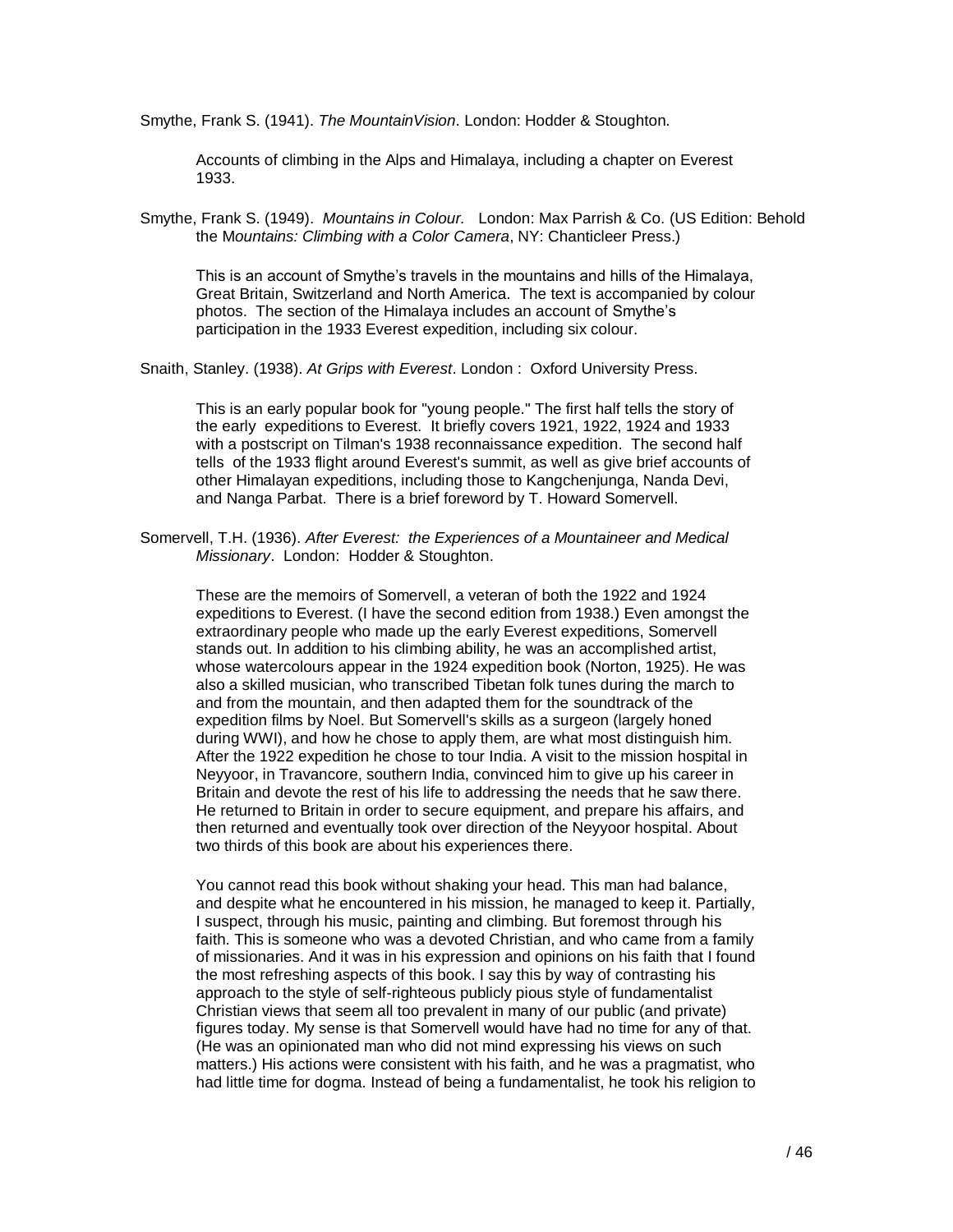its fundamentals, and acted on them. This is a remarkable book, which in this time of the Iraq conflict, etc., is more relevant than ever.

Somervell, T.H. (1948). The Top of the World. In Peter Scott (Ed.), *The Lasting Victories*. London: Lutterworth Press, 39 – 44.

This is a brief account, intended for young adults, of the first three Everest expeditions, the last two of which Somervell was a member. He speaks with candor about the avalanche of 1922 and the disappearance of Mallory and Irvine in 1924, as well as his own experiences in those years.

Steele, P. (1998). *Eric Shipton - Everest and Beyond*. London: Constable.

Along with Tilman, Shipton was one of the great mountaineers who explored the Himalaya, as well as Patagonia. Shipton and Tilman are as, or more, significant for how they explored, as what they explored. This is a good biography, but one still would want to read Shipton and Tilman's own books. Shipton's early climbing autobiography, *Upon that Mountain,* is especially recommended for those interested in the man. However, this book is a good place to start in order to get an overview and some background. As well, it contains some excellent discussion of topics not covered in Shipton's own books, such as the circumstances of his not leading the 1953 successful British expedition to Everest.

Stobart, Tom (1953). "The Conquest of Everest." On, *Into the Thin Air of Everest: Mountain of Dreams, Mountain of Doom*. Goldhill DVD.

This is an available copy of the feature-length documentary on the 1953 ascent of Everest, shot by Stobart. It is available on DVD along with a lot of other archival footage from earlier expeditions.

Stobart, Tom. (1958a). *Adventurer's Eye: The Autobiography of the Everest Film-Man Tom Stobart*. London: Odhams Press Ltd.

This is the autobiography of Tom Stobart, who was the cinemaphotographer on the 1953 Everest expedition. The book is well written and very readable, however it tells far less about Stobart himself than the times that he lived in. In his descriptions of his travels to the Himalaya, Romania, Africa, Antarctica and Australia before the Everest expedition, I could not be struck by how much times have changed since then. While describing his time in Antarctica, for example, it is hard to imagine any writer today talking about a rare species of seal, the Ross seal, and than after having shot one as a specimen, having shot two more. Be clear, Stobart was not the person doing the shooting. It is just the notion of shooting and trapping wild animals for "science" that pervades the book that feels so foreign. But then, if books are about getting a sense of the times, then this one does a good job of it. I enjoyed the read, but was frustrated by how little he actually revealed.

Notes: (1) The feature-length documentary, *The Conquest of Everest,* shot by Stobart, is available on the DVD, *Into the Thin Air of Everest: Mountain of Dreams, Mountain of Doom*, Goldhill DVD. (2) An abridged version of this book appears as Stobart (1958b).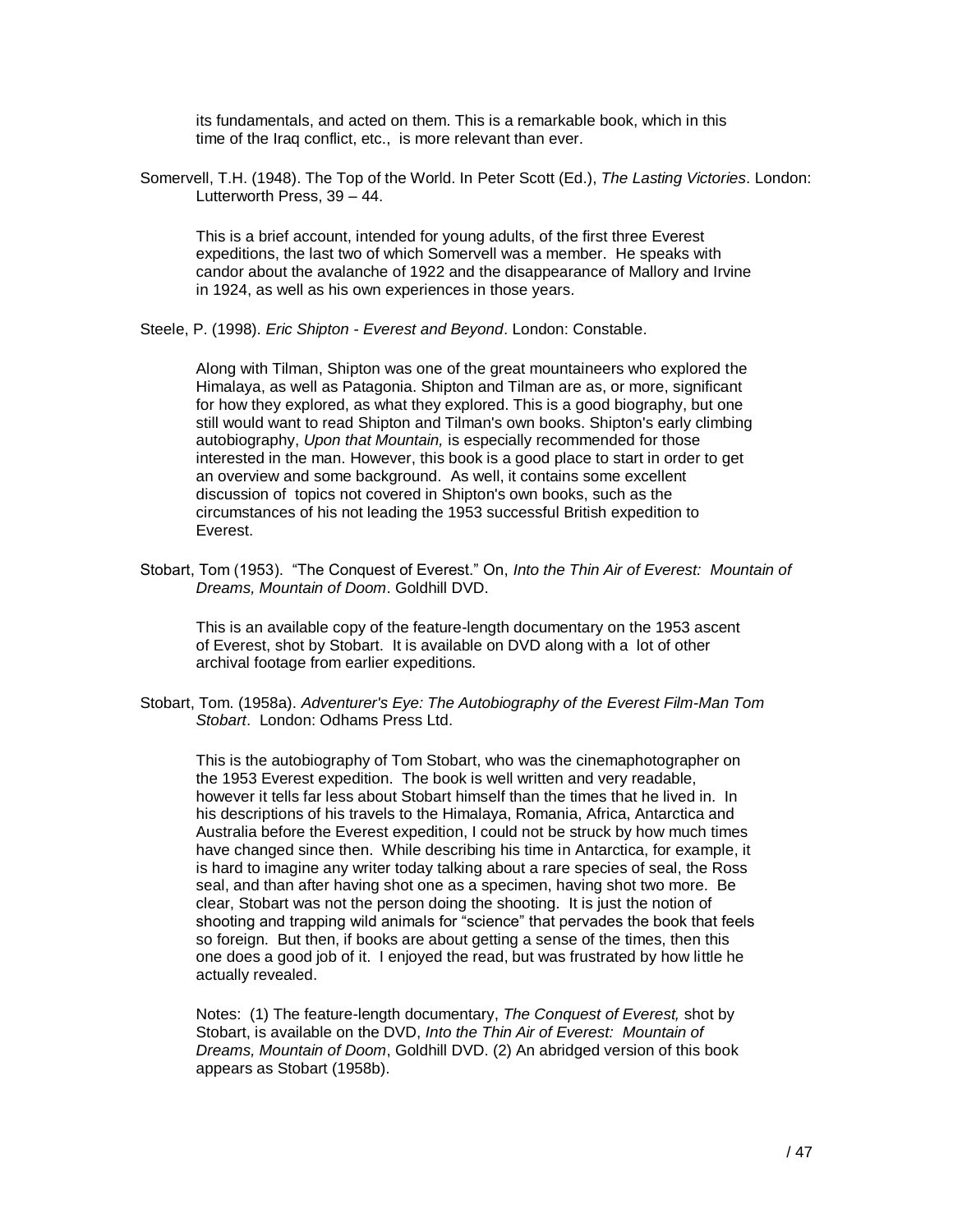Stobart, Tom (1958b). *I Take Pictures for Adventure*. New York: Doubleday.

This is an abridged version of Stobart's autobiography, above: Adventurer's Eye.

Styles, Showell (1967). *Mallory of Everest*. New York: The Macmillan Company.

There are several biographies of Mallory. See, for example, those by Pye (There are several biographies of Mallory besides this one - in chronological order: Pye (1927), Robertson (1969), Holzel & Salkeld (1986), Green (1990), Gillman & Gillman (2000) , Salkeld (2000), Green (2005), and Davis (2011). You are probably better to go to almost any of them rather than this one. Styles' biography was written for the young reader. That in itself is not bad. However, this book is written in a particular "Boys Own" style. It is all about glory, and heroism. The reason that I find this so off-putting is exemplified by Styles' description of the infamous Younghusband mission to Tibet in 1903-4 (see Fleming's Bayonets to Lhasa, and among others, Younghusband's India and Tibet ): "… to drive out the Tibetans [from Sikkim] and having done so, establish trade with Tibet. This difficult and hazardous purpose was triumphantly achieved …." (pp 17-18). This is nationalistic distortion of history at its worst, but sadly, all too typical of the mindset that Styles brings to his subject. Mallory would have been outraged, and he certainly deserved better. But then, I am reading history with today's mindset rather than that of Styles' time.

Styles, Showell (1970). *The Forbidden Frontiers: The Survey of India From 1765 To 1949*. London: Hamish Hamilton.

This is a small book tat is interesting despite many flaws. If you want to know the actual history of the Survey of India, you are much better to read Keay's, *The Great Arc* or Edney's *Mapping an Empire.* One problem with this book is that it is less about "The" survey of India, and more about the general build-up of knowledge about the country through the contribution of travelers and explorers, such as William Moorcroft. This could be a good thing, but in Styles hands it becomes more of an excuse to become diverted from his topic, with the result that you don't get a very good account of the traveler's explorations, nor of their surveying. My second problem with the book has to do with his not letting a good story get in the way of research or accuracy. The big flaw here is that he falls into the trap of devoting a significant amount of space to the exploits, and contribution to the mapping of India by Alexander Gardner, right down to telling, yet again, the discredited story about his being born in the US and his subsequent exploits. So, having misplaced so much space to Gardner, the reader is correct in being cautious about placing too much trust in the research in the rest of the book. Having said this, the book is still interesting to read as a secondary source.

Summers, Julie (2000). *Fearless on Everest: The Quest for Sandy Irvine.* London: Weidenfeld & Nicolson.

This is a biography of Sandy Irvine by his great niece. Other than the brief biographical sketch by Irvine's brother, Alexander, that appears in Carr's, *The Irvine Diaries* (1979), this is the only biography on Irvine that has appeared (in comparison to six or more on Mallory). While related to Irvine, Summers appears to have been as objective as possible in her treatment of her subject. She is quite candid, for example, about Irvine's affair with the step-mother of one of his friends. This biography is a welcome compliment to those on Mallory. In some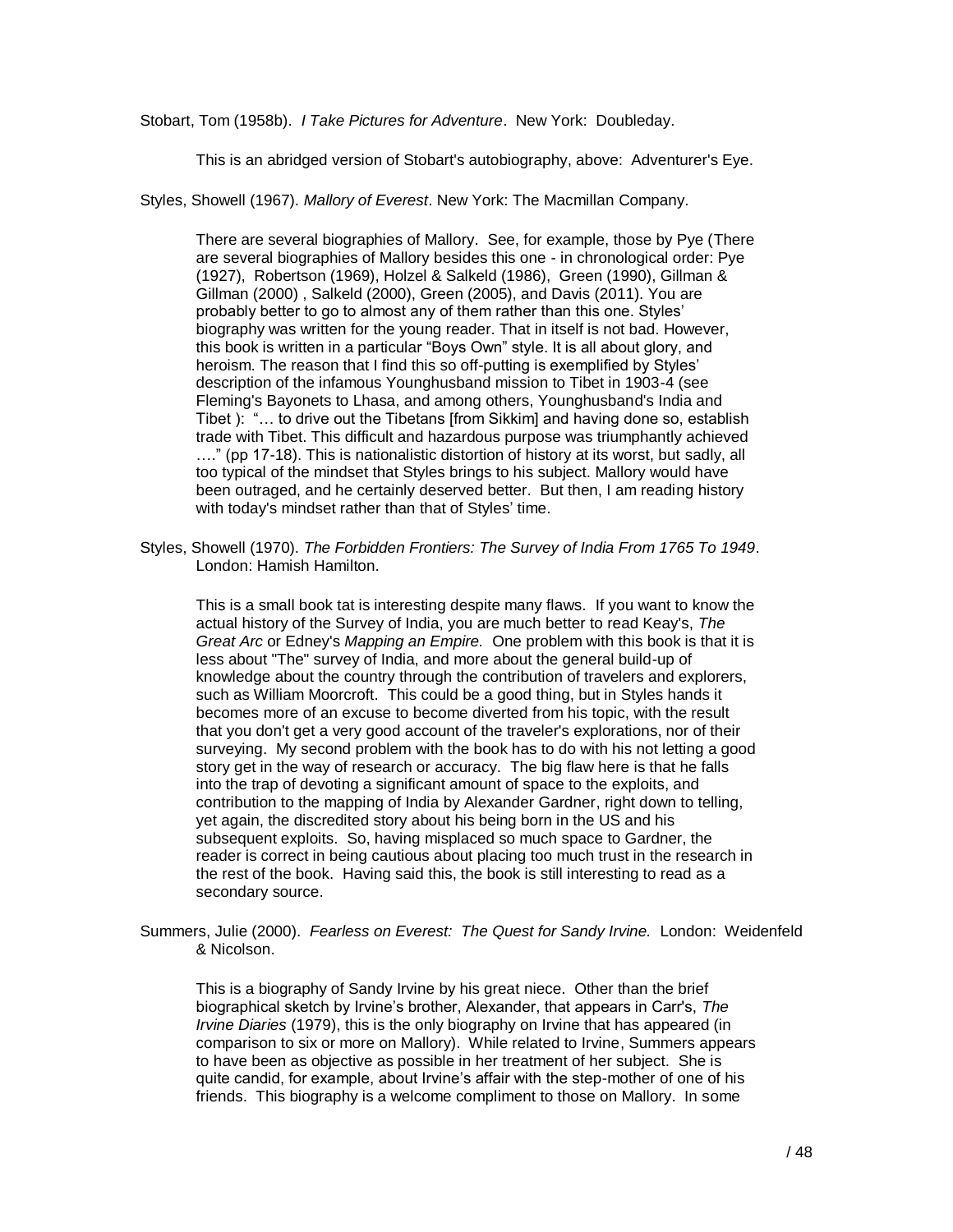ways, it is interesting to see the parallels between two, as superficial as they may be. Both lived in the same town, neither "found" climbing by their own devices, both were of a certain class, and both had (wealthy) close friends marry their sisters. If you were to read only two books on Mallory and Irvine, my recommendation would be this one and Holzel & Salkeld (1986).

Swinson, Arthur (1971). *Beyond the Frontiers: The Biography of Colonel F.M. Bailey, Explorer and Secret Agent.* London: Hutchinson.

Bailey began as a surveyor, and with Morshead (who was a surveyor with the 1921 and 1922 expeditions), surveyed the Tsangpo river in SE Tibet in 1913, and determined that it was continuous with the Dihang asand Brahmaputra rivers. He was also one of a team of four who led a survey of southern Tibet (including the area north of Everest) as part of the Younghusband "mission" of 1904-05. (See the entry for Rawling, 1905, who was also one of the team.) He was fluent in Tibetan, and in 1921 was appointed Political Officer at Gangtok in Sikkim. It was with Bailey and his wife that General Bruce recuperated after he had to withdraw from leading the 1924 expedition. The expeditions of 1921, 1922 and 1924 caused some problems in Tibet. The straw that broke the camel's back were the "Dancing Lamas" that had returned to the UK to perform as an accompaniment to the film of the 1924 film shot by Noel. Bailey voiced the Tibetan objections, but was met by the obstinacy of A.R. Hinks, Secretary of the Everest Committee. The fall-out of all of this was the main reason that there was not another expedition until 1933.

Swiss Foundation for Alpine Research (Compiled by). (1954). *Everest: The Swiss Expeditions in Photographs*. New York: E.P. Dutton.

This is an excellent collection of photographs (mostly black and white) taken during the 1952 Swiss expeditions to Everest. The volume makes a good companion to the account of the climb, *Forerunners to Everest,* by Dittert, Chevalley and Lambert. The photos are well captioned, and cover the trek in, as well as wonderful shots of the mountain.

Temple, Philip (1969). *The World at Their Feet, The Story of New Zealand Mountaineers in the Great Ranges of the World*. Christchurch: Whitcombe & Tombs.

This includes accounts of Bryant's participation in the 1935 reconnaissance, and Hillary and Lowe's participation in the reconnaissance of 1951 and expedition of 1953.

Tenzing, Tashi (2001). *Tenzing Norgay and the Sherpas of Everest*. Camden, Maine: Ragged Mountain Press.

This is a new biography of Tenzing Norgay, as well as a brief history of a number of the other Sherpa involved in the earlier era of climbing in the Himalaya, including Ang Tharkay, written by Tenzing's grandson. It is a good companion to Tenzing's autobiographies.

Tharkay, Ang (1954). *Mémoires d'un Sherpa*. Paris: Amiot-Dumont.

Ang Tharkay is one of the most famous and important of the Sherpa involved in the early days of Himalayan mountaineering. He accompanied Shipton on no less than eight of his expeditions and was sirdar on the 1952 French expedition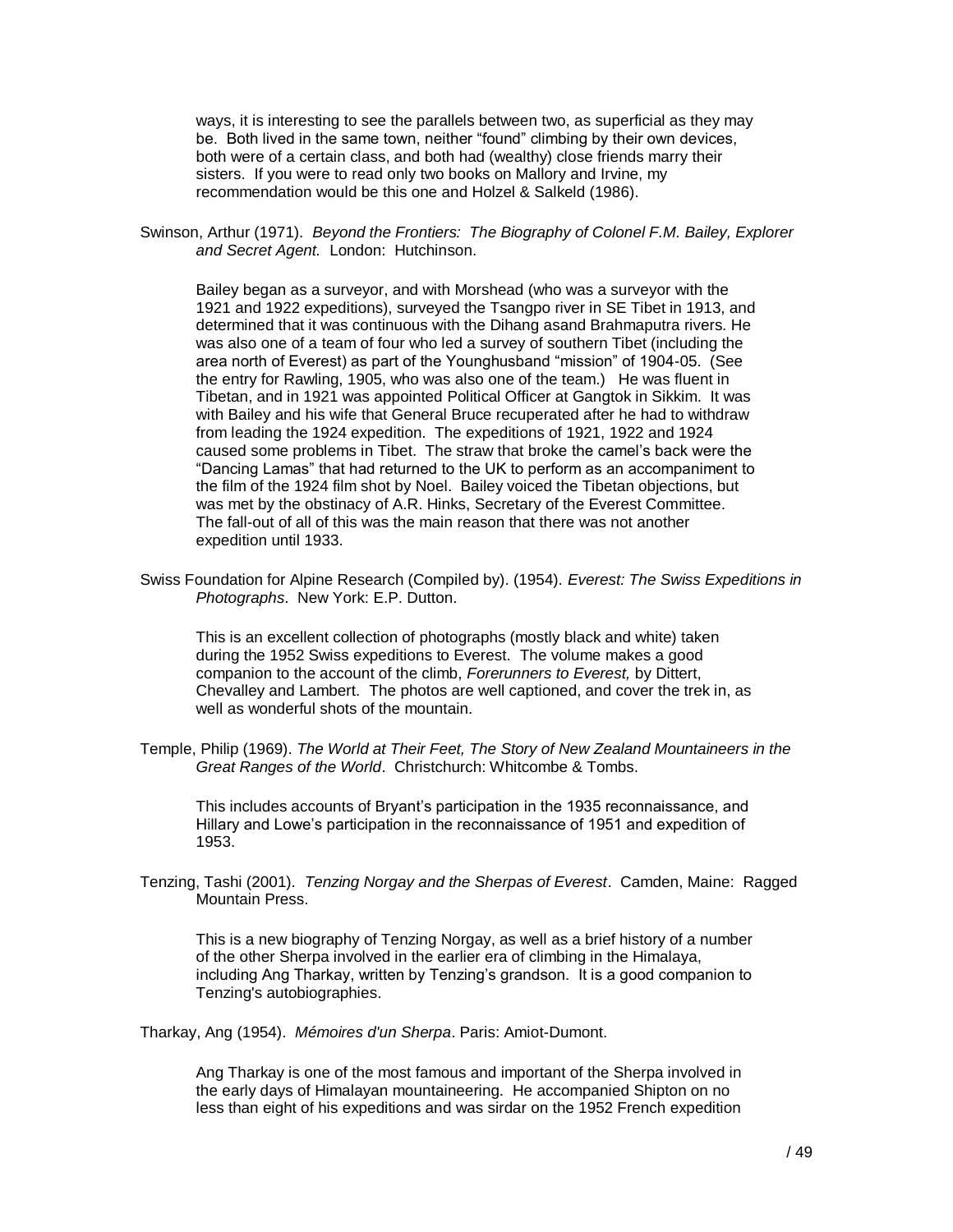to Annapurna. He was also Tenzing's landlord, as well as the first person to hire him on an expedition. While hardly known to the English language community, (partially because it is in French, and partially because it is hard to find), this is a really important book. It is one of only three first person accounts by Sherpa involved in the early days of mountaineering, and the other two are both by Tenzing Norgay. Along with the Tenzing autobiographies, this book was a major source in Ortner's anthropological study of the influence of mountaineering on Sherpa culture.

Of all of the books in my collection, this one has been one of the hardest to find. Despite being originally transcribed in English by a Basil P. Norton, it has only been published in French. The translation was by Henri Delgove.

Note: an English language edition, *Sherpa: The Memoir of Ang Tharkay*, will be released in 2016 by The Mountaineers Books as part of their Legends and Lore series.

Tilman, H.W. (1948). *Mount Everest 1938.* Cambridge: Cambridge University Press.

This is an account of the 1938 expedition let to the north side of Everest by Tilman in 1938. This expedition was distinguished by the relatively lightweight style of the expedition, being about the quarter of the size of previous ones.

Tilman H. W. (1952 ). *Nepal Himalaya*. Cambridge: Cambridge University Press.

This is an account of Tilman's travels in Nepal during the postwar period, when the country was beginning to open up to foreign travel. This is mainly a travel, rather than climbing book. The bulk of it is about his 1949 trip to the Langtang region, and his 1950 trip to the area around Annapurna (including an attempt on Annapurna IV). It also includes his participation, at the end of his 1950 trip, in the American expedition to the Everest region of Nepal, led by Oscar Houston. This was a short expedition, which afforded Tilman and Houston's son, Charles, a day to make a superficial reconnoiter of Everest's south side. They could not see the South Col, the South Ridge, nor the head of the Western Cwm. They were limited by time, and the fact that Houston, due to lack of acclimatization, could not climb about 18,000' to gain a better vantage point. Their conclusion was that the south did not offer much of a prospect for a route, although they also acknowledged that they saw very little. Like most of Tilman's books, this one is a pleasure to read. I find his dry humour refreshing. But for me, the biggest mystery in this book is how he could have been Tange, 10 miles away, and not visited Mustang! See also Cowles (1953).

Ullman, James Ramsey (Ed.)(1947). *Kingdom of Adventure: Everest.* New York: William Sloane Associates.

Sub-titled "A Chronicle of Man's Assault on the Earth's Highest Mountain Narrated by the Participants and with Accompanying Text by James Ramsey Ullman." This is a compilation of excerpts of writings by those involved with Everest up to and including the 1938 expedition, including the 1933 flights over the mountain. Writings from Blacker, Bruce, Finch, Houston, Howard-Bury, (R.L.G.) Irvine, Mallory, Noel, Norton, Odell, Ruttledge, Scott, Shipton, Smythe, Somervell, Tilman and Younghusband are included. These are accompanied by overviews and introductions by Ullman.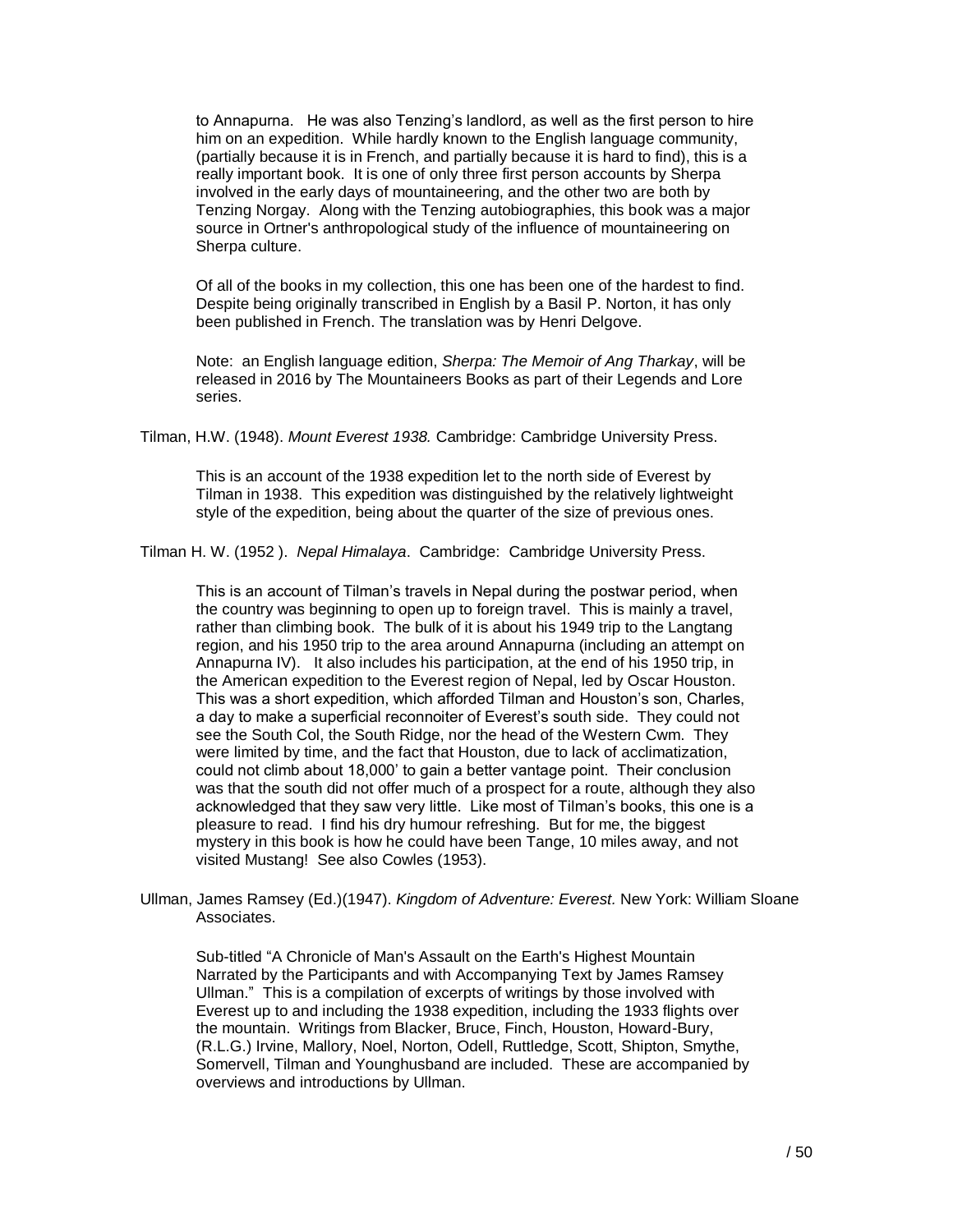Unsworth, W. (1981/2000). *Everest - The Mountaineering History (Third Edition).* Seattle: The Mountaineers.

This is the definitive history of Everest. It is up to date and documents the history of the mountain and its exploration from the beginning. It is a large book, 789 pages, but is fluently written, informative, and a great read for anyone interested in mountaineering or Everest. It is a monumental work and well worth reading from cover to cover. The first edition was 1981. The most recent is the 3<sup>rd</sup> edition, published in 2000.

Venables, Stephen (Ed.)(2003). *Everest: Summit of Achievement.* London: Simon & Schuster.

This is a coffee-table book that was produced by the Royal Geographical Society in London to celebrate the  $50<sup>th</sup>$  anniversary of the first summit. As such, one of its strong points is the collection of photographs included, and the quality of reproduction. It includes a history of the mountain by John Keay, the area by Ed Douglas, the climbing history from 1921-53 by Venables, the Sherpas by Tashi and Judy Tenzing, and the future by Venables and Reinhold Messner. For me, perhaps the most interesting contribution is a list, including thumbnail photo and brief biography, of the expedition members (including key Sherpa) of the expeditions from 1921-53, compiled and written by Sue Thompson and Mike Westmacott. While containing a few errors and omissions, this is the only such index that I am aware of, and it contains some biographical information that I had not seen previously. To find a complete list of expedition members, see Hawley & Salisbury (2004). For a list of the expedition members up to 1953, see the Appendix to this current document.

Walker, General J.T. (1886a). Notes on Mont Everest. *Proceedings of the Royal Geographical Society and Monthly Record of Geography*, New Monthly Series, 8(2), February, 88-94.

This is the first in a series of three articles where Walker, the past Surveryor General of India, argued with Freshfield, the Secretary of the Royal Geographical Society, that the local names "Gaurisankar" or "Devadhunga" were not legitimate, that there was no local name, so the name "Everest" should hold. See also Walker (1886b) and Freshfield (1886).

Walker, General J.T. (1886b). A Last Note on Mont Everest. *Proceedings of the Royal Geographical Society and Monthly Record of Geography*, New Monthly Series, 8(4), April, 257-263.

See Walker (1886a) and Freshfield (1886).

Ward, F.K. (1972). *In This Short Span: A Mountaineering Memoire*. London: Gollancz.

Ward was member of the British 1951 reconnaissance and medical officer on the 1953 first ascent. This book is essential reading for any student of Everest. It provides a history of each expedition to the mountain until 1953, including aerial, and his research and references are as thorough as they are outstanding. The book excels in two areas. It provides the best summary of the history of the evolution of high altitude medicine, and by far the best history of the exploration and mapping of the Everest region, that I have seen in the general literature.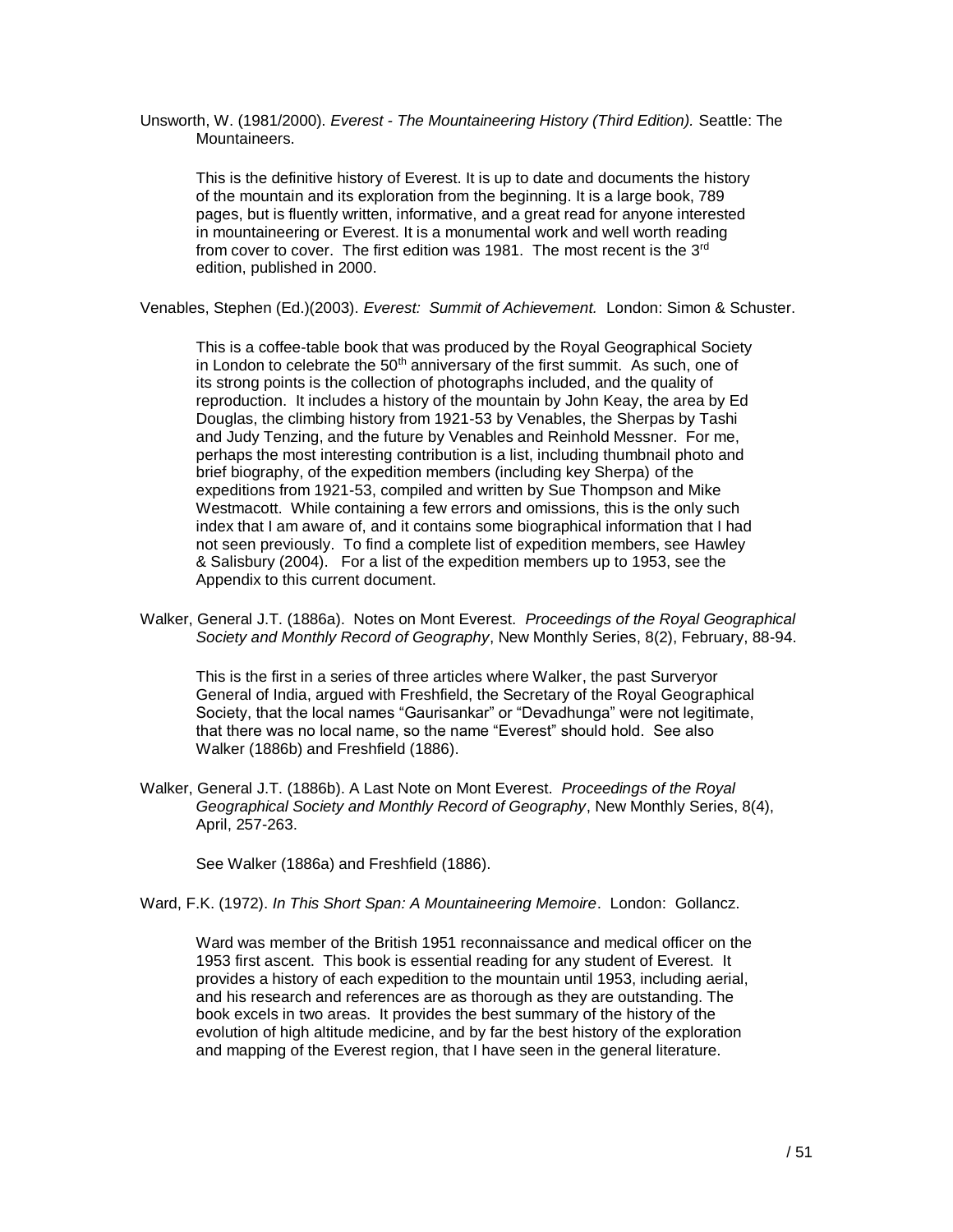Ward, Michael P. (2003). Everest: A Thousand Years of Exploration. A Record of Mountaineering, Geographical Exploration, Medical Research and Mapping. Glasgow: The Ernest Press.

A very recent book on the history of Everest that has perhaps the best collection of maps as well as the best accounts of the early exploration of the mountain. A must have for the student of Everest by one of the members of the 1951 and 1953 expeditions.

Ward, Michael P. & Clark, P.K. (1992). Everest, 1951: Cartographic and Photographic Evidence of a New Route from Nepal. *The Geographical Journal*. 158(1), 47-56.

This is an article describing how Ward and Clark became convinced of the viability of a route from the south side, using maps, and photographs from the 1921, 1935, and 1950 expeditions, photographs from the flights over Everest in 1933, 1945 and 1947, and the map compiled by A.R. Hinks between 1933 and 1945. This was the route taken in 1953. This article is reproduced in Ward (2003).

Washburn, Bradford (1988). Mount Everest: Surveying the Third Pole. *National Geographic,* 174(5), November, 652-659.

This article describes the making of what is the most detailed map of the Everest region. A copy of the large-scale map is included with the issue, which also includes a number of other articles and photos on Nepal, Everest and the Himalaya. See also Hagen, *et a*l (1963) and National Geographic (2003).

Wollaston was a member of the British 1921 Everest expedition. He was a naturalist, mountaineer, and medical officer who had made a reputation as an explorer in New Guinea, Ruwenzori, before being invited to joint the team. He was murdered in 1930 by a Cambridge undergraduate, where he was a tutor. These letters and diaries were edited by his wife, Mary.

Wollaston, Nicolas (2003). My Father Sandy. London: Short Books.

This is a book of A.F.R. "Sandy" Wollaston by his son Nicholas, who was only 4 years old when Wollaston was murdered in 1930. It is a type of biography, but that of a son trying to discover a father that he did not know, rather than any kind of objective analysis. What it does do is provide yet another example of the extraordinary people who made up the early Everest expeditions (Wollaston was the medical officer on the 1921 reconnaissance expedition). Wollaston was by vocation a medical doctor, but in reality a naturalist who traveled widely in Europe, Asia, Africa and South America. For those wanting insights on Everest, there are few, and the book devotes only one chapter to the topic. On the other hand, one cannot not be struck by the contrast between our times and Wollaston's, where the prime thing that a naturalist did was kill the things that one was interested in order to stuff them and bring them back for zoological collections - and the more rare the specimen, the better. These were different times, and this short book is worth the read. My only real frustration is not only the lack of an index (inexcusable in this age of computers), but also the lack of a table of contents.

Wollaston, Mary (Ed.)(1933). *Letters and Diaries of A.F.R. Wollaston*. Cambridge: Cambridge University Press.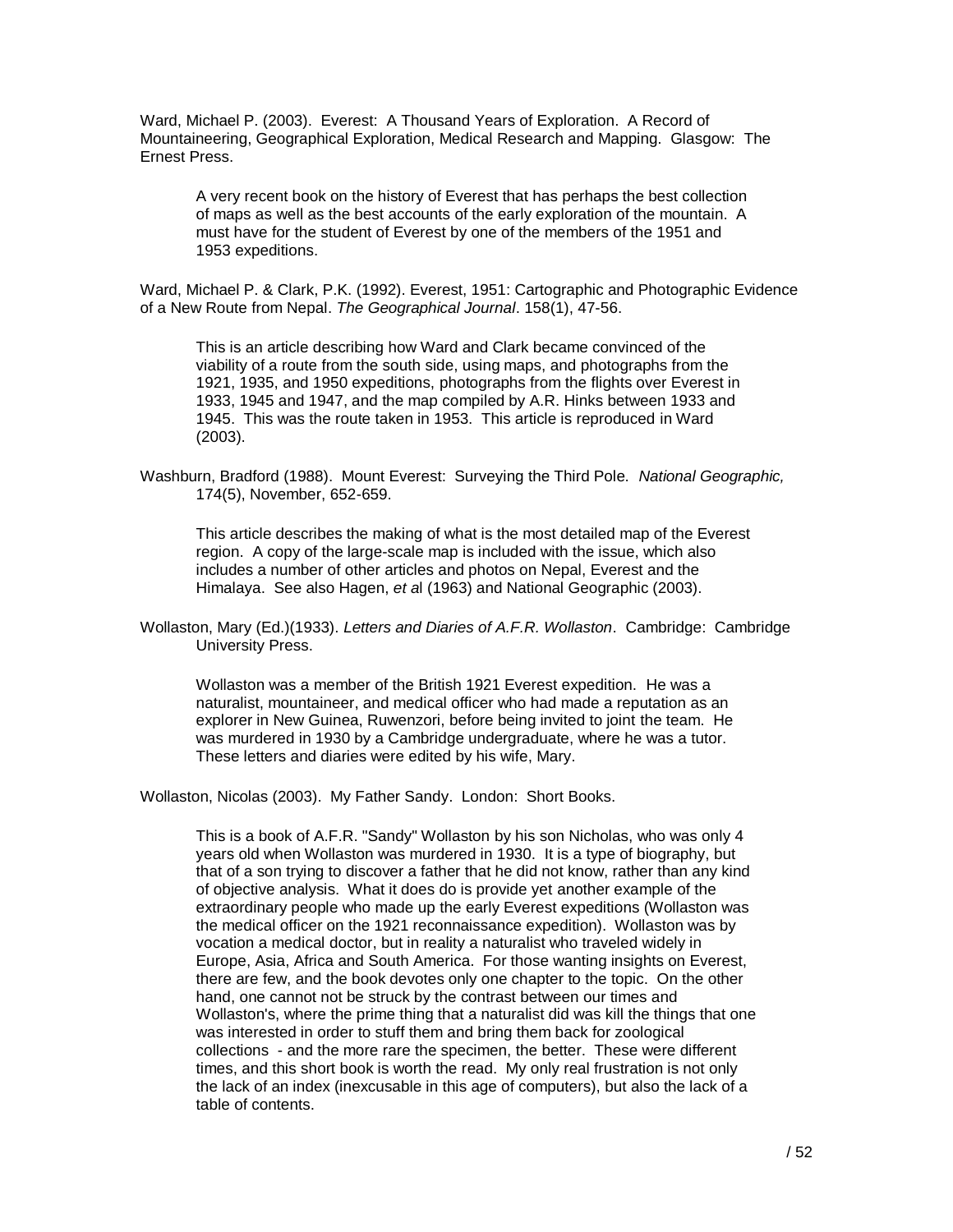Yakushi, Yoshimi, (Ed.)(1994). *Catalogue of the Himalayan Literature*. 3rd Edition. Tokyo: Hakusuisha Publishing Company.\*

This is the ultimate bibliography of the Himalayan region. It specializes on climbing and exploration, and includes the surrounding ranges, as well as exploration in the general region. It includes over 9,000 entries, and covers books published in essentially all languages. It is expensive, and not so easy to find.

Younghusband, F. (1926). *The Epic of Mount Everest.* London: Edward Arnold & Co.

Younghusband was a pioneer in exploring the Karakoram region, and then went on to be the first chairman of the Mount Everest Committee of the Royal Geographic Society, which co-sponsored the early British expeditions to Everest. This book covers the British expeditions of 1921, 1922, and 1924, and is essentially a condensation of the books that resulted from these expeditions. One of the most interesting things in this book is the discussion on the use of supplemental oxygen, which was first used in 1922. Younghusband's views expressed in Chapter 9 are consistent with what are now considered "fair means."

The original hard cover edition is rather hard to find, and expensive when you do. However, the good news is that the paperback edition released in 2000 by Pan Books has all of the photos found in the original, and they are well reproduced. As well, there is a copy of the book on-line, along with images, at:

http://www.mountain-portal.co.uk/text/everest/FYHEVRST.HTM

Younghusband, Francis. (1936). *Everest: The Challenge*. London: Nelson.

Consistent with the title, this book is an analysis of the attempts on Everest to date. (The first edition covered the expeditions up to 1933, while the second edition, which is the one that I have, includes a chapter on the 1936 expedition as well.) However, it goes beyond that, and looks at the state of and prospects for, high altitude mountaineering in general. This includes a discussion of the experience of German expeditions on Kangchenjunga and Nanga Parbat, and the ascent of Kamet, led by Smythe. The better part of the second half of the book has to do with the spirit of mountaineering and the Himalaya, in general, rather than Everest, specifically.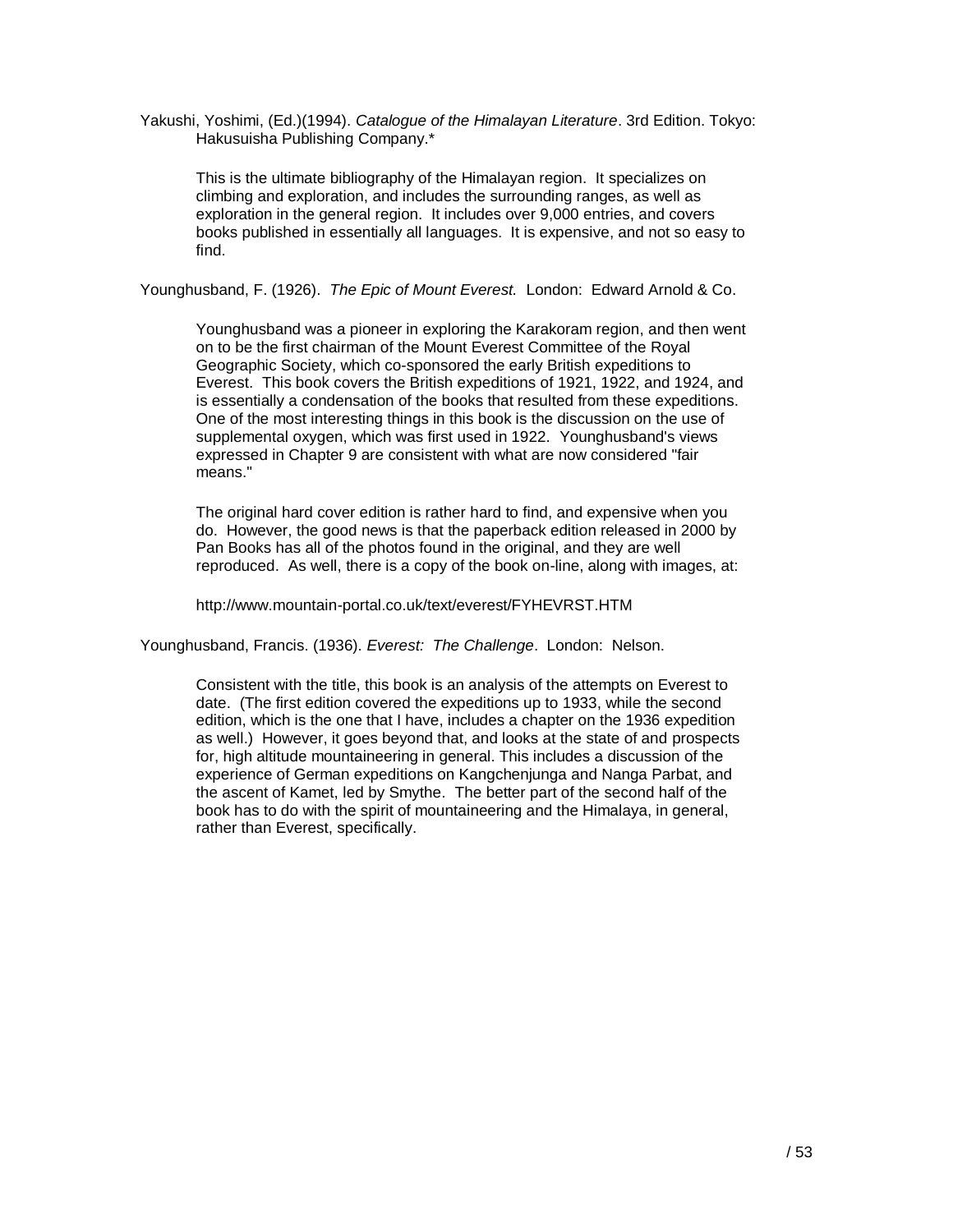## **APPENDIX: Members of British Expeditions to Everest 1921-1953**

The following table captures the membership of the various British expeditions to Everest from 1921 until 1953. It does not include "unofficial" attempts on the mountain, such as those by Wilson or Denman, attempts by non-British teams, such as the Russians or Swiss in 1952, nor any of the aviation expeditions.

The table does include one expedition not to Everest, namely the 1952 expedition to Cho Oyu, as this was a critical to providing scientific information that made a major contribution to the British success on Everest the following year.

I believe that the list is complete with respect to the European participants. This is certainly not true as concerns Sherpa or other non-European members of expeditions. However, I have done my best to include some of the key non-Europeans, especially key people such as Tenzing Norgay and Ang Tharkey.

The table is largely ordered chronologically in terms of expedition, Expedition members are listed only with the first expedition in which they participated. For any year, those who participated in the most expeditions are listed first. While harder to find individual participants (since they are not listed alphabetically), I believe that the format used provides more insight as to the patterns of participation.

Finally, for brief biographies of most of the participants, see the chapter by Thompson and Westmacott in Venables (2003). While it has some errors and omissions, it is quite good. Finally, I have checked this list against both the Royal Geographical Society web page and the database of Elizabeth Hawley (Hawley & Salisbury, 2004). European's whose names do not appear in one or the other appear in bold face. As well, I include a number of non-European members that do not appear in either, or appear in one or the other, but not for all expeditions that I cite. I believe, therefore, that this list is more complete than either, but still has significant room for improvement.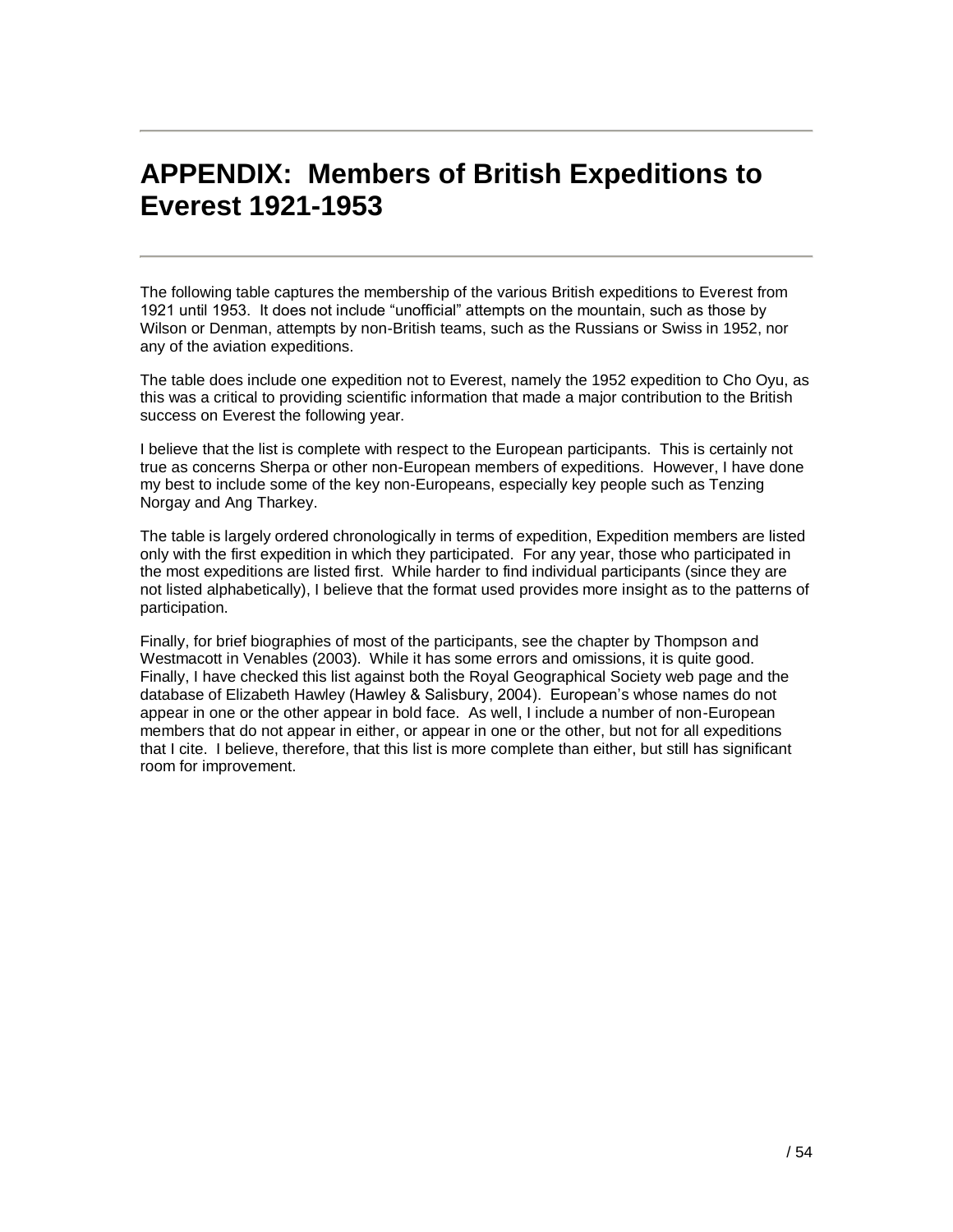| <b>Name</b>                            | 21     | 22 | 77 | 32 35 | 98 | ဖိ | <u>ო</u> | $\overline{52}$ | ပ္လ | <b>Role</b>                        | <b>Comments</b>                                                                |
|----------------------------------------|--------|----|----|-------|----|----|----------|-----------------|-----|------------------------------------|--------------------------------------------------------------------------------|
| Bullock, Guy Henry                     | *      |    |    |       |    |    |          |                 |     | Climber                            |                                                                                |
| Heron, Alexander                       | ×      |    |    |       |    |    |          |                 |     | Surveyor                           | Surveyed area north of mountain                                                |
| Macmillan                              |        |    |    |       |    |    |          |                 |     |                                    |                                                                                |
| Howard-Bury, Col. Charles<br>Kenneth   | *      |    |    |       |    |    |          |                 |     | Leader                             |                                                                                |
| Kazi, Gyalzen                          | ×      | ×  | ×  |       |    |    |          |                 |     | 22 & 24<br>Interpreter '21; Sirdar | RGS does not menticipaticipation or role in 24.<br>Check.                      |
| Kellas, Dr. Alexander                  | *      |    |    |       |    |    |          |                 |     | <b>Climber</b>                     | 1921.<br>Died<br>during approach march at Kampa Dzong,                         |
| Khan, Abdul Jalil                      | ×      |    |    |       |    |    |          |                 |     | Surveyor                           |                                                                                |
| Mallory, George                        | $\ast$ | *  | *  |       |    |    |          |                 |     | <b>Climber</b>                     | Died<br>on mountain, 1924.                                                     |
| Morshead, Maj. Henry<br>Treise         | *      | *  |    |       |    |    |          |                 |     | Surveyor                           |                                                                                |
| Raeburn, Harold                        | ×      |    |    |       |    |    |          |                 |     | Climber                            | before reaching mountain.<br>Leader. Became ill during approach march. Retired |
| Singh, Gujjar                          | ×      |    |    |       |    |    |          |                 |     | Surveyor                           |                                                                                |
| Singh, Turnubaj                        | ×      |    |    |       |    |    |          |                 |     | <b>Surveyor</b>                    |                                                                                |
| Thapa Lalbir Singh                     | $\ast$ |    |    |       |    |    |          |                 |     | Surveyor                           |                                                                                |
| Wangdi, Chheten                        | *      |    |    |       |    |    |          |                 |     | Translator                         |                                                                                |
| Wheeler, Edward Oliver                 | ×      |    |    |       |    |    |          |                 |     | <b>Surveyor</b>                    | <b>Also</b><br>filled in as climber.                                           |
| Wollaston, 'Sandy'                     | ×      |    |    |       |    |    |          |                 |     | Medical Officer                    |                                                                                |
| Alexander Frederick<br><b>Richmond</b> |        |    |    |       |    |    |          |                 |     |                                    |                                                                                |
| <b>Antarge Sherpa</b>                  |        | ×  |    |       |    |    |          |                 |     | Porter                             | <u>Killed</u><br>I in avalanche en route to North Col, 1922                    |
| Bruce, Gen. Charles                    |        | *  | *  |       |    |    |          |                 |     | Leader                             | Became ill during approach march in 1924. Retired                              |
| Granville                              |        |    |    |       |    |    |          |                 |     |                                    | before reaching mountain. Leadership passed to                                 |
| Bruce, John Geoffrey                   |        | ×  | *  |       |    |    |          |                 |     | Transportation Officer             | Despite lack of previous experience, ended up                                  |
|                                        |        |    |    |       |    |    |          |                 |     |                                    | expedition as a climber<br>climbing higher than most in 1922. Joined the 1924  |
| Crawford, Colin G.                     |        | ×  |    | *     |    |    |          |                 |     | Transportation officer             | Bruce considered him useless as transport officer.                             |
| Finch, George Ingle                    |        | *  |    |       |    |    |          |                 |     | <b>Climber</b>                     | charge of oxygen, 1922.<br>Selected tor 1921 primate due to health. In         |
| Lhakpa Sherpa                          |        | *  |    |       |    |    |          |                 |     | Porter                             | Killed<br>in avalanche en route to North Col, 1922                             |
| Longstaff, Dr. Tom                     |        | ×  |    |       |    |    |          |                 |     | Medical Officer &<br>Naturalist    |                                                                                |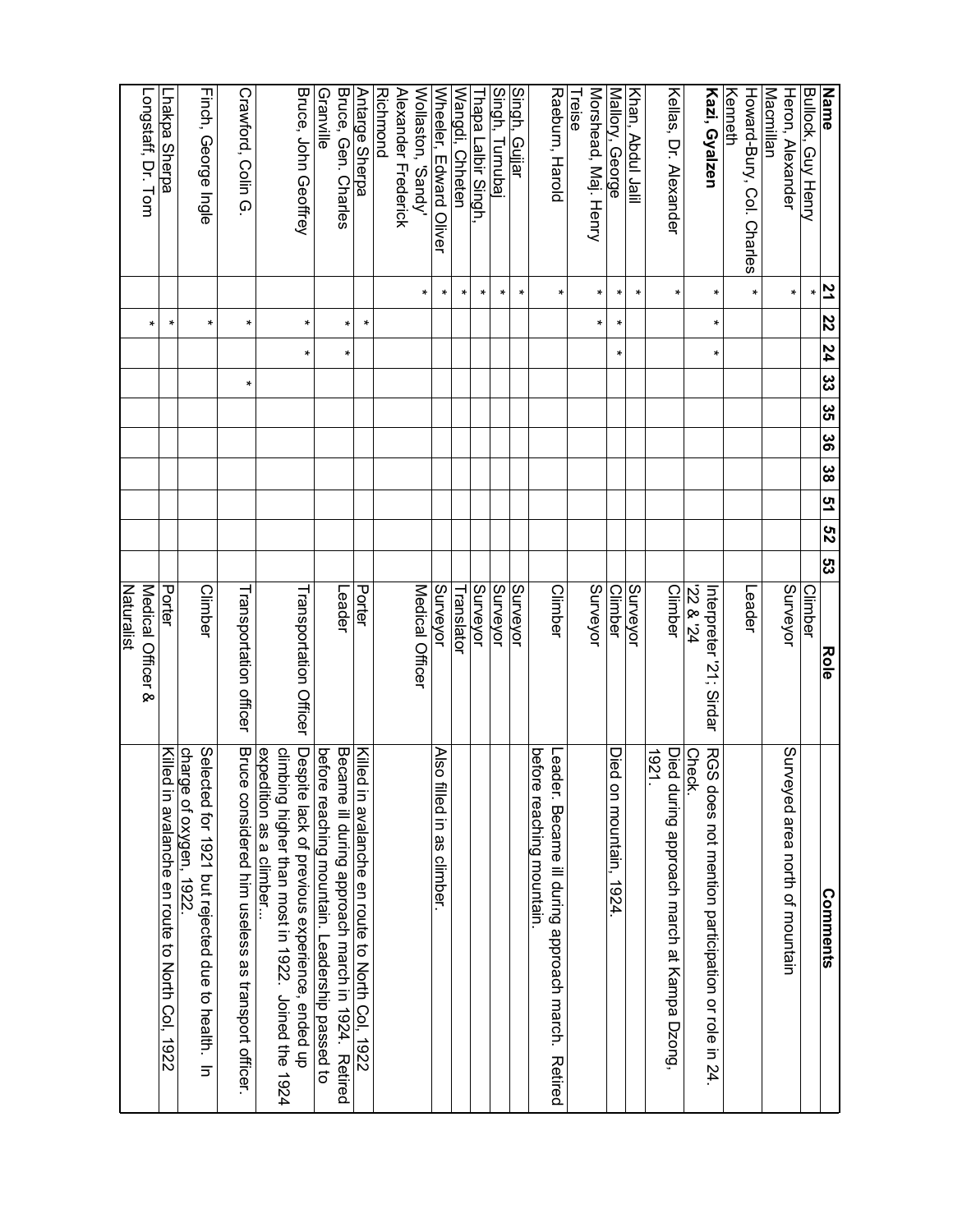| <b>Name</b>               | 21 | 22 | 77     | 32 35 | <u>ဖွ</u>        | <u>ဖွ</u> | <b>51 52</b> | ღ<br>ვ | Role                             | Comments                                                                                               |
|---------------------------|----|----|--------|-------|------------------|-----------|--------------|--------|----------------------------------|--------------------------------------------------------------------------------------------------------|
| Morris, C.J. (John)       |    | ×  |        |       | ×                |           |              |        | Transportation Officer           |                                                                                                        |
| Narbu Sherpa              |    | ×  |        |       |                  |           |              |        | Porter                           | Killed in a salanche en route to North Col, 1922                                                       |
| Noel, Capt. John Baptist  |    | *  | *      |       |                  |           |              |        | (Cinema)photographer[Film in "24 |                                                                                                        |
| Lucius                    |    |    |        |       |                  |           |              |        |                                  |                                                                                                        |
| Norton, Maj. Edward Hix   |    | *  | ×      |       |                  |           |              |        | Climber/leader                   | que<br>Took over leadership in 1924 when Bruce withdrew<br>to illness. First person to use crampons on |
|                           |    |    |        |       |                  |           |              |        |                                  | expedition. (check)                                                                                    |
| <b>Pasang Sherpa</b>      |    | ∗  |        |       |                  |           |              |        | Porter                           | Killed in avalanche en route to North Col, 1922                                                        |
| Paul, B. Karma Sherpa     |    | ×  | ×      | ×     | ×<br>×           | ×         |              |        | Translator                       |                                                                                                        |
| Pembra Sherpa             |    | ×  |        |       |                  |           |              |        | Porter                           | Killec<br>in avalanche en route to North Col,<br>1922                                                  |
| Sange Sherpa              |    | *  |        |       |                  |           |              |        | Porter                           | Killed in avalanche en route to North Col, 1922                                                        |
| Somervell, Dr. Theodore   |    | ×  | *      |       |                  |           |              |        | <b>Climber</b>                   |                                                                                                        |
| Howard                    |    |    |        |       |                  |           |              |        |                                  |                                                                                                        |
| Strutt, Col. Edward Lisle |    | *  |        |       |                  |           |              |        | Deputy Leader                    |                                                                                                        |
| <b>Temba Sherpa</b>       |    | *  |        |       |                  |           |              |        | Porter                           | Killed in avalanche en route to North Col, 1922                                                        |
| Wakefield, Dr. Arthur     |    | ×  |        |       |                  |           |              |        | Climber                          |                                                                                                        |
| William                   |    |    |        |       |                  |           |              |        |                                  |                                                                                                        |
| Beetham, Bentley          |    |    | *      |       |                  |           |              |        | <b>Climber</b>                   |                                                                                                        |
| Hazard, John de Vere      |    |    | *      |       |                  |           |              |        | Climber                          |                                                                                                        |
| Hingston, Maj. Richard    |    |    | ×      |       |                  |           |              |        | Medical Officer                  |                                                                                                        |
| William George            |    |    |        |       |                  |           |              |        |                                  |                                                                                                        |
| Irvine, Andy Comyn        |    |    | ×      |       |                  |           |              |        | Climber                          | Died on mountain, 1924                                                                                 |
| Macdonald, John           |    |    | ×.     |       |                  |           |              |        | Tibetan Translator               | Not listed on RGS biography website or Hawley<br>Database                                              |
| Manbahadur Gurkha         |    |    | $\ast$ |       |                  |           |              |        | <b>HA Porter</b>                 | Died<br>of frostbite and pneumonia                                                                     |
| Odell, Neil Ewart         |    |    | ×      |       |                  | *         |              |        | <b>Climber</b>                   |                                                                                                        |
| <b>Shamsher Gurkha</b>    |    |    | *      |       |                  |           |              |        | <b>Gurkha NCC</b>                | Died<br>of stroke, related to altitude                                                                 |
| Shebbeare, Edward         |    |    | *      | ×     |                  |           |              |        | Transportation officer           |                                                                                                        |
| <b>DIRWSO</b>             |    |    |        |       |                  |           |              |        |                                  |                                                                                                        |
| Thapa, Harry Singh        |    |    | *      |       |                  |           |              |        | Surveyor                         |                                                                                                        |
| Tsering, Lhakpa           |    |    | ×      |       |                  |           |              |        | <b>HA Porter</b>                 |                                                                                                        |
| Tshering, Ang             |    |    | ×      | *     |                  |           |              |        | <b>HA Porter</b>                 |                                                                                                        |
| Bhutia, Pasang            |    |    |        | *     | $\ast$<br>$\ast$ |           |              |        | <b>HA Porter</b>                 | ligel<br>of 1933                                                                                       |
| Birnie, Eugene St. John   |    |    |        | ×     |                  |           |              |        | Transport Officer /<br>Climber   |                                                                                                        |
|                           |    |    |        |       |                  |           |              |        |                                  |                                                                                                        |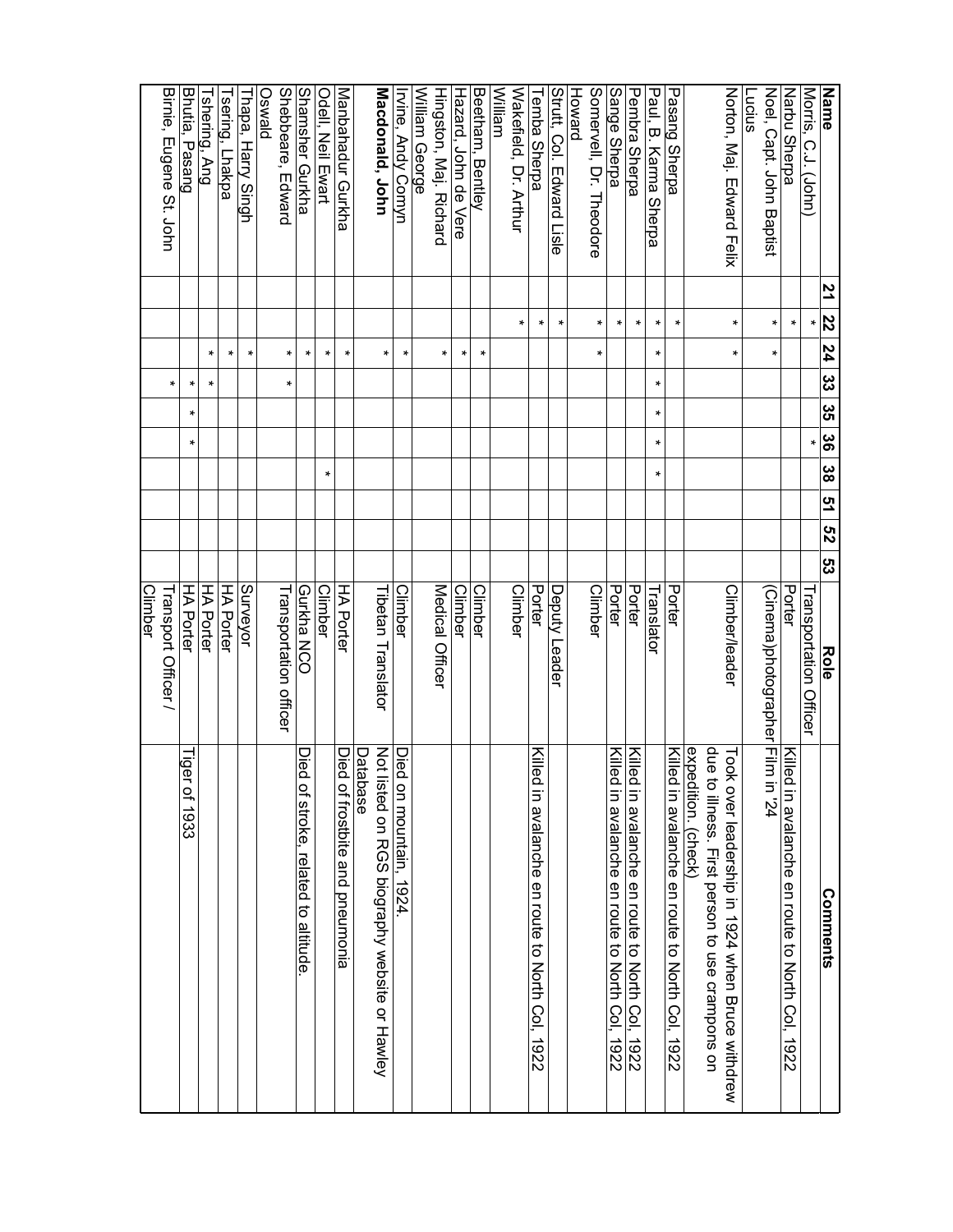| Name                                    | 21 | 22 | $\overline{24}$ | $\overline{\mathfrak{g}}$ | မ္မ<br>၁၁ | $\frac{8}{3}$ | <u>ဖွ</u> | <b>51 52</b> |   | ပ္ပ | Role                                | Comments                                                                          |
|-----------------------------------------|----|----|-----------------|---------------------------|-----------|---------------|-----------|--------------|---|-----|-------------------------------------|-----------------------------------------------------------------------------------|
| Boustead, John Hamond<br>Hugh           |    |    |                 | *                         |           |               |           |              |   |     | Climber                             |                                                                                   |
| Brocklebank, Thomas                     |    |    |                 | *                         |           |               |           |              |   |     | <b>Climber</b>                      |                                                                                   |
| <b>Anthony</b>                          |    |    |                 |                           |           |               |           |              |   |     |                                     |                                                                                   |
| Greene, Charles Raymond                 |    |    |                 | *                         |           |               |           |              |   |     | Medical Officer /<br><b>Climber</b> |                                                                                   |
| Longland, John Laurence                 |    |    |                 | *                         |           |               |           |              |   |     | <b>Climber</b>                      |                                                                                   |
| MacLean, William                        |    |    |                 | *                         |           |               |           |              |   |     | 2nd Medical<br>Officer              |                                                                                   |
| ipuo                                    |    |    |                 | ×                         |           | ×             |           |              |   |     | <b>HA Porter</b>                    |                                                                                   |
| <b>Rinzing</b>                          |    |    |                 | ×                         | ×         | ×             |           |              |   |     | HA Porter                           | Tiger<br>of 1933                                                                  |
| Ruttledge,<br><b>Hugh</b>               |    |    |                 | *                         |           | *             |           |              |   |     | Leader                              |                                                                                   |
| Shipton, Eric. Earle                    |    |    |                 | *                         | ×         | ×             | ×         | *            | × |     | 29, 25<br>Climber, Leader '35,      |                                                                                   |
| Smilth-Nindham, Nillian<br>Russell      |    |    |                 | *                         |           | *             |           |              |   |     | Signals Officer                     |                                                                                   |
| Smythe, Francis "Frank"<br>Sydney       |    |    |                 | ×                         |           | $\ast$        | $\ast$    |              |   |     | Climber                             |                                                                                   |
| Tharkay, Ang                            |    |    |                 | $\ast$                    | *         | *             | *         | *            |   |     | <b>HA Porter</b>                    | <b>RGS</b><br>says 33, 35, 38 & 51. Check 36                                      |
| Tharkey, Tsering                        |    |    |                 | *                         | *         | ×             |           |              |   |     | <b>HA Porter</b>                    |                                                                                   |
| Thompson, E.C.                          |    |    |                 | ×                         |           |               |           |              |   |     | Signals Officer                     | not listed on RGS piography website                                               |
| Tsering, Da                             |    |    |                 | *                         |           | $\ast$        |           |              |   |     | <b>HA Porter</b>                    | Tiger of 1933                                                                     |
| <b>Wager</b><br>Wager, Lawrence Rickard |    |    |                 | *                         |           |               |           |              |   |     | <b>Climber</b>                      |                                                                                   |
| Wood-Johnson, George                    |    |    |                 | $\ast$                    |           |               |           |              |   |     | Climber                             |                                                                                   |
| Wyn-Harris, Percy                       |    |    |                 | *                         |           | *             |           |              |   |     | Climber                             |                                                                                   |
| Bryant, Leslie Vickery                  |    |    |                 |                           | *         |               |           |              |   |     | Climber                             |                                                                                   |
| <b>Home</b><br>Kempson, Edwin Garnett   |    |    |                 |                           | ×         | *             |           |              |   |     | <b>Climber</b>                      |                                                                                   |
| Norgay, Tenzing                         |    |    |                 |                           | *         | *             | *         |              |   | *   | <b>Climber</b>                      | expeditions (1952)<br><b>Also</b><br>with Denman (1947) and Spring and Fall Swiss |
| Spender, Michae                         |    |    |                 |                           | ×         |               |           |              |   |     | <b>Surveyor</b>                     |                                                                                   |
| Tensing, Sen                            |    |    |                 |                           | *         |               |           | *            |   |     | HA Porter                           |                                                                                   |
| Tilman, Harold William                  |    |    |                 |                           | *         |               | *         |              |   |     | Leader ('38)                        |                                                                                   |
| Warren, Dr. Charles B.M                 |    |    |                 |                           | ×         | ×             | ×         |              |   |     | Medical Officer                     |                                                                                   |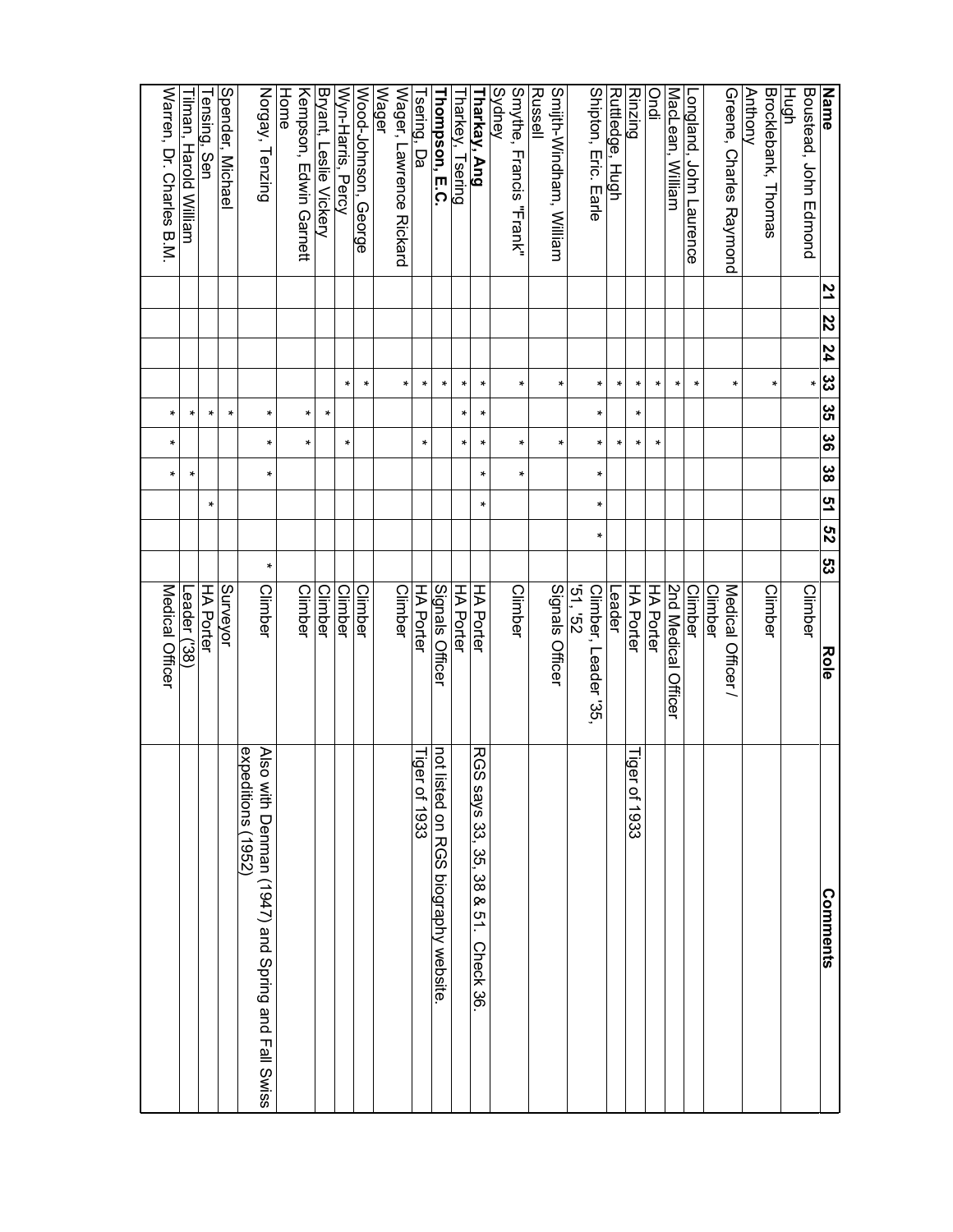| <b>Name</b>                                 | 21 | 22 | 77 | ယ္လ | ပ္ပ<br>၁ | 88     | <u>ဖွ</u> | <u>ო</u> | ZS     | ပ္လ<br>Role               | Comments                                                                                   |
|---------------------------------------------|----|----|----|-----|----------|--------|-----------|----------|--------|---------------------------|--------------------------------------------------------------------------------------------|
| Wigram, Edmund Hugh<br>Lewis                |    |    |    |     | *        | ×      |           |          |        | Climber                   |                                                                                            |
| Gavin, James Merricks                       |    |    |    |     |          | $\ast$ |           |          |        | <b>Climber</b>            |                                                                                            |
| <b>Lewis</b>                                |    |    |    |     |          |        |           |          |        |                           |                                                                                            |
| Humphreys, Gordon Noel                      |    |    |    |     |          | $\ast$ |           |          |        | Medical officer           |                                                                                            |
| Nursang                                     |    |    |    |     |          | $\ast$ |           |          |        | Chief Sardar              |                                                                                            |
| Oliver, Peter R                             |    |    |    |     |          | ×      | *         |          |        | <b>Climber</b>            |                                                                                            |
| Sahi, Lachiman Singh                        |    |    |    |     |          | $\ast$ |           |          |        | Assistant accountant      |                                                                                            |
| Tewang                                      |    |    |    |     |          | $\ast$ |           |          |        | Sherpa orderly            | to Ruttledge                                                                               |
| Tsering, Ang                                |    |    |    |     |          | ×      |           |          |        | Mess Orderly              |                                                                                            |
| Lloyd, Peter                                |    |    |    |     |          |        | $\ast$    |          |        | <b>Climber</b>            |                                                                                            |
| Phuter, Ang                                 |    |    |    |     |          |        | $\ast$    | $\ast$   |        | <b>HA Porter</b>          | <b>Broth</b><br>ler of Ang Tharkey                                                         |
| Bahadur, Lieut.<br><b>Chandra</b>           |    |    |    |     |          |        |           | $\ast$   |        |                           |                                                                                            |
| Bourdillon, Tom                             |    |    |    |     |          |        |           | *        | ×      | $\ast$<br>Climber         | In charge of oxygen, '53                                                                   |
| Dutt, Dr.                                   |    |    |    |     |          |        |           | $\ast$   |        | Geologist                 | From<br><b>Hawley Database</b><br>India / Not listed on RGS biography website or           |
| Hillary, Edmund                             |    |    |    |     |          |        |           | $\ast$   | $\ast$ | $\star$<br>Climber        |                                                                                            |
| Murray, William                             |    |    |    |     |          |        |           | $\ast$   |        | Climber                   |                                                                                            |
| <b>Hutchinson</b>                           |    |    |    |     |          |        |           |          |        |                           |                                                                                            |
| Ninna Sherpa                                |    |    |    |     |          |        |           | $\times$ |        | <b>HA Porter</b>          |                                                                                            |
| Pasang Sherpa                               |    |    |    |     |          |        |           | *        |        | HA Porter                 |                                                                                            |
| Riddiford, Harold Earle                     |    |    |    |     |          |        |           | $\ast$   | $\ast$ | <b>Climber</b>            | lliwnu<br>Lett early in '52 que to sickness and Shiptons<br>ingness to approach from Tibet |
| Ward, Michael Phelps                        |    |    |    |     |          |        |           | $\ast$   |        | ×<br>Climber / Medica     |                                                                                            |
|                                             |    |    |    |     |          |        |           |          |        | <b>officer</b>            |                                                                                            |
| Colledge, Ray                               |    |    |    |     |          |        |           |          | $\ast$ |                           |                                                                                            |
| Evans, Charles                              |    |    |    |     |          |        |           |          | *      | *<br>Deputy Leader        |                                                                                            |
| Gregory, Alfred                             |    |    |    |     |          |        |           |          | *      | *<br>Ph <u>otographer</u> |                                                                                            |
| Lowe, Wallace George                        |    |    |    |     |          |        |           |          | $\ast$ | ×<br><b>Climber</b>       |                                                                                            |
| Pugh, Dr. Lewis Griffith<br>Cresswell Evans |    |    |    |     |          |        |           |          | $\ast$ | *<br>Scientist            | Studies on high altitude medicine                                                          |
| Secord, Campbell                            |    |    |    |     |          |        |           |          | $\ast$ | Climber                   |                                                                                            |
| Band, George Christopher                    |    |    |    |     |          |        |           |          |        | $\ast$<br><b>Climber</b>  |                                                                                            |
| Gombu, Nawang                               |    |    |    |     |          |        |           |          |        | $\ast$<br>HA Porter       | Tenzi<br>ing's nephew                                                                      |
| Hu <u>nt, John</u>                          |    |    |    |     |          |        |           |          |        | *<br>Leader               |                                                                                            |